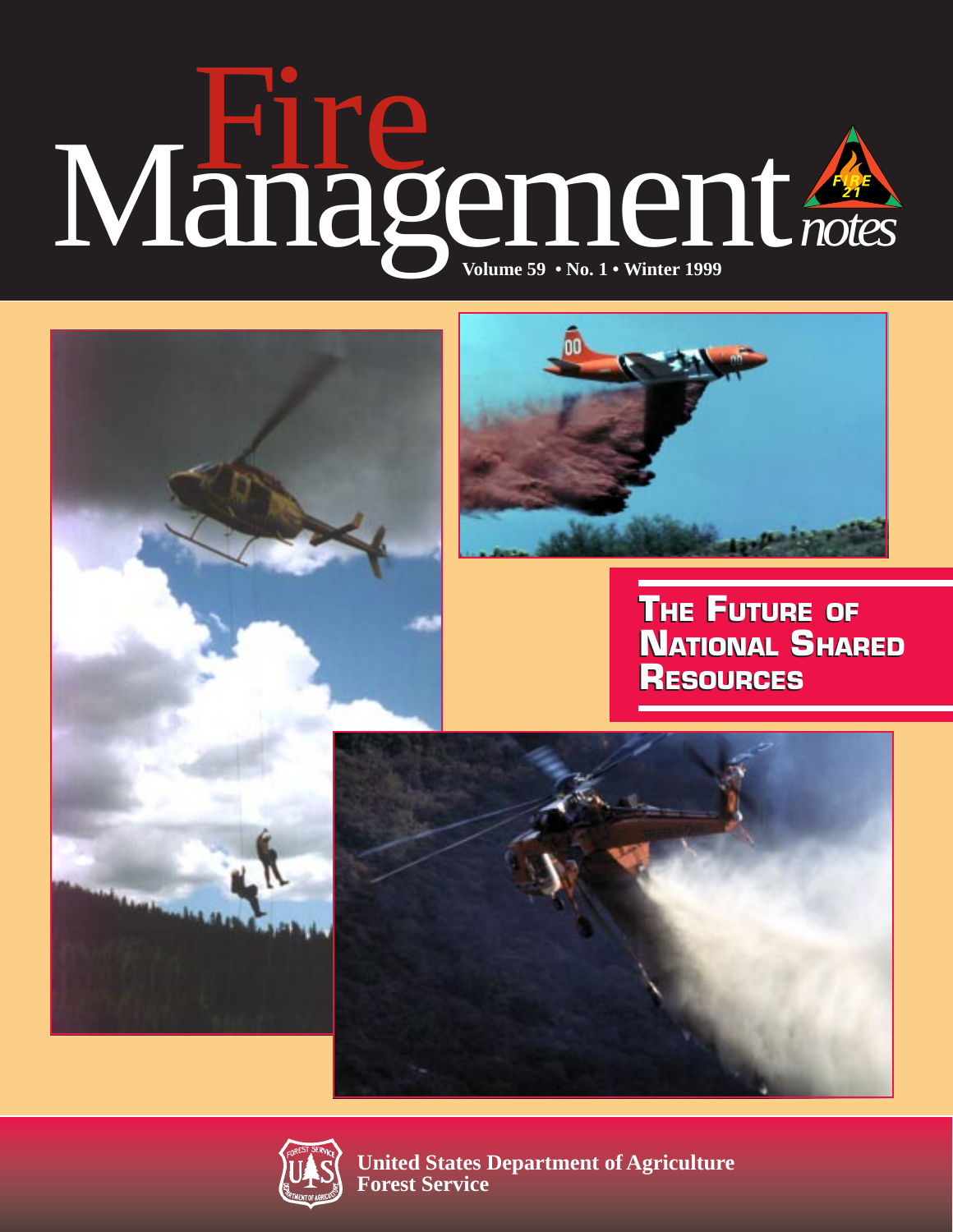# <span id="page-1-0"></span>**GUIDELINES FOR CONTRIBUTORS**

### Editorial Policy

*Fire Management Notes* (*FMN*) is an international quarterly magazine for the wildland fire community. *FMN* welcomes unsolicited manuscripts from readers on any subject related to fire management. (See the subject index of the first issue of each volume for a list of topics covered in the past.)

Because space is a consideration, long manuscripts are subject to publication delay and editorial cutting; *FMN* does print short pieces of interest to readers.

### Submission Guidelines

Submit manuscripts to either the general manager or the editor at:

USDA Forest Service Attn: April J. Baily, F&AM Staff P.O. Box 96090 Washington, DC 20090-6090 tel. 202-205-0891, fax 202-205-1272 Internet e-mail: abaily/wo@fs.fed.us

Hutch Brown, Editor Fire Management Notes 4814 North 3rd Street Arlington, VA 22203 tel. 703-525-5951, fax 703-525-0162 e-mail: hutchbrown@erols.com

If you have questions about a submission, please contact the editor, Hutch Brown.

Paper Copy. Type or word-process the manuscript on white paper (double-spaced) on one side. Include the complete name(s), title(s), affiliation(s), and address(es) of the author(s), as well as telephone and fax numbers and e-mail information. If the same or a similar manuscript is being submitted elsewhere, include that information also.

This issue of *Fire Management Notes* is the second in a series of two focusing on wildland fire aviation management. Many thanks to all contributors for sharing their experience and expertise with the wildland fire community.

Authors who are affiliated should submit a camera-ready logo for their agency, institution, or organization.

*Style.* Authors are responsible for using wildland fire terminology that conforms to the latest standards set by the National Wildfire Coordinating Group under the National Interagency Incident Management System. *FMN* uses the spelling, capitalization, hyphenation, and other styles recommended in the *United States Government Printing Office Style Manual*. Authors should use the U.S. system of weight and measure, with equivalent values in the metric system. Try to keep titles concise and descriptive; subheadings and bulleted material are useful and help readability. As a general rule of clear<br>writing, use the active voice (e.g., write, "Fire<br>managers know...." and not, "It is known...").<br>Provide spellouts for all abbreviations.<br>Consult recent issues (on the World firenote.htm>) for placement of the author's name, title, agency affiliation, and location, as well as for style of paragraph headings and references. Inhouse editing can be expedited if authors have their manuscript reviewed by peers and by someone with editing skills. Please list the name(s) of reviewer(s) and/or the editor when submitting manuscripts.

*Tables.* Tables should be typed, with titles and column headings capitalized as shown in recent issues; tables should be understandable without reading the text. Include tables at the end of the manuscript.

*Photos and Illustrations.* Figures, illustrations, overhead transparencies (originals are preferable), and clear photographs (color slides or glossy color prints are preferable) are often essential to the understanding of articles. Clearly label all photos and illustrations (figure 1, 2, 3, etc.; photograph A, B, C, etc.). At the end of the manuscript, include clear, thorough figure and photo captions labeled in the same way as the corresponding material (figure 1, 2, 3; photograph A, B, C; etc.). Captions should make photos and illustrations understandable without reading the text. For photos, indicate the "top" and include the name and affiliation of the photographer and the year the photo was taken.

**Electronic Files.** Please label all disks carefully with name(s) of file(s) and system(s) used. If the manuscript is word-processed, please submit a 3-1/2 inch, IBM-compatible disk together with the paper copy (see above) as an electronic file in one of these formats: WordPerfect 5.1 for DOS; WordPerfect 7.0 or earlier for Windows 95; Microsoft Word 6.0 or earlier for Windows 95; Rich Text format; or ASCII. Digital photos may be submitted but must be at least 300 dpi and accompanied by a high-resolution (preferably laser) printout for editorial review and quality control during the printing process. Do not embed illustrations (such as maps, charts, and graphs) in the electronic file for the manuscript. Instead, submit each illustration at 1,200 dpi in a separate file using a standard interchange format such as EPS, TIFF, or JPEG (EPS format is preferable, 256K colors), accompanied by a high-resolution (preferably laser) printout. For charts and graphs, include the data needed to reconstruct them.

Release Authorization. Non-Federal Government authors must sign a release to allow their work to be in the public domain and on the World Wide Web. In addition, all photos and illustrations require a written release by the photographer or illustrator. The author, photo, and illustration release forms are available from General Manager April Baily.

*Fire Management Notes* is published by the Forest Service of the U.S. Department of Agriculture, Washington, DC. The Secretary of Agriculture has determined that the publication of this periodical is necessary in the transaction of the public business required by law of this Department.

Subscriptions (\$8.50 per year domestic, \$10.65 per year foreign) may be obtained from New Orders, Superintendent of Documents, P.O. Box 371954, Pittsburgh, PA 15250-7954. A subscription order form is available on the back cover.

*Fire Management Notes* is available on the World Wide Web at <<http://www.fs.fed.us/land/fire/firenote.htm>>.

| Dan Glickman, Secretary        | April J. Baily   |
|--------------------------------|------------------|
| U.S. Department of Agriculture | General Manager  |
| Mike Dombeck, Chief            | Robert H. "Hutch |
| <b>Forest Service</b>          | Editor           |
| Jose Cruz, Director            | Michael Dudley   |
| Fire and Aviation Management   | Submissions Coor |

Hutch" Brown, Ph.D.

ns Coordinator

Donna M. Paananen Consulting Editor

The United States Department of Agriculture (USDA) prohibits discrimination in all its programs and activities on the basis of race, color, national origin, gender, religion, age, disability, political beliefs, sexual orientation, and marital or family status. (Not all prohibited bases apply to all programs.) Persons with disabilities who require alternative means for communication of program information (Braille, large print, audiotape, etc.) should contact USDA's TARGET Center at (202) 720-2600 (voice and TDD).

To file a complaint of discrimination, write USDA, Director, Office of Civil Rights, Room 326-W, Whitten Building, 14th and Independence Avenue, SW, Washington, DC 20250-9410 or call (202) 720-5964 (voice or TDD). USDA is an equal opportunity provider and employer.

Disclaimer: The use of trade, firm, or corporation names in this publication is for the information and convenience of the reader. Such use does not constitute an official endorsement of any product or service by the U.S. Department of Agriculture. Individual authors are responsible for the technical accuracy of the material presented in *Fire Management Notes*.

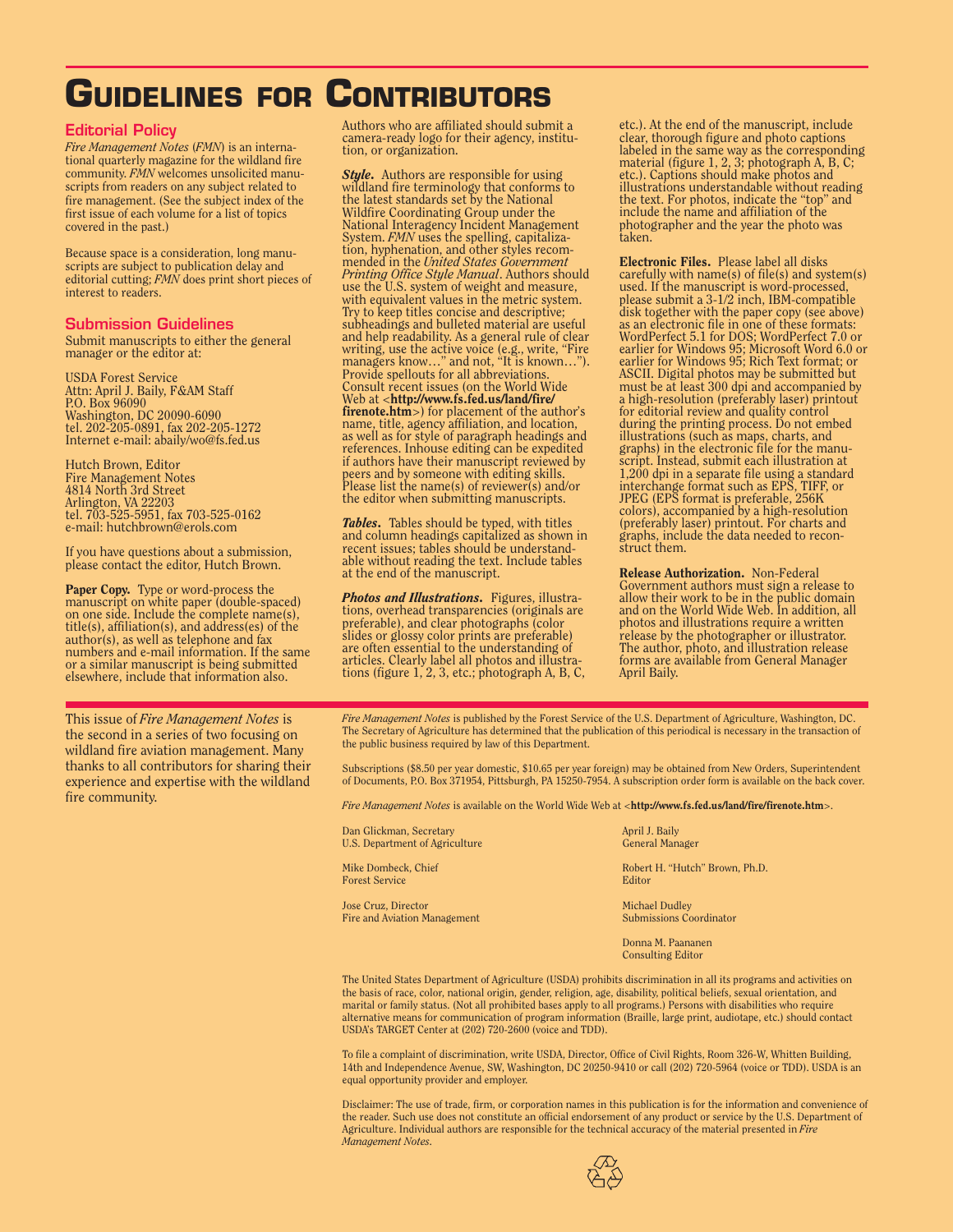### **Volume 59 • No. 1 • Winter 1999**



### On the Cover:



*Counterclockwise from upper right to lower right: A Lockheed P3–A Orion (Aero Union T–00) under national contract to the USDA Forest Service making a retardant drop on a wildfire in Arizona in 1996. Recommendation 2 of the 1996* National Airtanker Study *specifies that the P3's, along with C– 130E models, should be part of the future large airtanker fleet (see related story by Don Carlton and Michael Dudley). Photo: Courtesy of Tom Story, Tempe, AZ, ©1998. John Day Helitack, Malheur National Forest, Pacific Northwest Region, conducting rappel training for new crewmembers, part of the national shared resources being examined under the* National Aerial Delivered Firefighter Study*. Photo: Brad Gibbs, USDA Forest Service, Malheur National Forest, John Day, OR, 1998. An Erickson S–64 type 1 helicopter making a drop on a fire in Malibu, CA, in 1996. This is one of the helicopter types evaluated under the 1992* National Study of Type I and Type II Helicopters to Support Large Fire Suppression*, updated in 1997 (see related story by Joe Krish). Photo: Courtesy of Tom Story, Tempe, AZ, ©1998.* 

The FIRE 21 symbol (shown below and on<br>the cover) stands for the safe and effective use<br>of wildland fire, now and in the 21st century.<br>Its shape represents the fire triangle (oxygen,<br>heat, and fuel). The three outer red tr *FIRE 21 and the science, research, and innovative thinking behind it, contact Mike Apicello, National Interagency Fire Center, 208-387-5460.* 



Firefighter and public safety is our first priority

### **CONTENTS**

| <b>Planning National Shared Forces</b><br>Michael Dudley                                                |
|---------------------------------------------------------------------------------------------------------|
| National Airtanker Study: An Overview  6<br>Donald W. Carlton and Michael Dudley                        |
| Followup on the 1992 National Type 1<br>Joseph F. Krish                                                 |
| Airspace Coordination During Florida's<br>Julie Stewart                                                 |
| News Helicopter Partnership Model  16<br>Robert W. Kuhn                                                 |
| Minnesota's New Mix of Fire Aviation Resources  19<br><b>Sheldon Mack</b>                               |
| Ken Cabe                                                                                                |
| Small-Format Aerial Photography  25<br>Gary E. Laudermilch                                              |
| <b>Modular Airborne Fire Fighting Systems</b><br>Succeed in Indonesia<br>Joe Madar and Ginger Brudevold |
| <b>Fire Management Partnership</b><br>Gary Cornell                                                      |
| Seventeen Smokey Bear Awards<br>Judy Kissinger                                                          |
|                                                                                                         |
| <b>S</b> hort Features                                                                                  |

| Jim Downie                                                    |  |
|---------------------------------------------------------------|--|
| <b>NARTC Course Catalog</b><br><b>Hutch Brown</b>             |  |
| <b>Florida Modifies FEPP for Incident</b><br>George L. Cooper |  |
| <b>Hutch Brown</b>                                            |  |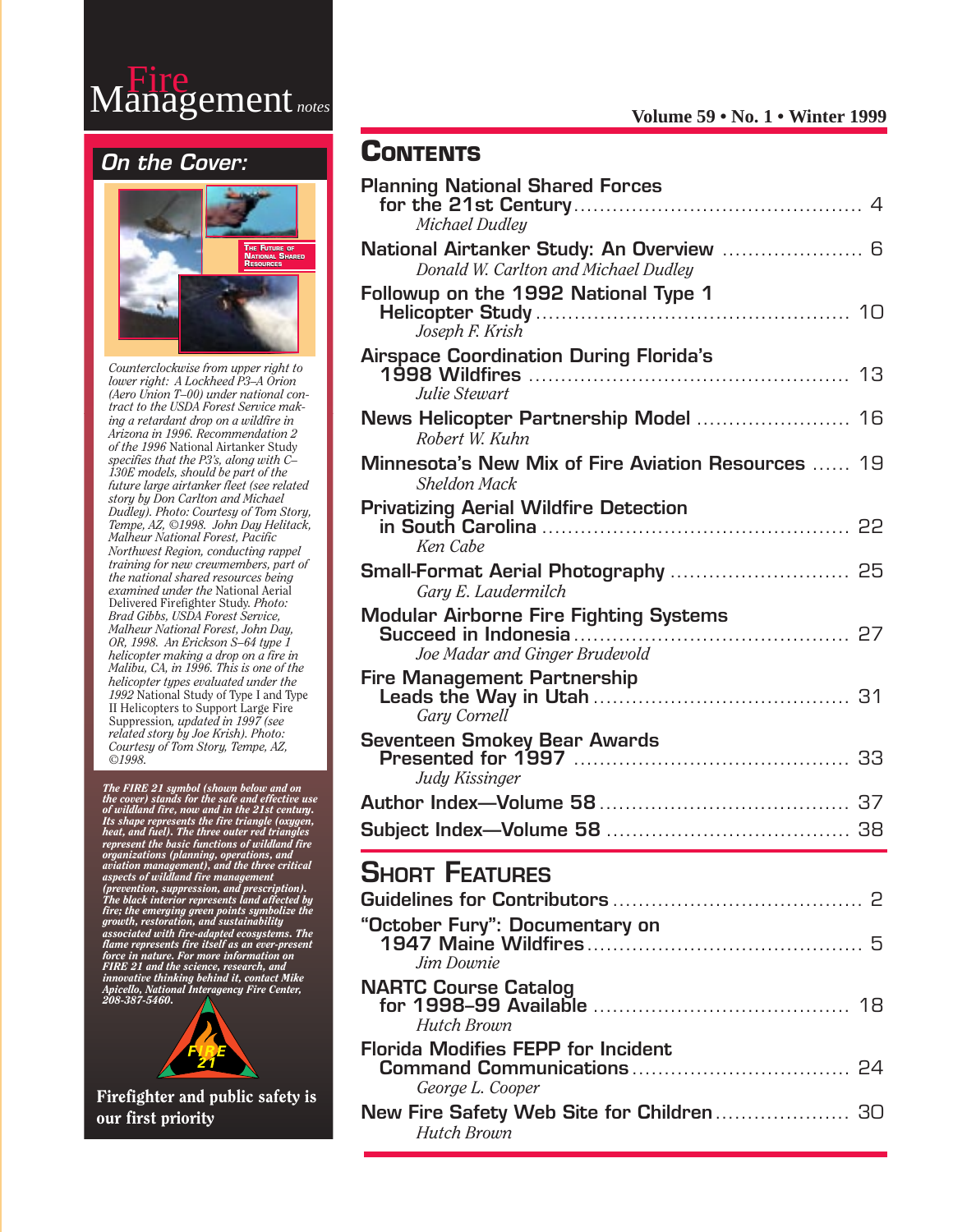# <span id="page-3-0"></span>**PLANNING NATIONAL SHARED FORCES FOR THE 21ST CENTURY**



Michael Dudley

 $\prod_{\text{fu}}$ ational shared resources firefighting resources that are funded directly by the USDA Forest Service's Washington Office, such as airtankers, smokejumpers, and lead planes—are essential to successful wildland fire management across the Nation. In 1991, the Forest Service began planning the future of national shared resources with a report prepared by a team led by Jim Mann, at the time the regional fire and aviation director for the Forest Service's Northern Region.

Mann's report on how to manage the analysis process for planning national shared resources led the Forest Service to convene a group of wildland fire managers to develop a process and blueprint to guide the Forest Service into the 21st century through a series of studies on national shared resources for large wildfire suppression. The resulting *National Shared Forces Task Force Report*  (NSFTFR), completed in 1991, recommended a specific schedule of interagency studies to determine the most efficient staffing levels for national resources, including airtankers, helicopters, smokejumpers, improvements to their support facilities, and the most cost-effective methods for their procurement.

*Mike Dudley is an aviation management specialist for the USDA Forest Service's Washington Office, Washington, DC.* 

The results of these four studies will help guide the Forest Service and its interagency partners into the year 2000 and beyond.

### National Helicopter Study

The first study, completed in 1992, was the *National Study of Type I and Type II Helicopters to Support Large Fire Suppression*. The study recommended the most efficient quantity of, and staffing for, type 1 and type 2 helicopters to place under national exclusive-use contract for supporting extended attack and large wildland fire suppression. Since 1993, based on recommendations from this report, national staffing for type 2 helicopters has resulted in substantial annual savings to the Federal Government. Currently, staffing for the 1999 fire season stands at seven national type 2 helicopters. The 1992 study was recently reviewed and updated with regard to type 1 helicopter needs (see related article by Joe Krish).

### Airborne Firefighter Study

The second study chartered by the NSFTFR Steering Committee, the *National Aerial Delivered Firefighter Study*, is in progress. The study is designed to provide managers with information, guidance, and decision support

regarding the mix, numbers, and locations of smokejumper, helitack, and rappel crews in the context of other initial-attack resources.

### National Airtanker **Study**

The third study, the *National Airtanker Study* (NATS), was completed in two phases. Phase I, completed in 1995, recommended a national fleet of 41 large airtankers. Phase II, completed in 1996, gave 16 recommendations to guide the airtanker program for the next 20 years (see related article by Don Carlton and Mike Dudley). A key conclusion of NATS phase II—that airtanker base facilities are as important as the aircraft themselves—resulted in the National Airtanker Support Base Improvement project for fiscal year 1999.

### Tactical Aerial **Resource** Management Study

The fourth study, the *Tactical Aerial Resource Management Study* (TARMS), was drafted in April 1998 and is scheduled for completion in fall 1998. The study is designed to provide managers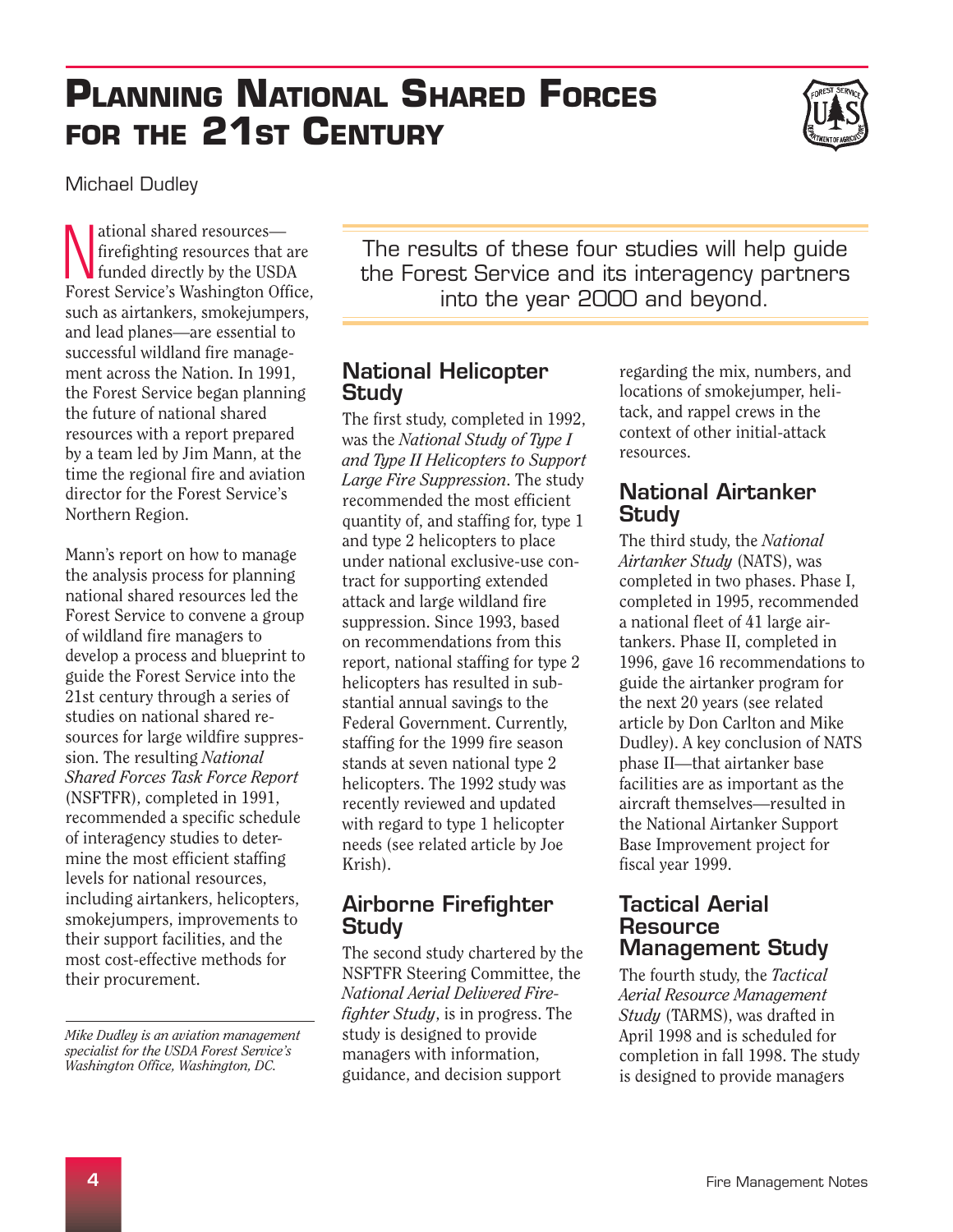<span id="page-4-0"></span>with information, guidance, and support for national and geographic-area decisions affecting the National Leadplane, Air Tactical Group Supervisor, and Helicopter Coordinator Programs.

The results of these four studies will help guide the Forest Service and its interagency partners into the year 2000 and beyond. By following the recommendations in these studies, we will be better prepared to meet the challenges ahead in 21st-century wildland fire management. For more information on the national shared resources studies, contact Mike Dudley, Aviation Management Specialist, USDA Forest Service, Fire and Aviation Management, P.O. Box 96090, Washington, DC 20090-6090, tel. 202-205-0995, fax 202-205-1272, e-mail: mdudley/  $w_0@$ fs.fed.us.



The aviation management triangle reflects the essential elements of sound, professional aviation management. Aviation management is a service function. Our objective is to provide safe, cost-effective, and appropriate aviation services.

- *The foundation of aviation management is safety. If the mission cannot be accomplished without compromising safety, say "No!" Ensure that there is an acceptable level of risk through sound risk management.*
- Strive for cost-effective aircraft use. Question requests that are not *cost-effective—explain why and recommend a better solution.*
- *Use the right aircraft tool for the job. Question inappropriate requests—explain why and recommend a better way. Do what's right!*

### "OCTOBER FURY": DOCUMENTARY ON 1947 MAINE WILDFIRES

Jim Downie

In October 1947, drought conditions, high winds, and heavy fuel loads combined to drive dozens of wildfires across 220,000 acres in southern Maine. The fires damaged more than 36 communities, virtually wiping out 9 towns and leaving more than 2,500 people homeless. During one week alone, 15 separate fires burned at least 5,000 acres each. Property damages exceeded \$70 million, nearly \$3 billion in today's dollars.

*Jim Downie is the fire prevention specialist for the Maine Forest Service.*  On the 50th anniversary of these disastrous wildfires, the Maine Forest Service, along with WGME Television in Portland, ME, produced the documentary "October Fury." Featured on the WGME and Maine Public Broadcasting Television stations in October 1998, the documentary gives firsthand accounts of what it was like to fight and escape the 1947 conflagrations.

The Maine Forest Service is now offering this 23-minute documentary for sale on a limited number

of videotapes. Included on each VHS tape is old film footage from "Then It Happened," an earlier documentary. To purchase a copy, send a check or money order for \$26.15 (which includes tax) to Bronson Communications, Inc., 141 North Maine Street, Brewer, ME 04412. Sales proceeds go to support the fire prevention programs sponsored by the Maine State Federation of Firefighters and the Maine Fire Chief's Association. For more information, contact Jim Downie at 207-827-6191. ■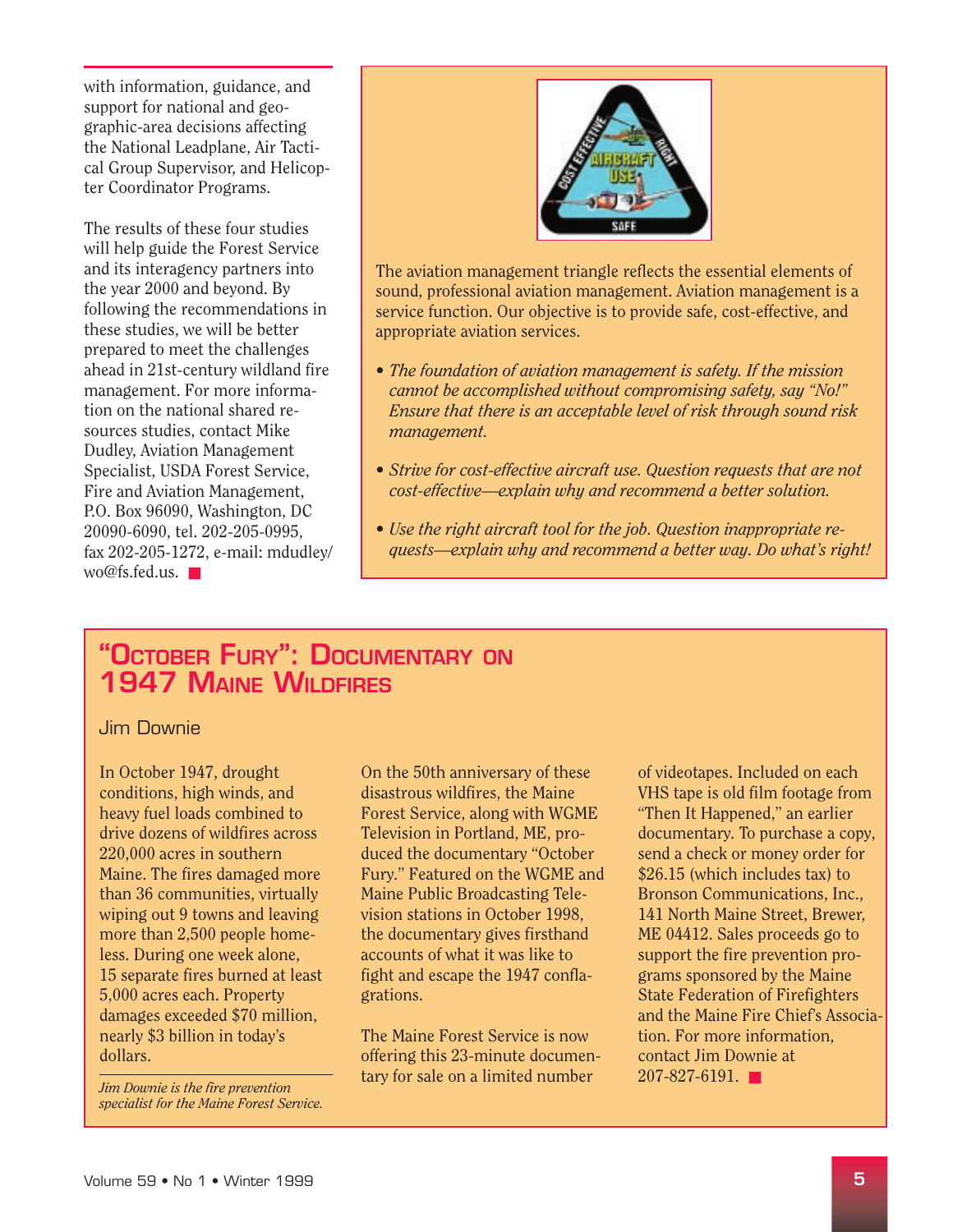# <span id="page-5-0"></span>**NATIONAL AIRTANKER STUDY: AN OVERVIEW**

Donald W. Carlton and Michael Dudley



in supporting initial and ex-<br>tended attack on wildfires<br>nationwide. The *National Air*arge airtankers play a vital role tion, guidance, and support to managers for national and regional decisionmaking that will affect the national airtanker program and its supporting components over the next 10 to 20 years. In this context, "national" refers to the Federal airtanker fleet and base structure that together support wildland fire suppression and use.

### Study Overview

Purpose. The NATS had two phases, each with a different purpose:

• Phase 1, completed in April 1995, determined the most efficient number of large airtankers and their most effective initial staffing locations for supporting both initial attack and extended suppression on large wildfires. The goals were to optimize use of the existing available largeairtanker fleet and to find the best airtanker base locations. By providing a foundation for determining short-term agency needs, the phase 1 study laid the basis for the 1996–98 large-airtanker contract solicitations by the

With the proposed fleet of airtankers, Lended attack on wildfires<br>
nationwide. The National Air-<br>
tanker Study (NATS) was char-<br>
tered in 1994 to provide informa-<br>
tered in 1994 to provide informa-<br>
tered in 1994 to provide informa-<br>
tered in 1994 to provide in

> USDA Forest Service and the U.S. Department of the Interior (USDI).

• Phase 2, completed in November 1996, was designed to determine long-term agency needs for large airtankers to support wildland firefighting. Accordingly, phase 2 will form the basis for largeairtanker contract solicitations by the Forest Service and USDI from 1999 to 2015, or until the study is revised. The goal for phase 2 was to optimize all reasonable airtanker base and fleet possibilities for the national airtanker program to guide its modernization in a way that balances airtanker supply with agency demand. The phase 2 study made recommendations regarding optimum airtanker numbers, sizes, and performance criteria by location, specifically focusing on airtanker size and performance in relation to economic efficiency and suppression effectiveness.

Both phases of NATS provided analytical support and model development for decisionmaking. Both displayed the interrelationships and tradeoffs among different airtanker capabilities and locations in support of initial and extended attack. The difference is that phase 1 focused on the short term,

particularly on Federal largeairtanker contract solicitations for 1996–98, whereas phase 2 focused on the long term and future solicitations.

Methods. Both phases examined historic large-airtanker uses and trends on an interagency basis. Initial-attack data taken from the National Fire Management Analysis System (NFMAS) were added to data on use of airtankers to support large wildland fire suppression. Forces used for initial attack are analyzed and justified using the NFMAS and the Fire Management Activity Plan employed by the USDI Bureau of Land Management (BLM) and Bureau of Indian Affairs. For this reason, the Interagency Initial Attack Assessment (IIAA) model was applied to help analyze the impact that different airtanker platforms and/or airtanker base alternatives might have on expected acres burned, fire suppression costs, and net value change costs (that is, the costs used to describe the algebraic sum of the positive and negative effects of a wildland fire). For study purposes, local initial-attack forces remained constant as airtanker staffing and locations changed. Where the IIAA model was outdated or unused for an area, an equivalent process was allowed, as long as consistency was maintained.

*Don Carlton, who served as the committee chairperson for the* National Airtanker Study, *is a fire protection planning consultant and a retired fire protection planning specialist for the USDA Forest Service, Fire and Aviation Management, Pacific Northwest Region, Portland, OR; and Mike Dudley is an aviation management specialist for the Forest Service's Washington Office, Washington, DC.*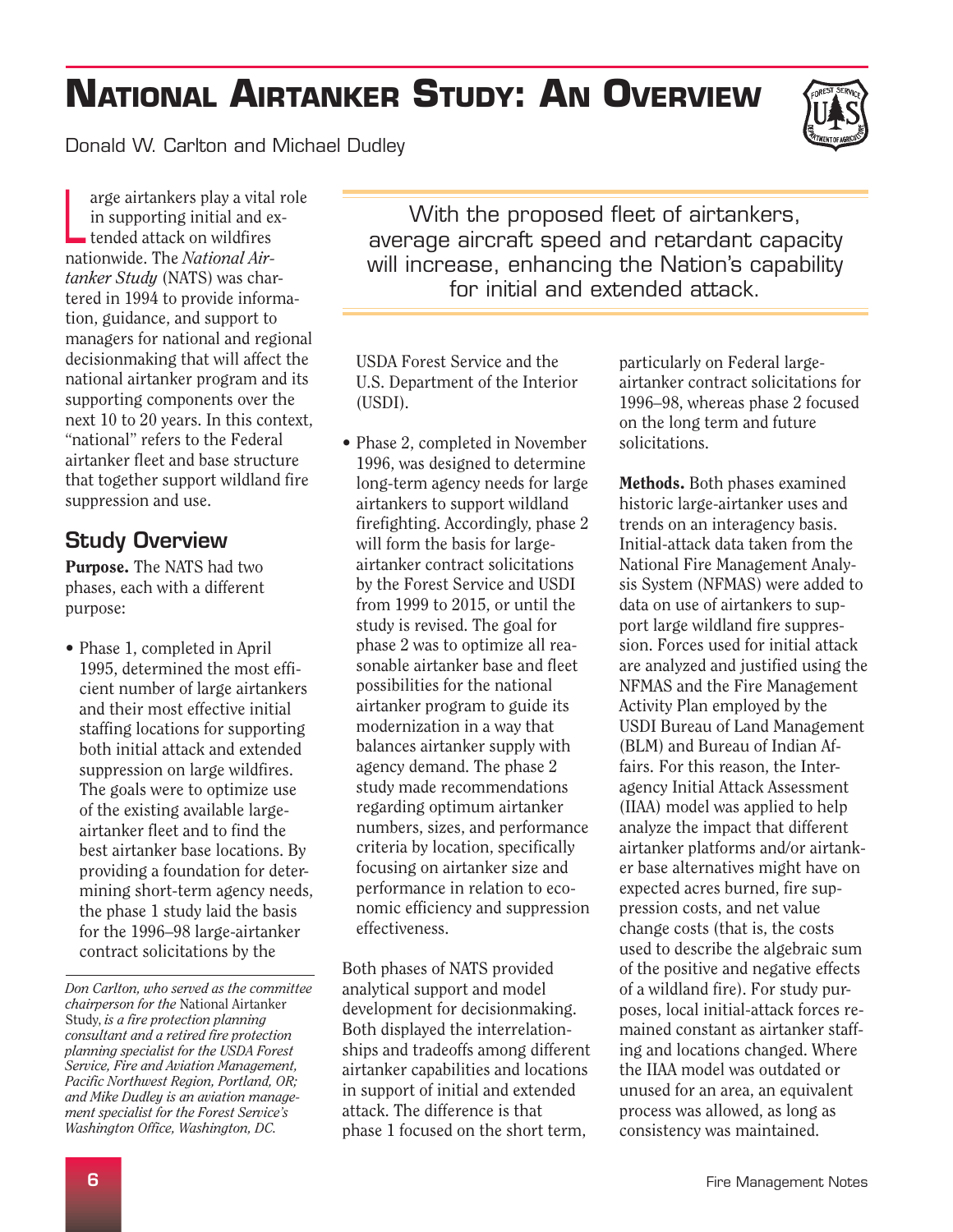### Study Recommendations— Phase 1

Phase 1 used initial-attack efficiency analysis to recommend staffing for 38 large airtankers nationally. These 38 airtankers, as staffed in the 1996–98 National Airtanker Contract, came from the existing fleet, which had retardant tanks that range in capacity from 2,000 to 3,000 gallons (7,570 to 11,360 L). Goals for phase 1 were to optimize the existing available large airtanker fleet and to find the best airtanker base locations. Accordingly, the optimum number of 38 airtankers was determined based on an aggregate of geographic-area analyses called "scenarios." In each scenario, the number of large airtankers was increased and decreased from existing levels to determine the number within the geographic area that minimized total airtanker program costs (fire suppression costs plus net value change costs).

In addition, the phase 1 report addressed the tradeoff between effective initial attack and efficient suppression support on large wildland fires. The phase 1 study determined that, for all agencies from 1993 to 1994, the average quantity of retardant delivered per fire was 30,392 gallons (115,043 L) for fires ranging in size from 100 to 5,000 acres (40 to 2,000 ha), and 202,205 gallons (765,407 L) for fires 5,000 acres (2,000 ha) or larger in size. The study also analyzed and displayed, on a biweekly basis, Forest Service fire occurrence for wildland fires greater than 100 acres (40 ha) (size classes D through G) from 1970 to 1993, and the same type of data for the BLM from 1980 to 1993. Taken together, this information allowed

calculation of the expected number of airtanker plane-days needed to support suppression on large wildland fires from 1980 to 1993.

Based on this calculation, the phase 1 report recommended staffing for 3 additional large airtankers—for a total fleet of 41 large airtankers. The additional three airtankers will augment the Nation's capability for large wildland fire suppression while freeing aircraft for initial attack.

### Study Recommendations— Phase 2

The phase 2 study made 16 recommendations, some of which are shown here by number in the order they appear in the study.

Airtanker Procurement. A goal of the phase 2 study was to optimize all reasonable airtanker base and fleet possibilities for the national program. To do so, the study identified potential fixed- and

rotor-wing aircraft platforms that, when tanked, would have a retardant capacity of 1,000 gallons (3,790 L) or more.\* These aircraft were evaluated based on factors such as aircraft cost per gallon of retardant delivered. Some aircraft were highly rated when analyzed in a particular situation, but did not perform as well as others when viewed from a national perspective, where mobility and efficiency within a wide range of fuel and topographic situations are critical.

Based on such considerations, the phase 2 report made several recommendations pertaining to aircraft procurement, including:

- *Recommendation 1:* Procure excess military aircraft, the most cost-effective way of acquiring airtanker platforms.
- *Recommendation 2:* Establish a future fleet of 20 P3–A aircraft, 10 C–130B aircraft, and 11 C– 130E aircraft (fig. 1).



Figure 1—*A C–130 dropping retardant on a 1994 wildfire in southern California. C–130's are part of the new generation of large airtankers specified in recommendation 2 of the*  National Airtanker Study, *phase 2. Photo: Cecil Stinson, Jr., USDA Forest Service, Shasta– Trinity National Forest, Redding, CA, 1994.* 

*<sup>\*</sup> The 1,000-gallon (3,790-L) lower limit was set by the study's charter. Aircraft with lesser capacities should be considered as part of NFMAS analysis within local areas, such as national forests or BLM districts.*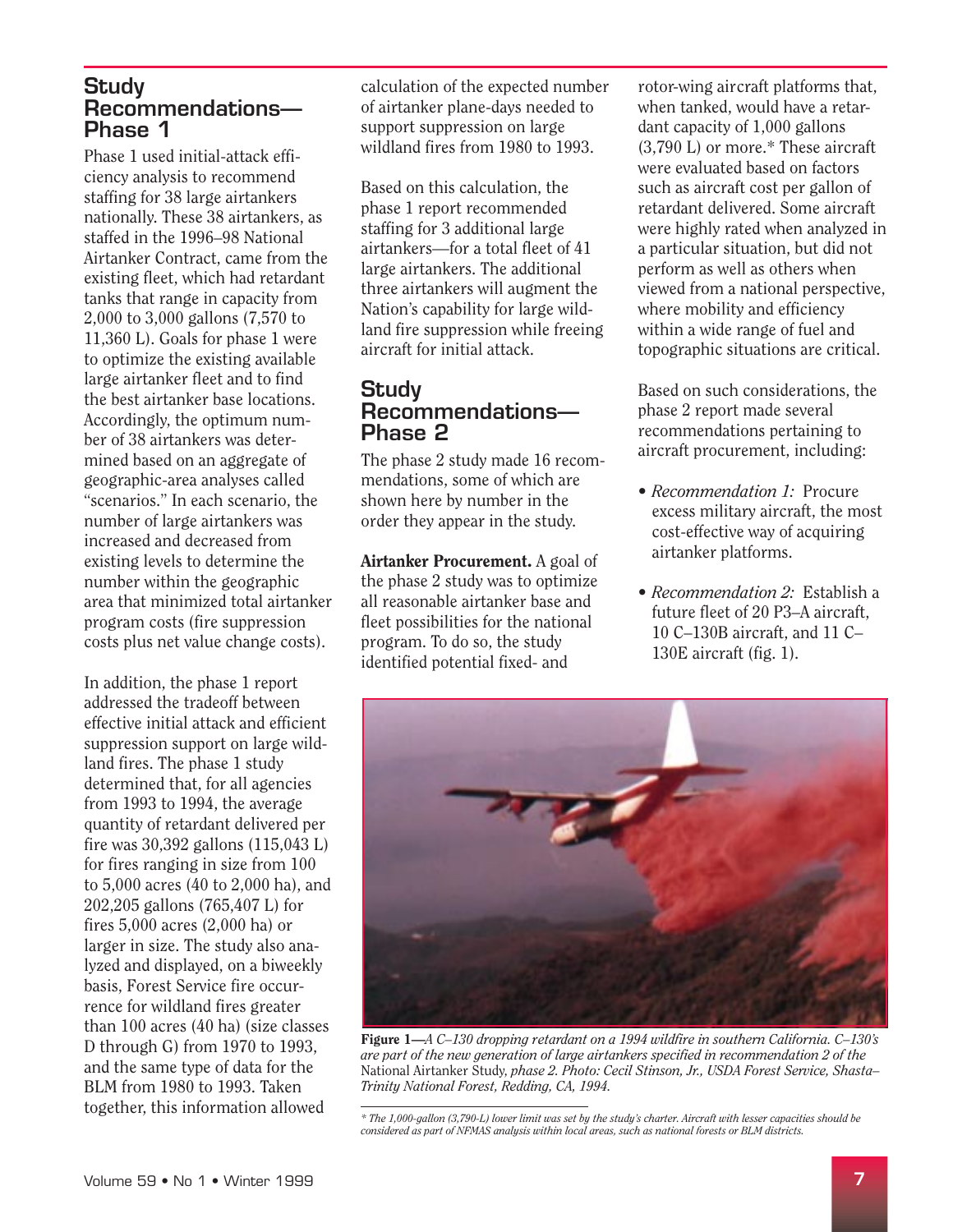For initial attack on wildland fires, aircraft speed has a high value. The average distance from an airtanker base to a wildland fire will be 91 miles (146 km) for the airtanker bases recommended for implementation in the phase 2 report. With the proposed fleet, average aircraft speed will increase, in terms of true air speed, from 221 to 260 knots and retardant capacity will increase from about 2,450 gallons (9,270 L) to about 3,300 gallons (12,940 L).

Peak-Period Demand. During peak periods of fire activity, airtankers needed to support initial attack might already be engaged in suppression support on large wildland fires. To address this concern, the phase 2 report made the following recommendation:

• *Recommendation 5:* Use Mobile Airborne Fire Fighting Systems (MAFFS) during peak periods when all available commercial aircraft are committed. Upgrade eight MAFFS units. Commit funds to designing, developing, and acquiring MAFFS units to meet established performance and effectiveness criteria.

Airtanker Bases. Efficient airtanker use is predicated on fully functional airtanker bases. The airtanker base support facilities are therefore just as important as the aircraft themselves. However, as products and aircraft have changed over the years, airtanker bases have evolved in response to short-term needs rather than long-term planning. As a result, facilities and equipment have sometimes failed to meet acceptable standards for safety, health, and sanitation.

The phase 2 study solicited information from each existing airtanker base on its physical status and on the capital improvements needed to meet the standards set forth in the 1995 *Interagency Retardant Base Planning Guide, Fixed and Rotor Wing*. For each airtanker base, the study determined fire suppression and net value change costs and considered several alternatives, including closing the base. The phase 2 report then made two recommendations:

• *Recommendation 7:* Restructure airtanker base locations and numbers to support the future airtanker fleet and to provide for the most efficient use of the capital investment and maintenance dollars available for physical facilities. Close 11 airtanker bases, relocate 2 bases, and establish 2 new bases (fig. 2).

• *Recommendation 8:* Develop a national initiative to fund improvements and investments at airtanker bases.

In 1998, the Forest Service started an Airtanker Base Support Initiative to obtain funding for fiscal year 1999. The initiative has secured \$8 million in funds (from the "Fire, Construction, and Other" budget line item) for three new bases and improvements to airtanker bases in seven regions, including new construction at six bases and planning and design at seven bases. The Forest Service will pursue the initiative in subsequent years to obtain the funding needed to complete all Forest Service priority 1 and priority 2 bases. The BLM is also working on a capital improvement project for fiscal year 1999.



Figure 2—*Airtankers in the pits, working a southern California fire out of Hemet Airtanker Base (ATB), Hemet, CA. Hemet ATB has been replaced by a new Forest Service ATB currently under construction at San Bernardino International Airport (the former Norton Air Force Base), where a temporary base is operating until the new base is completed. These changes result from recommendations 7 and 8 of the* National Airtanker Study, *phase 2. Photo: Bob Will, USDA Forest Service, San Bernardino National Forest, San Bernardino, CA, 1996.*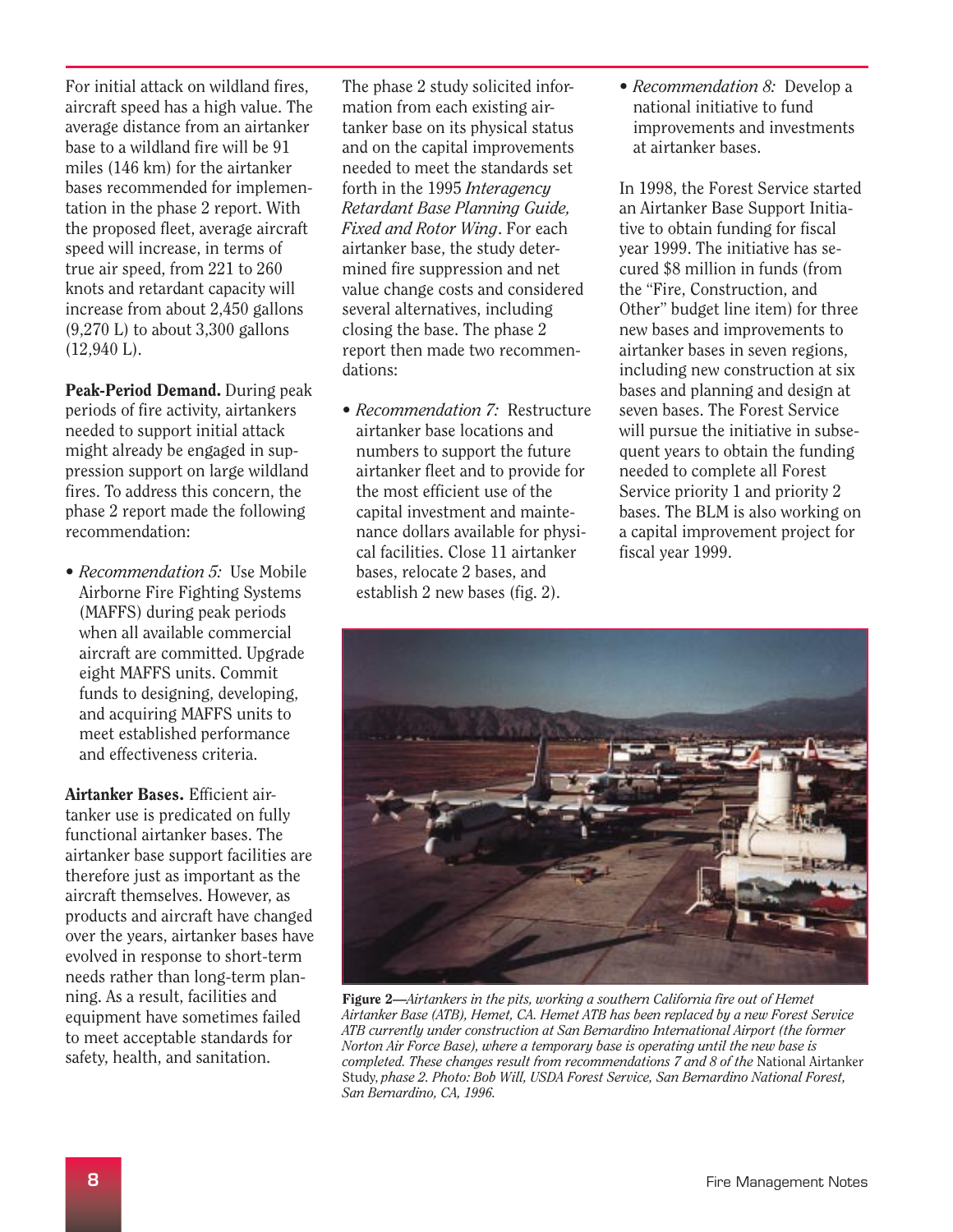Airtankers are a unique resource<br>
a he guiddly resoluting the fly leng distances the phase 2 report made these that can be quickly mobilized to fly long distances the phase 2 report in short periods of time to provide high fireline production rates on wildfires. • *Recommendation 10:* Fund,

Airtanker Mobility. Successful initial attack depends on maintaining mobile firefighting resources on days when many wildland fires ignite. Fires tend to ignite in clusters, mainly due to lightning storms. These episodic ignitions are highly correlated to wildfires in size classes D through G. Figure 3 shows the correlation for one geographic area in 1 year. The situation is similar in other geographic areas and in most years. During such episodes, wildland firefighting agencies require a ready staffing of airtankers, lead planes, and air tactical group supervisor aircraft. Any constraints that restrict aircraft mobility hamper initialattack efforts, especially during episodic wildland fire outbreaks.

To meet the demand for aerial firefighting resources during episodic fire occurrences, airtankers must be as wide ranging as possible. Airtankers are a unique resource that can be quickly mobilized to fly long distances in short periods of time to provide high fireline production rates on wildland fires. To keep airtankers mobile, the flow of airtankers must be managed at the highest practical level of coordination. Effective strategic management is best achieved at Geographic Area Coordination Centers and the National Interagency Coordination Center in Boise, ID. Airtanker mobility is greatest when costs for airtanker bases and availability are met through interagency funding.

- manage, and control airtankers in a manner consistent with their status as national aerial firefighting resources.
- *Recommendation 14:* Provide funds on an interagency basis to meet the costs of airtanker bases and availability.

For additional information on all 16 recommendations in the phase 2 study or for a copy of the NATS, phase 2, contact Mike Dudley, Aviation Management Specialist, Fire and Aviation Management, USDA Forest Service, P.O. Box 96090, Washington, DC 20090 6090, tel. 202-205-0995, fax 202 205-1272, e-mail: mdudley/ wo@fs.fed.us. ■



Figure 3—*Correlation between the total number of wildfires per day and the number of class D through G wildfires per day on Federal lands in the northwestern geographic area in 1994. "EpiDays" are days with a large number of wildfires, usually due to episodic ignitions. Note the high correlation between EpiDays and days with a high number of class D through G wildfires. Sixty-eight percent of class D through G wildfires are from episodic ignitions.*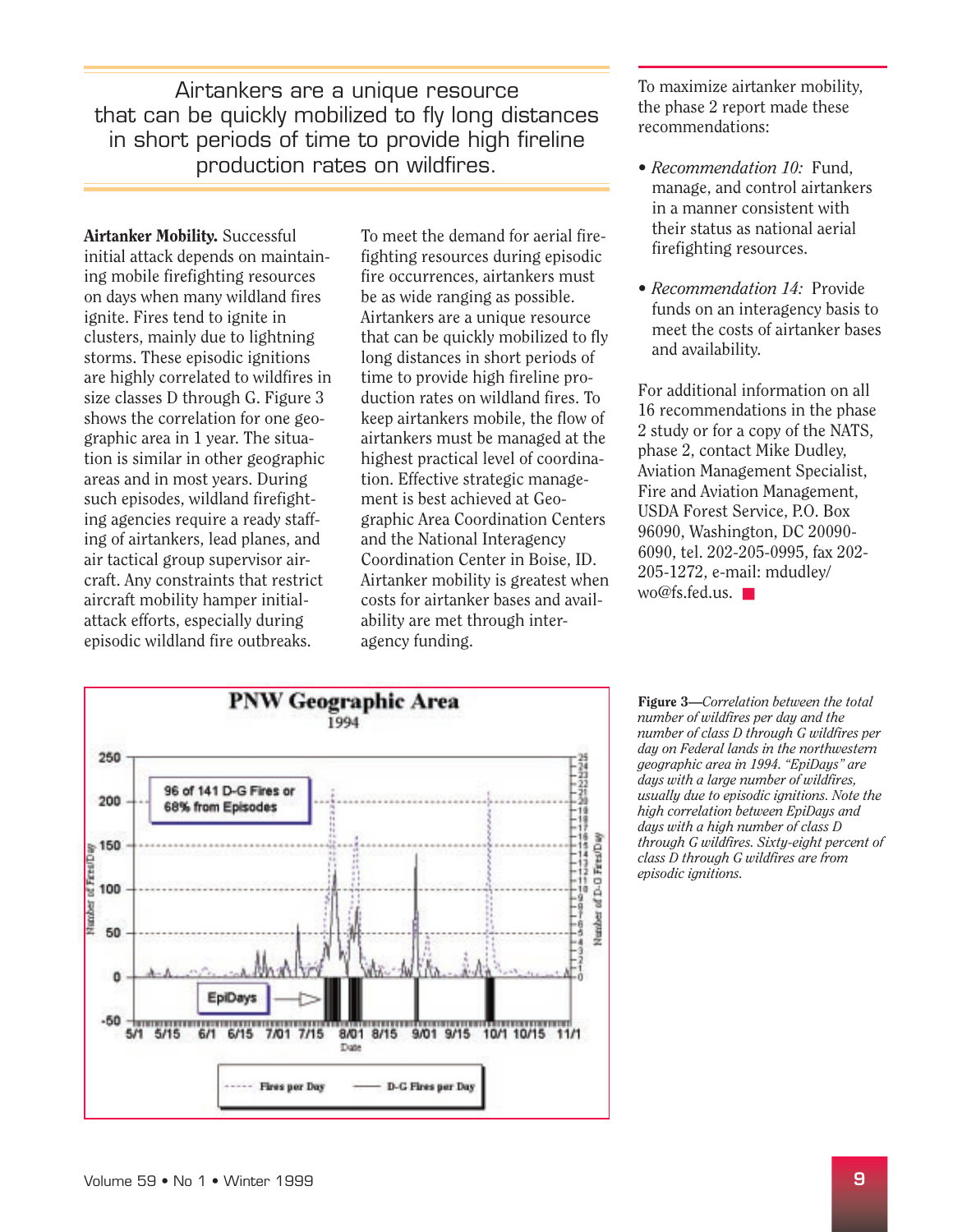# <span id="page-9-0"></span>**FOLLOWUP ON THE 1992 NATIONAL TYPE 1 HELICOPTER STUDY**



Joseph F. Krish

elicopters for wildland fire<br>
aviation operations, though<br>
expensive to buy and maintain, aviation operations, though are invaluable in supporting large wildfire suppression. Wildland firefighting agencies therefore contract each year for helicopter services. Although fire seasons differ in severity, each year a certain quantity of helicopters will be needed. Contract costs can be reduced if the quantity of helicopters needed on a steady basis can be reliably estimated in advance.

### Purpose of the Study

Estimating the steady quantity of helicopters needed was the purpose behind the *National Study of Type I and Type II Helicopters to Support Large Fire Suppression*, completed in 1992. The study examined historical fire records and previous demand for type 1 and type 2 call-when-needed helicopters and recommended the most cost-effective quantity of these helicopters to place under national exclusive-use contracts. The study concluded that up to \$4 million per year could be saved by contracting 2 type 1 helicopters and 7 to 13 type 2 helicopters. Thanks to the 1992 study, there are now 7 type 2 helicopters under national exclusive-use contracts for the 1998 fire season (see sidebar). However, there are still

The demand for type 1 helicopters to support large wildfire suppression has more than tripled since 1992.

no type 1 helicopters under a standard exclusive-use contract.\*

In 1997, I followed up on the 1992 study as a partial graduation requirement for a course in technical fire management. The goal of the 1997 followup was to review the resource orders from 1993 to 1997 and use the same methods and procedures as in the 1992 study to determine whether there had been an increase in the demand for type 1 helicopters.

### Methods

The 1992 study and the 1997 followup both had two parts: data collection and data evaluation.

Data Collection. All requests for type 1 helicopters go through the National Interagency Coordination Center (NICC) in Boise, ID. The NICC records the resource orders for type 1 helicopters from all agencies. From the NICC, I obtained copies of resource orders for type 1 helicopters from 1993 to 1997, along with mobilization and

demobilization dates, vendor information, "N" number of the assigned helicopter, information on whether the order was canceled or filled, name and size of the fire, and name of the requesting agency.

### **NATIONAL** EXCLUSIVE-USE **HELICOPTER CONTRACTS**

Currently, there are no nationally funded type 1 helicopters under the exclusive-use contracts called for in the 1992 *National Study of Type I and Type II Helicopters to Support Large Fire Suppression*. However, there are seven type 2 helicopters under national exclusive-use contracts that are funded under the guidelines set forth in the study. These helicopters are located in:

- Region 1—Dillon, MT; and St. Regis, MT.
- Region 2—Durango, CO.
- Region 4—Challis, ID; and Ogden, UT.
- Region 6—Chelan, WA; and John Day, OR.

*Joe Krish is the helicopter manager at the Prescott Fire Center and Henry Y.H. Kim Aviation Facility, USDA Forest Service, Prescott National Forest, Prescott, AZ.* 

*<sup>\*</sup> During the 1997 fire season, an exclusive-use type 1 helicopter was contracted for the USDA Forest Service's Pacific Southwest and Southwest Regions through regional/local funding. However, unlike the national exclusive-use contracts for type 2 helicopters, this contract awarded no daily availability to the contractor and is therefore ignored here.*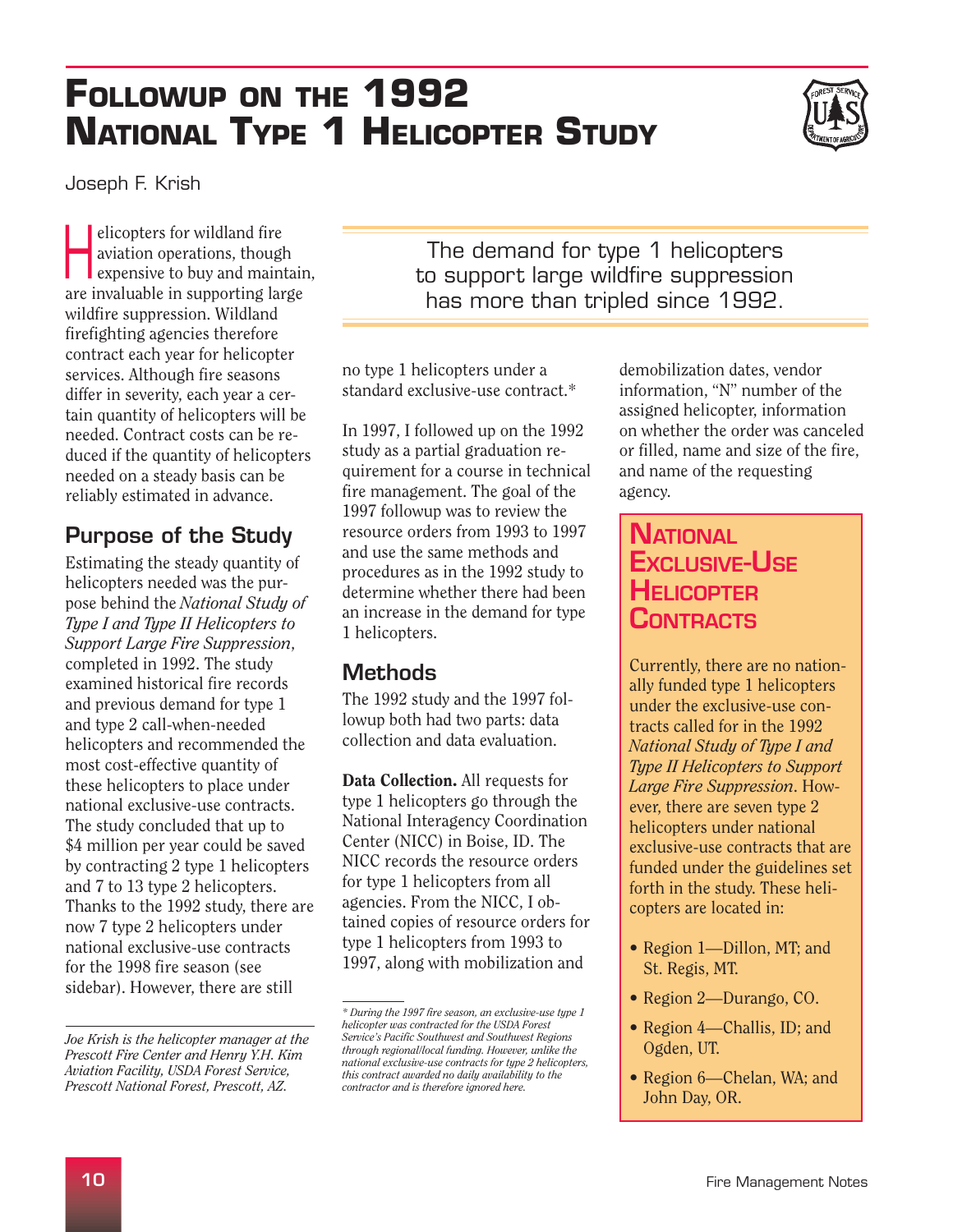

*Helicopter N1168U with helitack crew, stationed at John Day, OR. The funding for this S–58T type 2 helicopter under national exclusive-use contract resulted directly from the 1992* National Study of Type I and Type II Helicopters to Support Large Fire Suppression. *Photo: Brad Gibbs, Malheur National Forest, John Day, OR, 1998.* 

*Helicopter 68U filling its Bambi bucket from a 3,000 gallon (11,350-L) "pumpkin" to help suppress a 1997 wildfire on land managed by the USDI Bureau of Land Management in southern Nevada. This helicopter is one of the seven type 2 helicopters funded nationally as a result of the 1992* National Study of Type I and Type II Helicopters to Support Large Fire Suppression. *Photo: Tim Lynch, Malheur National Forest, John Day, OR, 1998.* 



In addition, the Southwest Region's fire planner provided me with information on all fires, class C and above, in the National Interagency Fire Management Integrated Database (NIFMID). By cross-referencing the NIFMID data with the resource orders, I was able to fill in some of the missing data. This allowed me to assign a fire name and size and even a cost to the resource order for every type 1 helicopter.

The figures for both the 1992 study and the 1997 followup were conservative. Even though all requests for type 1 helicopters must travel through the NICC, after a type 1 helicopter is assigned to a Geographic Area Coordination Center (GACC), it may be reassigned within the GACC without transmittal of the new incident information back to the NICC. New requests for type 1 helicopters can therefore go unrecorded. This was the case, for example, during the severe 1994 fire season, when type 1 helicopters were in unusually high demand.

Data Evaluation. The second part of the study evaluated the data to determine the most cost-effective quantity of type 1 helicopters to place under national exclusive-use contracts. A computer modeling program was used to establish the total program cost of meeting the demand for type 1 helicopters under exclusive-use contracts. Models were devised for quantities of exclusive-use-contract helicopters ranging from 0 to 20, with the remaining demand met through call-when-needed helicopters. One variable in calculating each model was length of the contract—the shorter the contract, the larger the quantity of type 1 helicopters needed to meet the demand.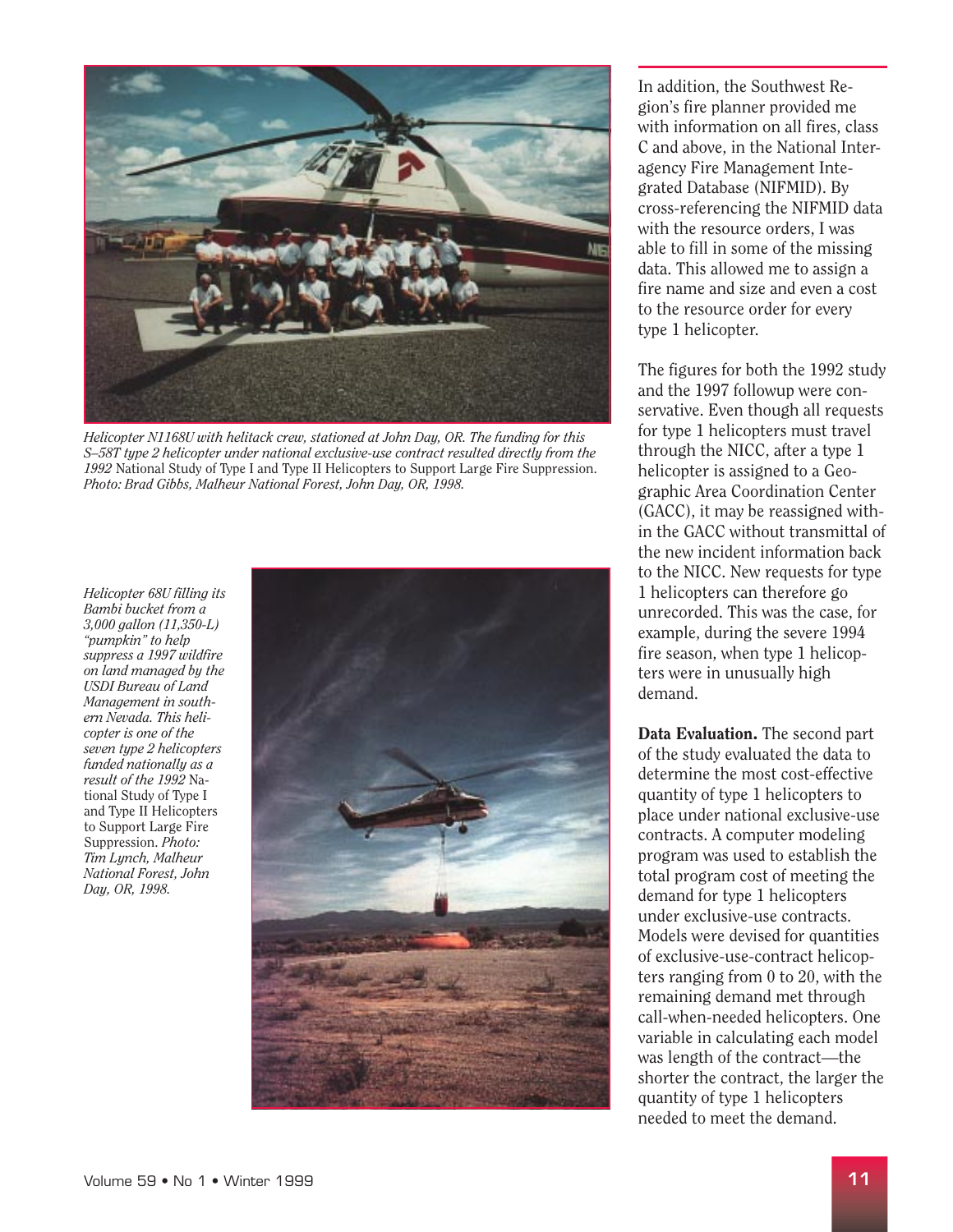### **Results**

Data. From 1989 through 1991. 102 requests were made for type 1 helicopters, including:

- 88 percent by the USDA Forest Service;
- 8 percent by the other Federal wildland fire management agencies (the USDI Bureau of Indian Affairs, Bureau of Land Management, National Park Service, and U.S. Fish and Wildlife Service); and
- 4 percent by various State agencies.

From 1993 through 1997, 518 requests were made for type 1 helicopters. Ninety percent of the requests came from the Forest Service.

The 1992 study found that the number of requests for type 1 helicopters averaged 34 per year. The 1997 followup found that this figure had more than tripled to 104 per year for the 1993–97 period. The average number of days that a contractor could expect to remain on an incident rose from 6.5 days during the 1989–91 period to 8 days during the 1993–97 period.

Evaluation. The model that most closely resembled the actual demand for the 5-year period from 1993 to 1997 was 6 type 1 helicopters under 105-day contracts. The

peak period of demand was from about the third week in June through the first week in October.

### Conclusion

Contracting for helicopters to support large wildfire suppression is very expensive for the American taxpayer. Call-when-needed rates for type 1 helicopters range from \$12,000 per day to more than \$30,000 per day. In 1996, the Federal Government paid more than \$26 million to one helicopter company alone. To save costs, these resources must be utilized in the most effective and efficient manner.

The facts are these:

- The need for type 1 helicopters, in terms of both demand and duration, has risen substantially since 1992. Demand has more than tripled.
- Relying solely on call-whenneeded helicopters costs the Government considerably more than placing an appropriate quantity of type 1 helicopters under national exclusive-use contracts.
- Large wildfires are not going away. Until the problem of fuel buildups is solved, there will continue to be large wildfires.
- The need for wildfire suppression is not diminishing. Current policy is to extinguish all

wildland fires unless a fire management plan is in place.

The original 1992 study recommended placing two type 1 helicopters under national exclusiveuse contract. This recommendation was cautious because there are no reliable data on actual availability costs. Beginning with two type 1 helicopters under national exclusive-use contract would accomplish two things:

- 1. It would establish a baseline for a cost analysis using actual versus estimated dollars.
- 2. It would reduce financial risk in the event of a slow fire season.

The most critical time period (when large wildfires are most likely to occur) could be covered by staggering the start dates for the helicopters. The helicopters could follow the normal pattern of fire seasons by beginning in the South, then moving to the Southwest, then to the northern Rockies and Pacific Northwest, and finally to the Pacific Southwest.

For more information on the national helicopter studies, contact Joe Krish, Prescott Fire Center/ Henry Y.H. Kim Aviation Facility, 2400 Melville Dr., Prescott, AZ 86305, tel. 520-771-6168, IBM: jkrish/r3,prescott; e-mail: jkrish/ r3\_prescott@fs.fed.us. ■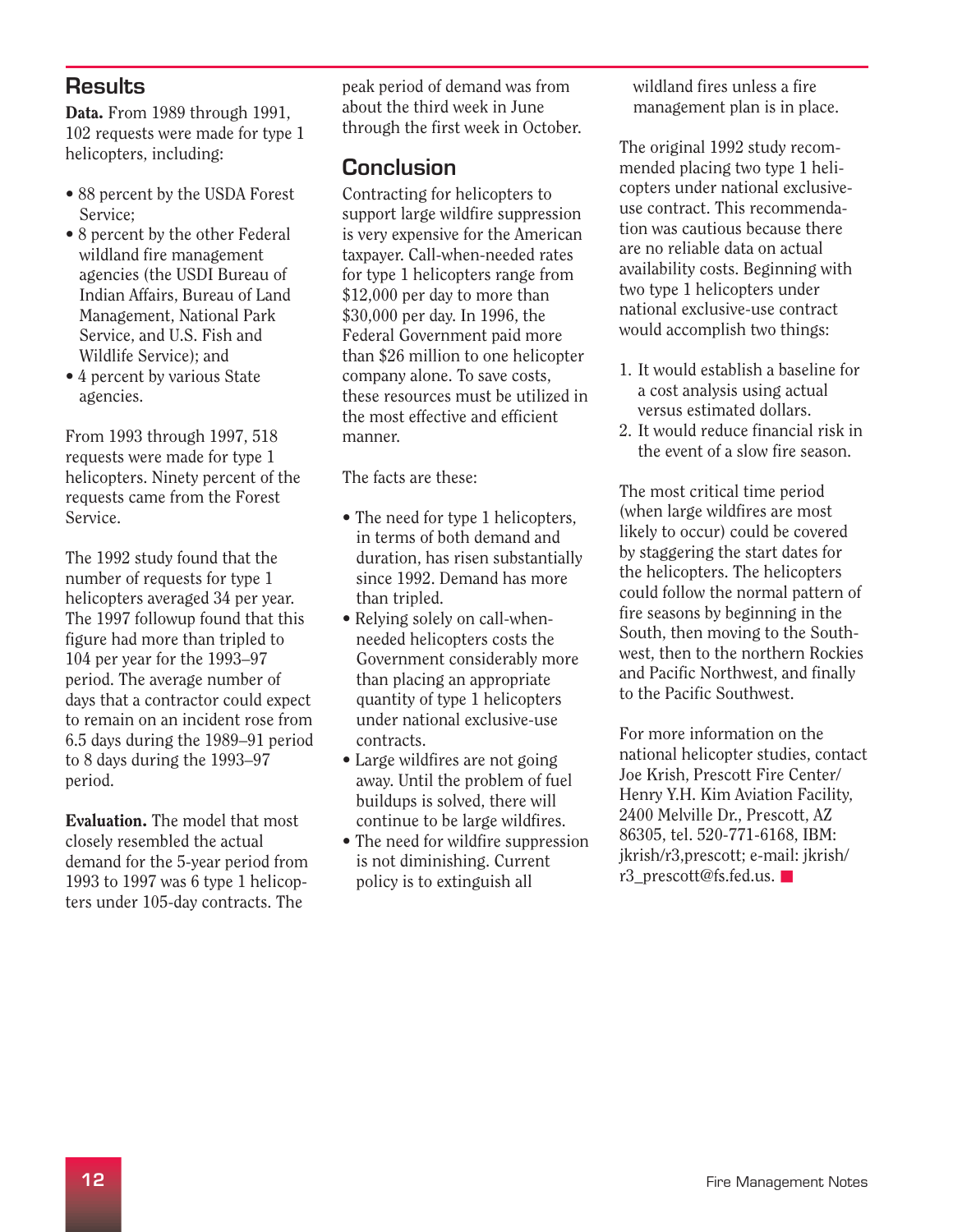# I to unusual drought conditions.<br>
Thousands of wildfires burned<br>
almost half a million acres<br>
(200,000 ha). Aircraft poured in<br>
the state of the state of the state of the state of the state of the state of the state of the

Challenging Airspace **Conditions** 

The influx of aircraft put airspace coordination over Florida to the test in what many aviation personnel consider one of the most complex cases ever. Several factors contributed to the complexity of Florida's airspace:

- Local geography played a significant role. Because the terrain is flat, Florida's general aviation pilots are used to flying at relatively low altitudes—usually at 2,000 feet (610 m). As a result, the Federal Aviation Administration (FAA) was reluctant to issue any temporary flight restrictions (TFR's) for airspace above 2,500 feet (760 m) (see sidebar at the end of the article). Many disaster relief aircraft were therefore initially forced to fly above the TFR.
- Florida's skies were already heavily trafficked. Large numbers of aircraft are routinely flown by military pilots, general aviation pilots, and pilots for

*Julie Stewart is the regional interagency airspace coordinator, USDI Bureau of Land Management, Fire and Aviation Management, State Office/Regional Office, Portland, OR.* 

commercial operations such as flight schools, skydiving schools, airports, banner towing, and the media. For example, many future airline pilots go to central Florida to find various types of basic training offered by commercial enterprises (a large industry that, within the TFR's, was all but suspended during the wildfires). The arrival of numerous disaster relief aircraft in Florida enormously complicated an already difficult job of airspace coordination.

• The many TFR's established to facilitate wildfire aerial suppression and disaster relief overlapped and needed tracking and coordination.

### Special Airspace **Coordination**

Through teamwork, the number of

Area Command brought in an airspace coordination specialist, Julie Stewart, regional airspace coordinator for the USDI Bureau of Land Management in Portland, OR, to manage the TFR's and coordinate with the FAA and Department of Defense (DOD). In addition, the airspace coordinator had to plan the evacuation of airports, establish temporary air traffic control towers, help arrange international approach and departure routes, and deal with the shutdown of many major flight schools and skydiving facilities due to the TFR's.



# <span id="page-12-0"></span>**AIRSPACE COORDINATION DURING FLORIDA'S 1998 WILDFIRES**

Julie Stewart

The 1998 fire season was excep-<br>tionally severe in Florida due<br>to unusual drought conditions.<br>Thousands of wildfires burned from across the Nation to support firefighting efforts and disaster relief.



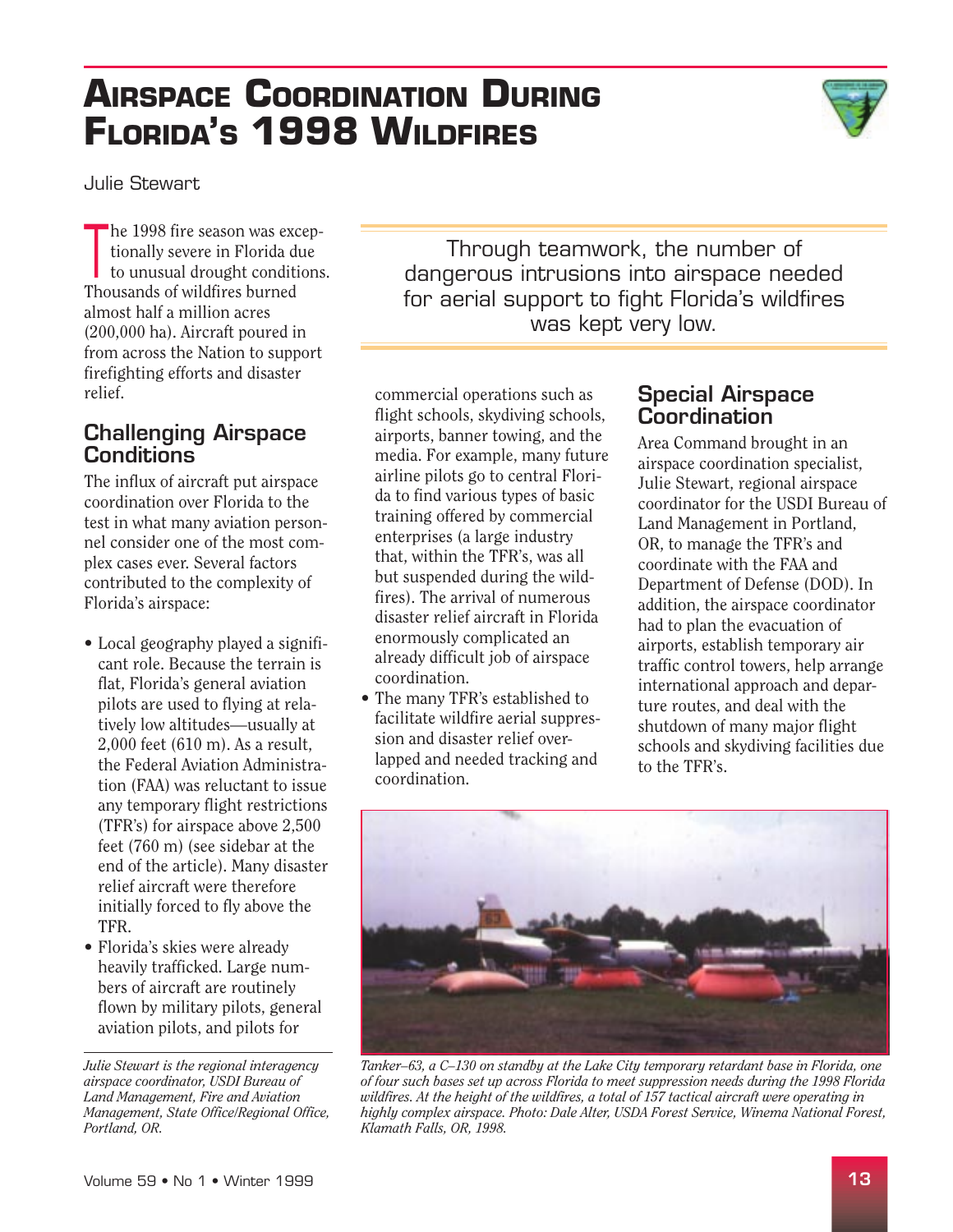All the TFR's affected numerous airports within their boundaries, but TFR's issued under Federal Aviation Regulation (FAR) 91.137(a)(2) do not close airports. General aviation is allowed to continue flying from one airport to another within a TFR. Many pilots took advantage of this but were upset when they discovered that the TFR would not allow them to practice flying traffic patterns at airports (an important part of pilot training).

The Area Command's airspace coordinator consolidated numerous small TFR's into one large TFR reaching from St. Augustine to Melbourne, FL. Ongoing teamwork with the FAA built mutual trust, especially during President Clinton's visit, when FAA regional headquarters personnel worked with the airspace coordinator in planning the President's visit. Coordination culminated in a "need-to-know" conference call involving Area Command, the FAA, and affected air operations directors, who received careful instruction on the protocol associated with Presidential movements.

The White House was very sensitive to the need to continue wildland fire aviation operations over Florida without interference from the President's visit. Unexpectedly, the Presidential Protection Division did not invoke the Presidential TFR, a moving TFR that goes wherever the President goes. Instead, Area Command placed an air operations liaison, Dennis Brown, an air tactical group supervisor for the USDA Forest Service on the Klamath National Forest in Yreka, CA, in the Daytona Beach Tower. By keeping the Secret Service and FAA

briefed on fire suppression flights, the air operations liaison prevented their disruption.

### Lessons Learned

Several procedures worked extremely well in facilitating airspace coordination:

- A central point of contact streamlined the process by acting as focal point for all FAA and TFR coordination for the entire State.
- A national transponder code (1255) for identifying airborne suppression resources was put to the ultimate test, and numerous FAA controllers raved about its success.
- Morning pilot briefings, evening air operations conference calls, and daily TFR briefs were faxed to the FAA, air operations directors, DOD, and dispatch centers. The reports firmly established the locations of the TFR's.
- Air operations directors facilitated airspace coordination through their willingness to reduce or modify TFR's in size, configuration, and altitude to accommodate local commercial traffic for such activities as banner towing, flight school, and media overflights.

Coordination with DOD was extraordinary. With few exceptions, DOD aircraft maintained altitudes at 13,000 feet (4,000 m) or higher and stayed away from wildfires. For general aviation traffic, the FAA issued press releases reminding all pilots, before flying, to check their Notices to Airmen for information on TFR's. As a result, the number of intrusions was very low (by mid-July, less than 20 had been reported).

Coordination with the FAA was consistently outstanding. The FAA professionals were proactive and generous with their assistance and advice. Area Command established good teamwork with staff in several FAA facilities, including the FAA Washington Office, Regional Headquarters, Jacksonville Center, Gainesville Flight Service Station, and Flight Standards District Office.

A key player was the liaison officer named by the FAA Washington Office to assist in coordination efforts, Lacy Wright, from the FAA's Southern Regional Headquarters. The FAA has suggested continuing the liaison with Area Command during future coordination efforts on large wildfires. As the Florida wildfires were ending, wildland fire aviation personnel (including Julie Stewart, the airspace coordinator for Area Command; Tim Elder, an airspace coordinator trainee for the Florida Division of Forestry; and Mike Dudley, an aviation management specialist for the Forest Service's Washington Office who was representing Area Command) met with FAA personnel at the Jacksonville Center and Daytona Beach Tower to ease the way for future coordination. Issues discussed included:

- The need for a national memorandum of understanding between wildland fire aviation agencies and the FAA to address—
- Activating temporary towers in a way that standardizes their use nationally, and
- Initiating and training air traffic controllers.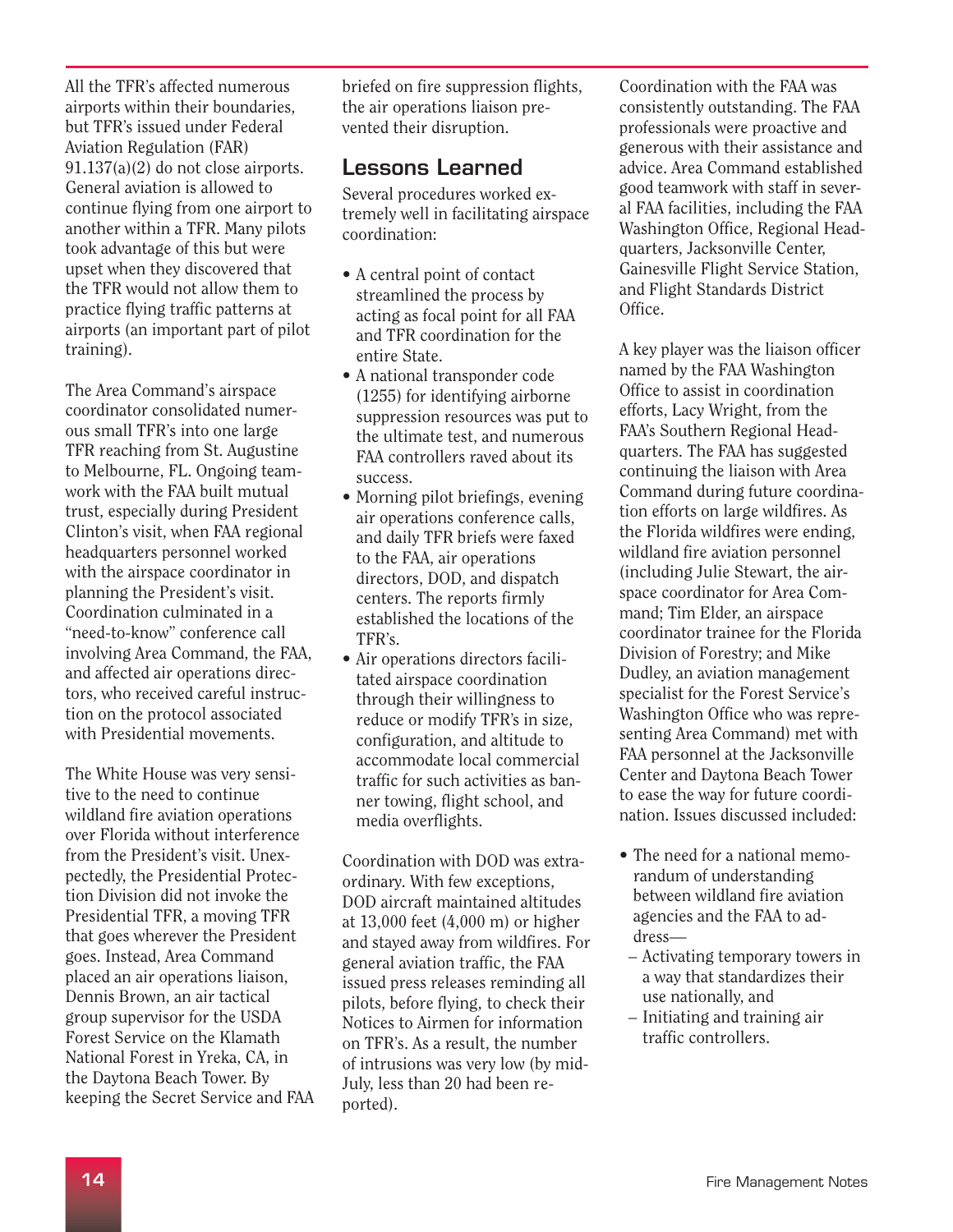• Constraints in the regulations governing TFR's. The intent of FAR  $91.137(a)(2)$  is to provide a safe environment for disaster relief aircraft. However, the FAR permits five exceptions for aircraft operating inside the TFR (see sidebar), which can create safety problems. Future coordination with the FAA will include discussions on improving implementation of FAR 91.137(a)(2). For example, the FAA is scrutinizing the clause in the law that allows general aviation pilots to continue to fly from airport to airport within the TFR.

Airspace coordination is an essential part of wildland fire aviation. The Florida wildfires challenged our capabilities for safe and efficient airspace coordination, highlighting our strengths and weaknesses. As we continue to build our airspace program within our agencies, we can learn lessons from this experience for future training and in revising the current Interagency Airspace Coordination Guide.

For additional information on airspace coordination, contact Julie Stewart, Regional Airspace Coordinator, Bureau of Land Management, Fire and Aviation Management, State Office/Regional Office, 333 Southwest 1st Street, P.O. Box 3623, Portland, OR 97208, tel. (503) 808-6728, e-mail: j5stewar@or.blm.gov ■

### FEDERAL AVIATION REGULATION GOVERNING TEMPORARY FLIGHT RESTRICTIONS FOR WILDLAND FIRE AVIATION

*Temporary flight restrictions (TFR's) necessary for wildland fire aviation operations are governed by title 14, Code of Federal Regulations (14 CFR), section 91.137(a)(2). Paragraph 91.137(c) describes the particular circumstances under section 91.137(a)(2) that allow certain exceptions that could pose a risk to suppression aircraft unless managers are aware of the aircraft operating under these exceptions. Text follows.* 

### §91.137 Temporary flight restrictions.

- (a) The Administrator will issue a Notice to Airmen (NOTAM) designating an area within which temporary flight restrictions apply and specifying the hazard or condition requiring their imposition, whenever he determines it is necessary in order to—
- (2) Provide a safe environment for the operation of disaster relief aircraft;
- …

…

- (c) When a NOTAM has been issued under paragraph  $(a)(2)$  of this section, no person may operate an aircraft within the designated area unless at least one of the following conditions are met: (1) The aircraft is participating in hazard relief activities and is being operated under the direction of the official in charge of on scene emergency response activities.
	- (2) The aircraft is carrying law enforcement officials.
	- (3) The aircraft is operating under the ATC [air traffic control] approved IFR [Instrument Flight Rules] flight plan.
	- (4) The operation is conducted directly to or from an airport within the area, or is necessitated by the impracticability of VFR [Visual Flight Rules] flight above or around the area due to weather, or terrain; notification is given to the Flight Service Station (FSS) or ATC facility specified in the NOTAM to receive advisories concerning disaster relief aircraft operations; and the operation does not hamper or endanger relief activities and is not conducted for the purpose of observing the disaster.

(5) The aircraft is carrying properly accredited news representatives, and prior to entering the area, a flight plan is filed with the appropriate FAA [Federal Aviation Administration] or ATC facility specified in the Notice to Airmen and the operation is conducted above the altitude used by the disaster relief aircraft, unless otherwise authorized by the official in charge of on scene emergency response activities.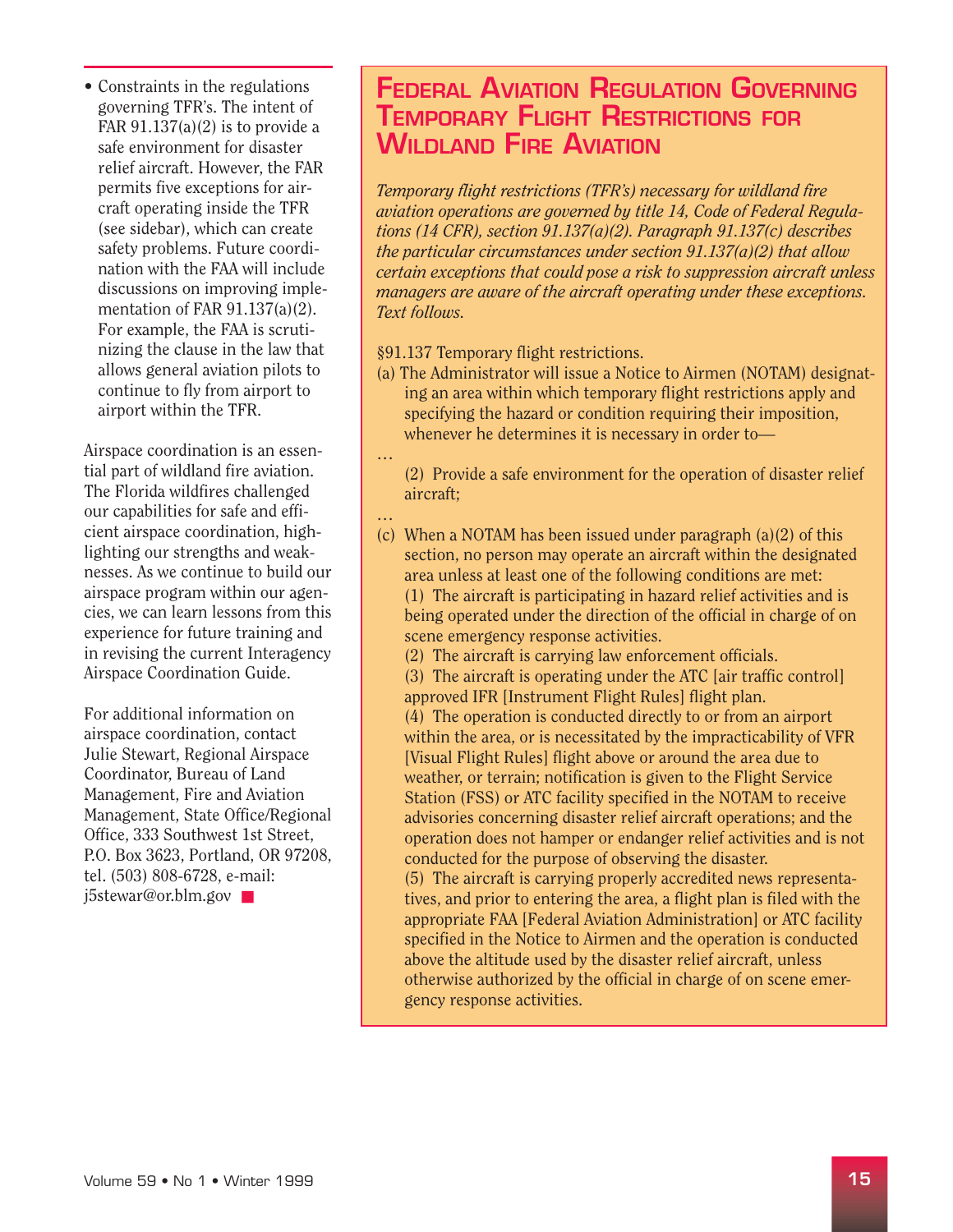# <span id="page-15-0"></span>**NEWS HELICOPTER PARTNERSHIP MODEL**



Robert W. Kuhn

The advent of turbine airtankers<br>in 1990 changed the world of<br>wildland fire aviation. Airin 1990 changed the world of wildland fire aviation. Airtanker base support systems, procedures for airtanker loading, airtanker use over a fire, and even airtanker tracking by dispatch offices all had to be modified to accommodate the new capabilities and requirements of the Lockheed P3–A Orion and C–130 Hercules airtankers. Aerial firefighting operations had to be overhauled to exploit this new aerial firefighting resource.

### Near Collision in Midair

The operational changes were keenly felt when, in June 1990, a news helicopter came a few rivet heads away from colliding with a P3 airtanker that was entering an incident. The helicopter pilot had acquired seasonal experience in wildland firefighting operations before working full-time for the news media. Having flown for several different Federal agencies, he was familiar with the type and level of aviation activity over incidents. He was also familiar with the standard temporary flight restriction (TFR) on flying below 2,000 feet (610 m) above ground level (AGL) within a 5-mile (8-km) radius of an incident.

As he had done so often before, the pilot settled in at 500 feet (150 m) above the TFR ceiling—that is, at

The news helicopter partnership provides a way for media pilots to get the news footage they need without risking lives.

2,500 feet (750 m) AGL—to avoid incursion into the restricted airspace. He then established a link to his news station and began filming the lumbering piston-powered airtankers as they struggled over the hot desert floor far below.

Suddenly glancing up, he saw a vibrant orange streak followed by a flash of white, then the familiar rust color of fire retardant that dries in the slipstream on the belly of an airtanker. In another instant, blue sky reappeared. Recalling later that the colors in this sequence had completely filled his range of vision, the pilot wondered how his helicopter's rotor system had missed hitting the turbine airtanker that passed within feet of his aircraft.

News Footage and Aerial Risk Media pilots are constantly driven by the need to obtain better footage than their competitors. If they don't, they are soon replaced. To get what they need to win ratings for their news programs, they are well funded—their annual budgets often exceed \$1 million. With so much at stake, media pilots are expected to take risks, although this is rarely acknowledged by the industry.

But in this particular case, the helicopter pilot saw little risk. Intimately familiar with aerial

firefighting operations as he supposed he was, he thought he could position his helicopter in a safe zone without violating Federal Aviation Administration regulations. What had changed, as the pilot so suddenly and dramatically learned, was that a new type of airtanker was working the incident using new operational procedures. Instead of lumbering far below like the piston-driven airtankers the pilot well knew, this turbine airtanker swooped down from its cruising altitude high above, where its turbine engines are most efficient, at speeds reaching 250 knots directly into the TFR on the incident.

After his narrow escape, the helicopter pilot realized that he would no longer be able to safely obtain dramatic shots of aerial firefighting. Moreover, his level of risk would skyrocket if his method of operating didn't change. Concerned, the pilot contacted the local national forest, which arranged a meeting with five local media pilots, their camera operators and producers, and representatives from the interagency fire aviation community. The goal of the meeting was to find a way for the media pilots to get the footage they needed to please their news stations without risking lives. In exchange, the news programs would agree to publicize the

*Bob Kuhn is the national fixed-wing base specialist for the USDA Forest Service, National Interagency Fire Center, Boise, ID; and the forest aviation operations specialist for the USDA Forest Service, Tonto National Forest, Phoenix, AZ.*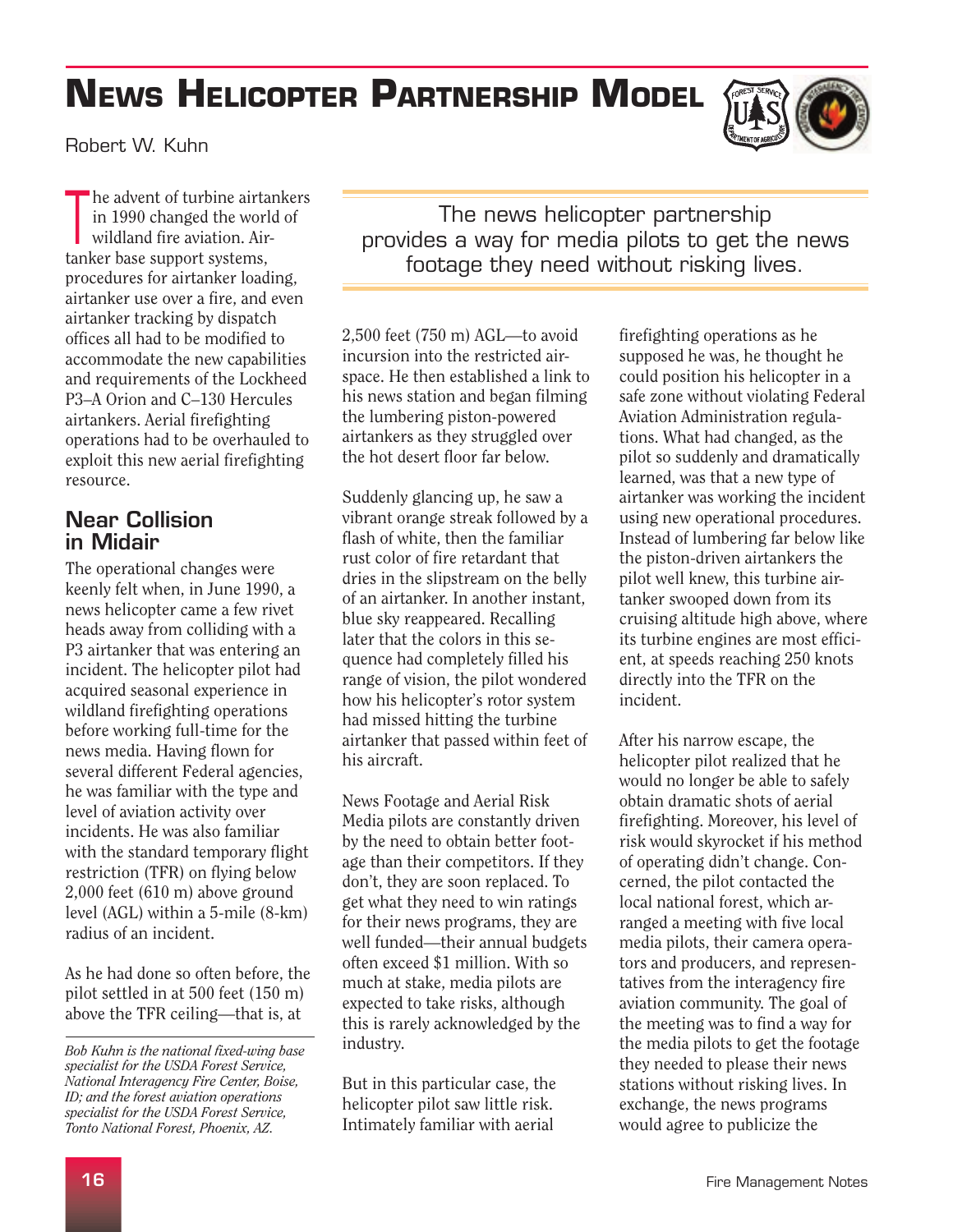

*Local news media pilots pose with Smokey Bear in the spirit of cooperation between the media and the wildland fire aviation community. With Smokey at the Forest Service ramp in Phoenix, AZ, are (from left) Bruce Haffner, KTVK TV 3; Scott Clifton, KPHO TV 5; Rick Crabbs, KSAZ TV 10; Mike McDonald, KPNX TV 12; and Fritz Holley, KNXV TV 15. Photo: Courtesy of Tom Story, Tempe, AZ, ©1998.* 

wildland fire community's prevention message.

### Partnership for Safe Aerial News Coverage

Meeting planners realized that open communication and flexible management would be key to addressing the media pilots' concerns. The planners asked local agencies to establish special phone numbers for the news media in their dispatch centers and to provide the names of fire information specialists who would act as media contacts. Before the meeting, the organizers contacted air tactical group supervisors (ATGS's) to review and modify initial aircraft call-in procedures on incidents to accommodate the needs of news helicopters. After compiling the information, planners presented it

at the meeting to the media pilots in the form of an interagency directive. The package included:

- A map showing local jurisdictional boundaries.
- Special phone numbers for the news producers and pilots to use in contacting dispatch centers to obtain radio frequencies used on an incident and to request entry into an incident area, whether or not a TFR was in place.
- The types of requests by the news stations (flying over the incident, landing on the incident, or both) that would be accepted for relay by the controlling agency for approval by the ATGS or lead plane.
- A description of the time typically needed for the dispatcher to contact the ATGS or lead plane

for approval of a media pilot's entry request.

- Instructions on how to use incident radio frequencies and on procedures to follow in contacting the ATGS or lead plane 10 miles (16 km) from the incident.
- For each station's news desk, phone numbers (office and pager) for fire information specialists (with the caveat that if a news desk called the dispatcher instead of the fire information specialist to obtain fire information, the dispatcher might abruptly terminate the call).

Media representatives at the meeting welcomed these initiatives and agreed to abide by the airspace restrictions outlined in the package, for the safety of all concerned. In the spirit of cooperation and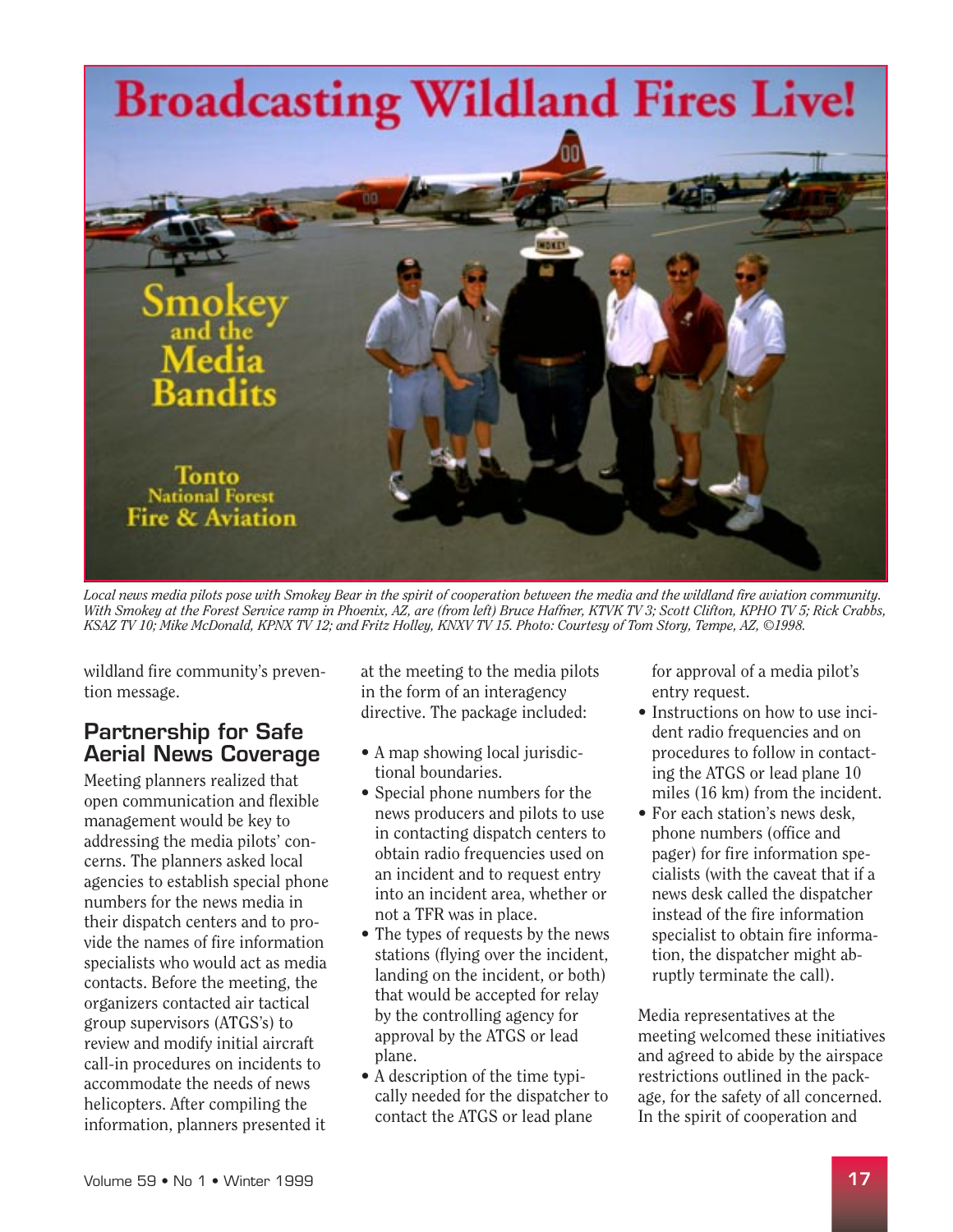<span id="page-17-0"></span>collaboration, a news helicopter partnership was born. To cement the partnership, the agency representatives then met with the fire incident dispatchers so that the agreed-upon operational procedures could be implemented at each fire management office.

The following day, there was an incident that attracted media coverage because it was on the wildland–urban interface boundary between the national forest and the city of Phoenix. As agreed in the meeting, the media helicopter pilots called the incident dispatcher, who initiated the procedures in the directive. The new system worked!

The first partnership meeting, held on June 26, 1990, established a framework for continuing dialog between media pilots and the wildland fire aviation community. Meetings are now held annually during the first week of the airtanker contract. Participation has expanded to include representatives from the three local law enforcement agencies that operate helicopters, municipal fire departments, the Federal Aviation Flight Standards District Office, the U.S. Air Force Air Space Coordinator, Air National Guard units, local air taxi vendors, and agency and contract rotor- and fixed-wing pilots. The format of the meeting has changed little since that first encounter in 1990 between the P3 airtanker and the news helicopter. Only once in 8 years of cooperation has a media pilot landed unannounced on a large incident (due to a communication error).

### Partnership Benefits

Local agencies now operate with the media as part of the team over an incident. Through experience, the news helicopters now blend easily into the traffic flow directed by the lead plane or ATGS, who places them where they can swiftly obtain the footage they need for their news editors without endangering other aircraft. For its part, the local wildland fire community now has a potent partner in communicating the fire prevention message by showing the State's 4 million television viewers the destruction caused by humanignited fires. In addition, local news coverage of airtanker bases, helicopter rappelling, fire crew movements in and out of State, and even campground openings has increased dramatically since the inception of the program, enhancing the public's understanding of the challenges facing wildland fire managers. Through flexible management and open communication, the media, incident commanders, aerial supervisors, and dispatchers can all work together to accomplish their goals in a safe flying environment over wildfires.

For more information on the news helicopter partnership model, contact Robert W. Kuhn, USDA Forest Service, Tonto National Forest, 2324 E. McDowell Road, Phoenix, AZ 85006, tel. 602-225-5356, e-mail: rkuhn/r3-tonto@fs.fed.us. ■

### **NARTC COURSE** CATALOG FOR 1998–99 **AVAILABLE**

Hutch Brown

The 1998–99 course catalog for the National Advanced Resource Technology Center (NARTC) is now available. The catalog describes 12 courses on topics including fire effects, fire behavior, fire area growth, fire risk assessment, aerial retardant use, fire in ecosystem management, fire management leadership, advanced incident management, area command, the National Fire Management Analysis System, the Multiagency Coordination Group, and the Interagency Aviation Management and Safety system. Courses lasting several days each will be held from October 1998 to April 1999 at the NARTC facility in the Sonoran Desert near Tucson, AZ.

To obtain the catalog, contact the National Advanced Resource Technology Center, Pinal Air Park, Marana, AZ 85653, tel. 520-670-6414, fax 520-670-6413, e-mail: NARTC\_R3\_Coronado @fs.fed.us. ■

*Hutch Brown is the editor of Fire Management Notes in Arlington, VA.*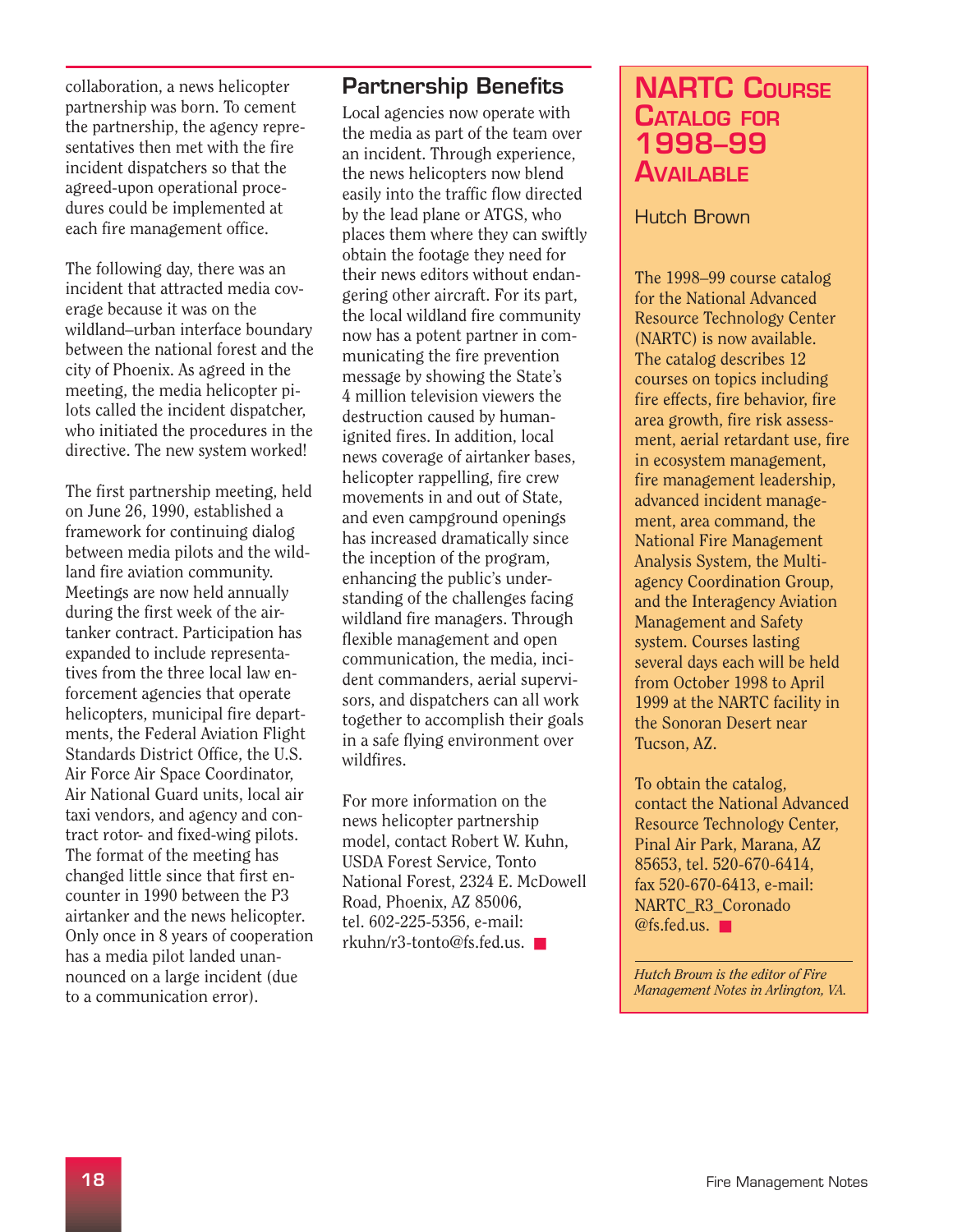### Volume 59 • No 1 • Winter 1999 19

# <span id="page-18-0"></span>**MINNESOTA'S NEW MIX OF FIRE AVIATION RESOURCES**

Sheldon Mack

For years, wildland firefighting<br>agencies in Minnesota relied<br>primarily on light helicopters<br>and on large airtankers with a nel during fire suppression. We used a conventional mix of aircraft segregated by altitude: helicopters flew between ground level and 500 feet (150 m); lead planes prepared for their next runs at 1,000 feet (300 m); large airtankers moved in racetrack patterns at 1,500 feet (450 m); and air attack orbited at 2,000 feet (600 m).

Today, a new set of aircraft has joined the mix. DeHavilland Beavers on floats now drop water on fires, deliver cargo, and deploy firefighters (fig. 1). Two Canadian CL–215's, each with a waterscooping capability of 1,400 gallons (5,300 L), work at up to 200 feet (60 m) above lake level (fig. 2). Canadian "bird dogs," various types of aircraft used in lead-plane and air-attack roles, share the airspace over Minnesota's fires. A singleengine airtanker (SEAT), with its reduced payload but dramatically increased turnaround time, works the flanks of fires (fig. 3).

### Creating the New Mix

The new mix does not alter the role of wildland fire aviation. Firefighting still happens primarily on the ground—it's still the folks on the firelines who stop most

*Sheldon Mack is a helicopter operations specialist for the Minnesota Interagency Fire Center, Grand Rapids, MN.* 

Medium and large helicopters, Beavers, Twin Otters, SEAT's, and CL-215's and on large airtankers with a help fill the gap between light helicopters capacity of 2,000 gallons (7,600 L) capacity of 2,000 gallons (7,600 L) and large airtankers.

> wildland fires. Aviation assets are primarily to make life a little easier for these folks; that hasn't changed.

> What has changed are budgets. As agency budgets have shrunk, the number of permanent agency employees has decreased. Vacancies are left unfilled, and the average age of our firefighters has increased. We are often asked to do more with less at a time when costs are rising. In 1997, contracts for large airtankers exceeded the number of airtankers available. In response, the cost of airtankers shot up, once again proving the law of supply and demand.

With leaner budgets and increasing costs, what's an agency to do? Continuing our old mix of aircraft was not the answer. In 1984, the wildland firefighting agencies in

Minnesota joined to form the Minnesota Incident Command System (MNICS) partnership, a big step toward combining wildland firefighting assets. MNICS partners include the Minnesota Department of Natural Resources (DNR) and Division of Emergency Management; the USDA Forest Service; and the USDI Bureau of Indian Affairs (BIA), National Park Service (NPS), and U.S. Fish and Wildlife Service. MNICS working agreements have created a system whereby Federal and State resources can be easily borrowed, exchanged, and mixed. Today, it doesn't really matter whether you're a BIA suppression crew foreman, a DNR squad boss, a Forest Service SEAT coordinator, or an NPS airtanker base manager: you're first and foremost an MNICS resource available to all MNICS partners.





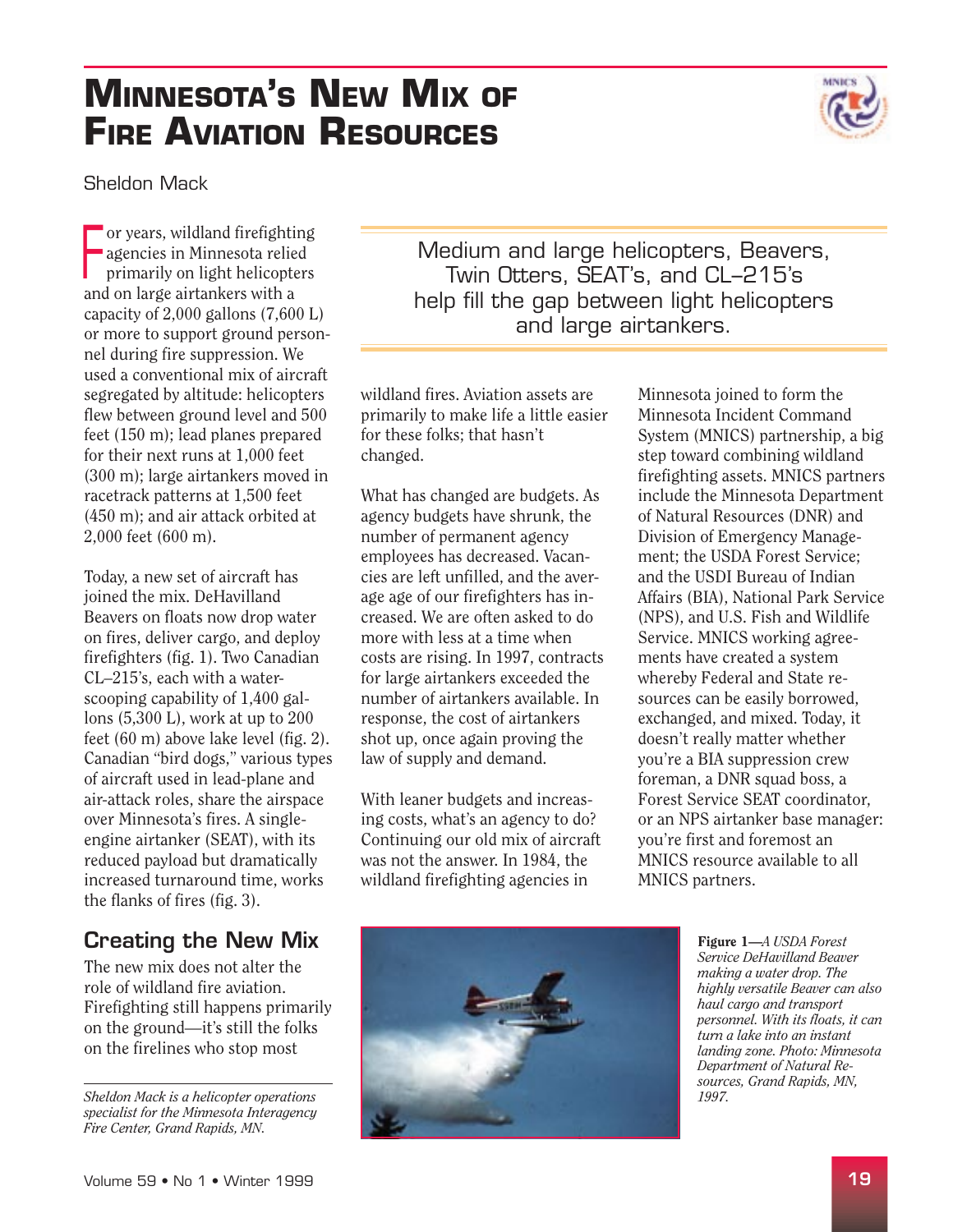In addition, Minnesota participates in the Great Lakes Forest Fire Compact (GLFFC), which also includes the States of Wisconsin and Michigan and the Provinces of Manitoba and Ontario. Established in 1989, the GLFFC allows wildland firefighting resources to be shared among participating States and Provinces.

The MNICS and GLFFC agreements added instant diversity to our fire aviation toolbox. Type 1 helicopters, OV–10's, Beavers, SEAT's, and more are now readily available through our Federal partners; helicopters, CL–215's, bird dogs, and more are now available through our Canadian partners. The result has been increased sharing of a wide variety of aviation resources as well as traditional caches and ground forces.

### Training for the New Mix

The new water-scooping and other aircraft now available added complexity to the task of managing the airspace over fires. A lot of training was needed to make aviation managers feel comfortable with the new mix. It didn't happen overnight. Canadian CL–215's were added to the training mix only in 1996, with SEAT's following in 1997. Agencies within MNICS took the lead by individually sponsoring particular courses. With assistance from out-of-State instructors, most training was conducted at the Minnesota Interagency Fire Center in Grand Rapids, MN. Since 1996 alone, 194 students from various States and Provinces have spent a total of 3,712 hours improving their aviation skills.



Formal courses are taught using National Wildfire Coordinating Group (NWCG) standards. Although training to national standards can be difficult, it is essential for full integration of all aviation assets across agencies. The payoffs come when you can easily and safely incorporate help from other agencies into your fire program.

Refresher training for air tactical group supervisors (ATGS's) headed the list of new training requirements. Water-scooping and float aircraft create a unique challenge for airspace management. Aircraft such as the CL–215 and Beaver operate at altitudes that commonly separate our more conventional aircraft. The usual vertical separation of fixed- and rotor-wing aircraft into upper and lower zones of operation doesn't work for these aircraft. Horizontal as well as vertical separations are clearly imperative, and aviation managers had to learn how to apply them. To add to the depth of our ATGS's, we made sure that they met the national requirements detailed by the NWCG in its Wildfire Qualification Guide, 310–1.

Next, we invited our Canadian partners to a controlled training session. Minnesota shares a border with both Manitoba and Ontario, making it easy to look north when aviation resources are in short

Figure 2—*A Canadian CL–215 scooping water from a lake. This aircraft, with its 1,400-gallon (5,300-L) water-scooping and optional foam injection capabilities, is an excellent tool for firefighting support in the Lake States. Photo: Minnesota Department of Natural Resources, Grand Rapids, MN, 1997.* 

supply. But before we could exploit this opportunity, we needed to synchronize operations with our Canadian partners. In discussions with CL–215, bird-dog, and leadplane pilots and with air-attack and other personnel, we talked about differences in operating procedure and terminology, and we conversed about tactics and communication. After everyone felt comfortable together, we conducted a joint controlled training operation, followed by a detailed debriefing. The final product was a combined operating plan and written agreement.

Other types of training included:

- Specialized manager training to safely and efficiently integrate SEAT's into our fire aviation operations. Minnesota is new to the SEAT business, but so far the SEAT has met with approval from the folks on the ground, who value its help in suppressing wildfires.
- Mixmaster and fixed-wing base manager refresher training for all airtanker base personnel, including general training on SEAT operations and techniques for filling a Canadian CL–215 with water or foam.
- Training on operations for our upgraded mobile retardant plant and for two newly developed SEAT support vehicles to make the SEAT even more versatile.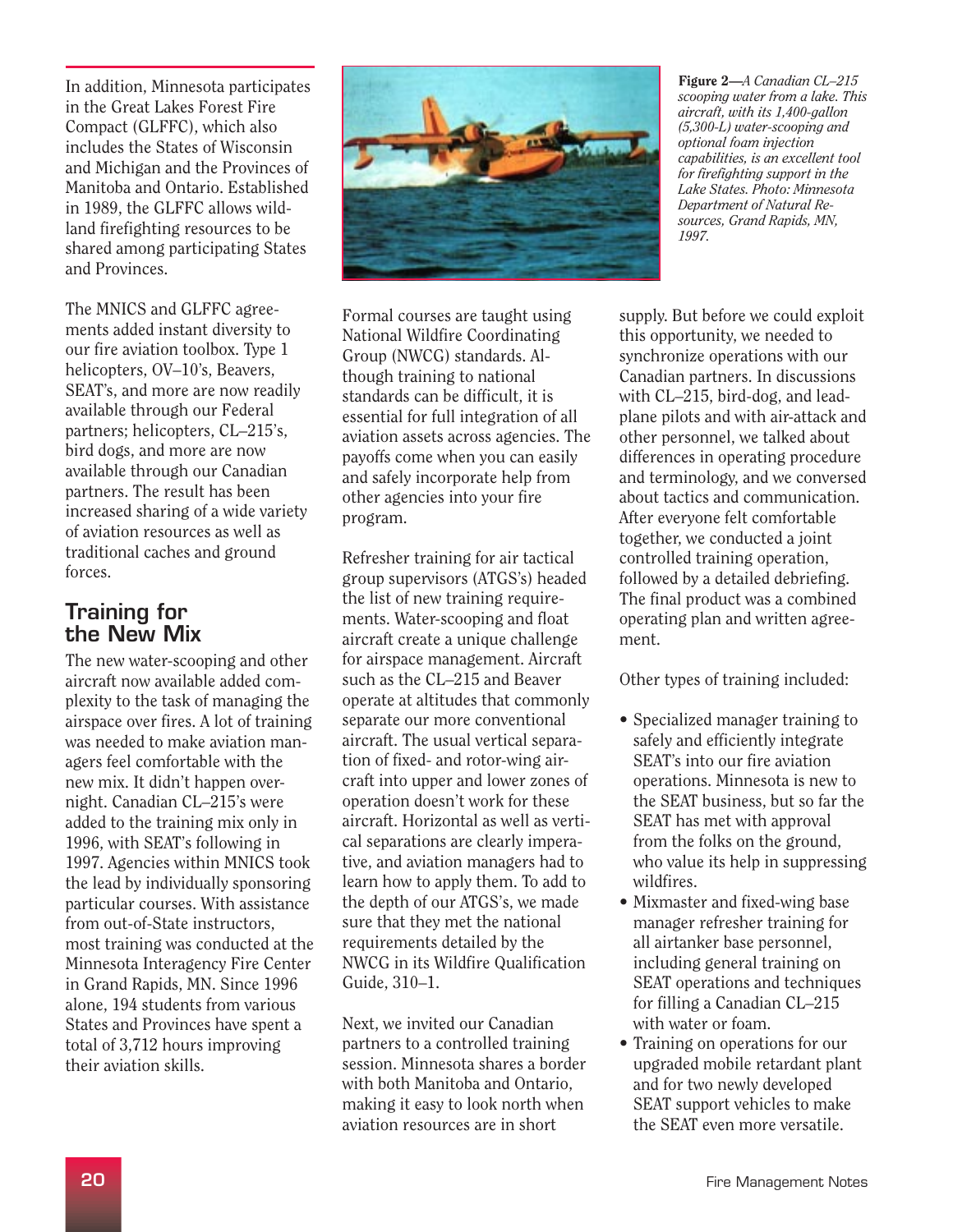

• Training for air operations branch directors and air support group supervisors. It is imperative that incident commanders and incident management teams understand their aviation options, risks, and opportunities.

For agencies thinking about expanding their training: Go for it. You must be prepared to help yourself, but once you get started, you'll find a lot of assistance throughout the national system, including numerous instructors who love to help.

### What's Next?

Safety, efficiency, and cost-effectiveness remain essential ingredients for a successful aviation program. Large airtankers will continue to be an important and integral firefighting tool, but as they become bigger, faster, and costlier, the gap between light helicopters and large airtankers will continue to grow (fig. 4). In the "Land of 10,000 Lakes," medium and large helicopters, Beavers, Twin Otters with tanked floats, SEAT's, and CL–215's are all excellent tools to help fill this gap.

What about other kinds of mixes? They are certainly possible, particularly in view of the growing need for aviation assets to supplement ground forces. The military

Figure 3—*A single-engine airtanker (SEAT) working a fire. What the SEAT lacks in payload it makes up in shortened turnaround time. Photo: Minnesota Department of Natural Resources, Grand Rapids, MN, 1997.* 

continues to release numerous aircraft of various types, and the Federal Excess Personal Property program does an excellent job of tracking the aircraft available to State firefighting agencies. Meanwhile, private enterprise continues to seek out new customers, trying to fill market gaps by offering

creative solutions and taking financial risks.

What will the future hold? The answer may be as varied as aircraft makes and models. Whatever might be in store, stay tuned, stay informed, stay trained—and be prepared to "mix it up"!

For more information on MNICS and its wildland fire aviation program, contact Sheldon Mack, Minnesota Interagency Fire Center, 402 SE 11th Street, Grand Rapids, MN 55744, tel. 218-327-4573, fax 218-327-4527, e-mail: sheldon. mack@dnr.state.mn.us, DG: S.Mack:R09F09B. ■



Figure 4—*Although firefighting happens primarily on the ground, fire aviation support is vital today, especially on large wildland fires. But as large airtankers become bigger, faster, and costlier, the gap in fire aviation between light helicopters and large airtankers will continue to grow, inviting the use of a new mix of aircraft.*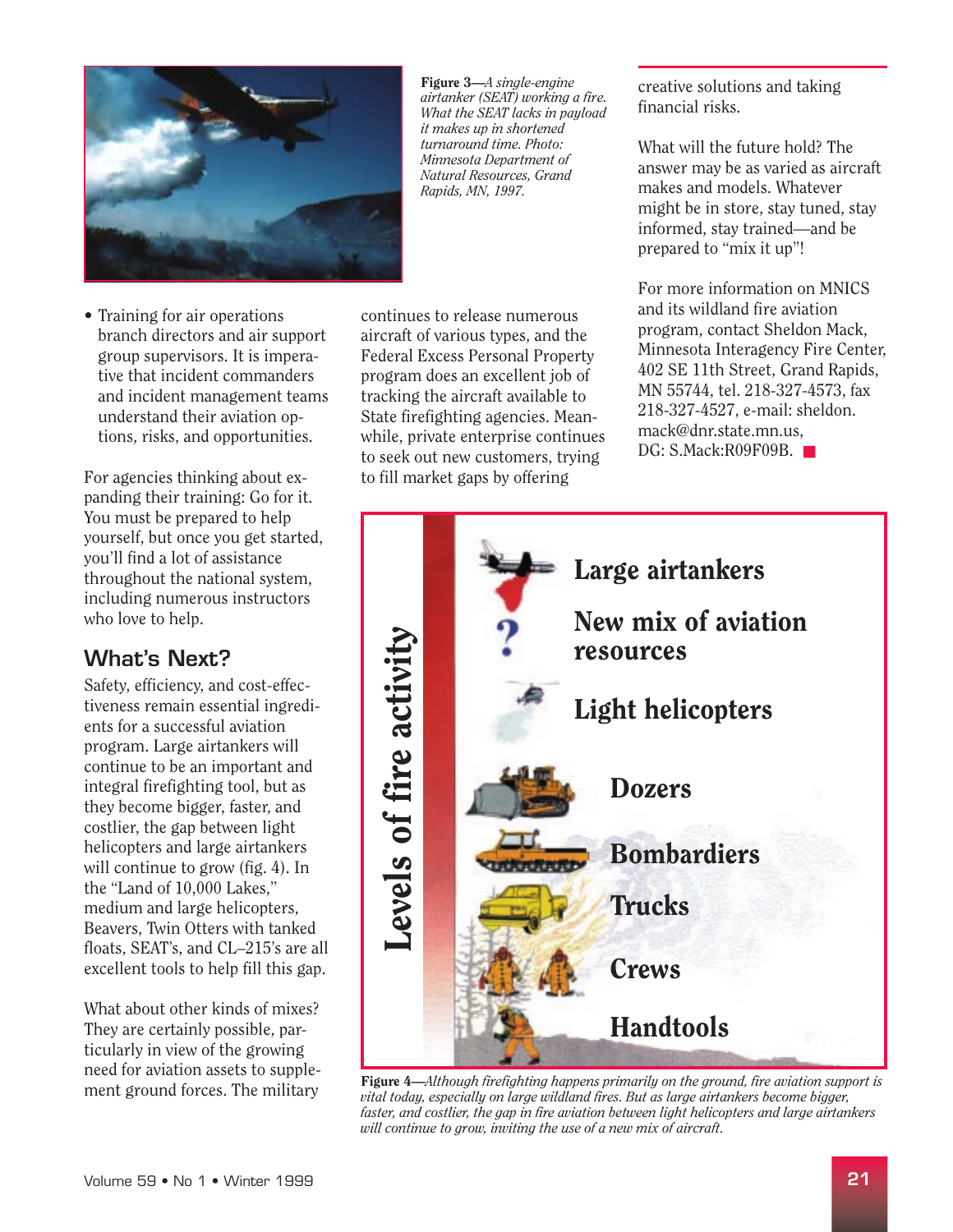# <span id="page-21-0"></span>**PRIVATIZING AERIAL WILDFIRE DETECTION IN SOUTH CAROLINA**



Ken Cabe

**A** ircraft used as high, mobile<br>
many advantages in detecting observation platforms offer wildfires. However, aircraft are notoriously expensive to acquire, operate, and maintain. Today, wildland fire managers face the challenge of utilizing the advantages of aerial wildfire detection while keeping costs to a minimum.

Over the past 5 years, the South Carolina Forestry Commission (SCFC) has met this challenge by successfully applying the concept of privatization in its aerial wildfire detection program. Our experience has shown that using private contractors for aerial wildfire detection, if done prudently and judiciously, can promote efficiency and reduce costs.

### Hard Choices

South Carolina's wildfire detection system has evolved along the same lines as in many other Southern States:

- During the 1930's, a network of fire towers was established to support what was then a purely ground-based wildfire detection system.
- In the 1950's, contract aircraft carrying fire-trained agency observers began to supplement fire tower detection.
- In the 1980's, fire-trained agency pilots flying Federal excess aircraft were added to the mix.

Now in its fifth year, South Carolina's system of contracting for aerial wildfire detection has reduced costs and improved efficiency in fire detection and suppression.

In 1993, when the SCFC finally closed its tower system in favor of total reliance on aerial detection, the agency faced some hard choices. Should it add planes and pilots and handle the job internally? Should it contract for planes and pilots but have trained agency observers accompany them? Or should it contract the entire operation for aerial detection and firefighting support to the private sector?

In making its decision, the SCFC considered these tradeoffs:

- Handling the entire job internally would provide highly skilled, fire-trained pilots for both general wildfire detection and assistance to firefighters on the ground during an incident. However, it would also be very expensive in terms of personal services and fleet maintenance.
- Using agency observers in contracted aircraft would reduce costs for fleet maintenance but would keep personal-service costs high.
- Contracting the entire aerial firefighting support effort would reduce costs but eliminate firetrained observers needed to

assist ground forces on an active incident.

### A Mix of Public and Private Resources

The answer was to use a combination of agency and contracted private resources. "We decided to train contractors to handle routine detection work on their own," said Paul Watts, the aviation manager for the SCFC. "This approach eliminated the need for ride-along observers and reserved our firetrained staff pilots for work on active incidents."

### Quality Controls on Contractors.

According to Watts, contracting for aerial detection involves a lot more than just hiring a plane and pilot. Prospective bidders must submit qualifications, including references, and must specify the number of qualified pilots and planes available and the home base and ownership of those planes.

"We're looking for dependability, availability, and quality," said Watts. Each qualification item is evaluated on a point basis, and contractors who measure up are asked to submit bids. When bids are received, the prices are factored

*Ken Cabe is a fire information officer for the South Carolina Forestry Commission, Columbia, SC.*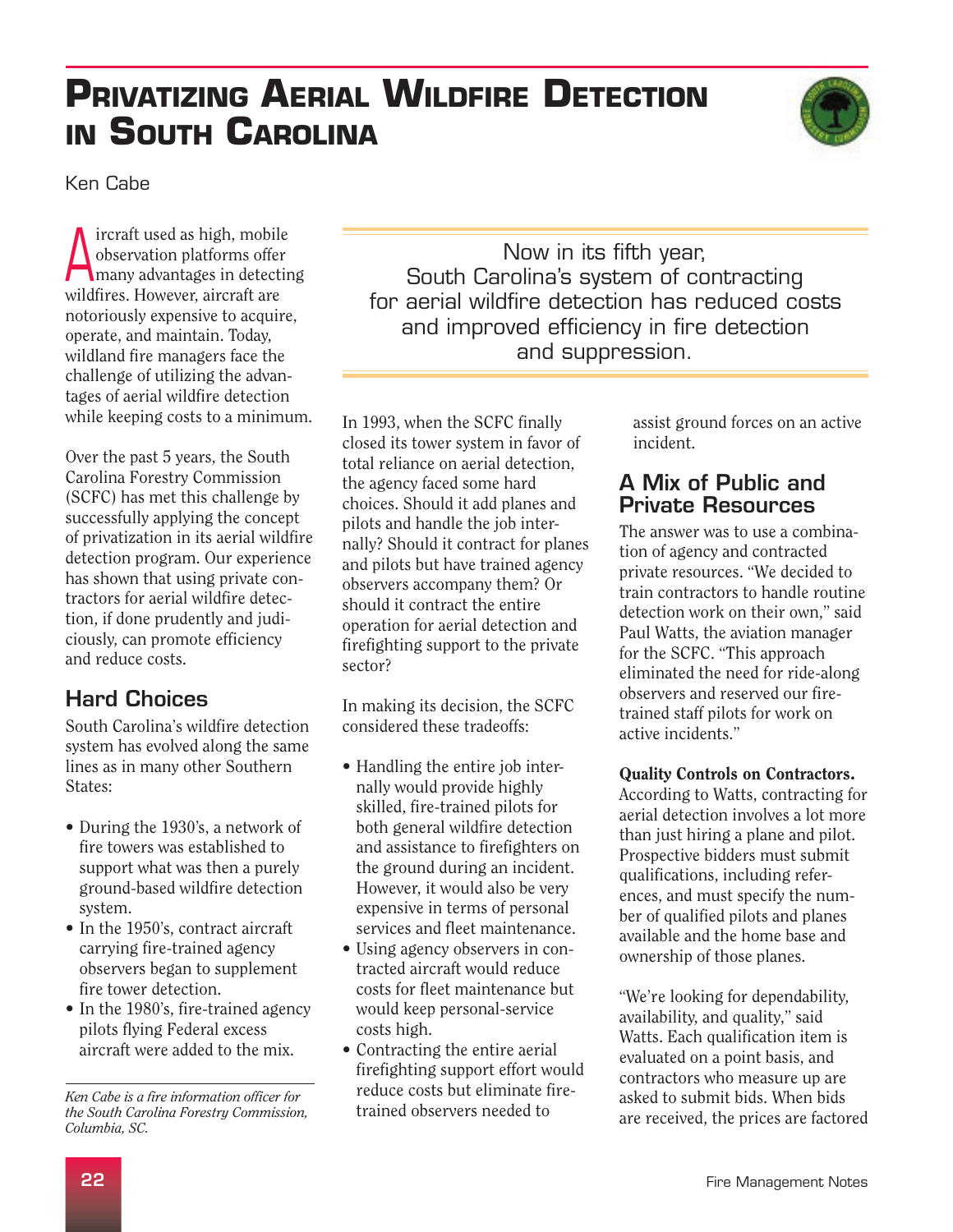

*A contract detection plane located and sized up this South Carolina wildfire. Photo: South Carolina Forestry Commission, Columbia, SC.* 



*South Carolina Forestry Commission planes continue to help ground forces suppress wildfires like this one. Photo: South Carolina Forestry Commission, Columbia, SC.* 

into the grading system, and each contractor is evaluated once again. "Cost is important, but it's only one part of the equation," Watts noted. "This is not a low-bid decision."

Performance requirements under the wildfire detection contract specify that planes and pilots will be available on 1 day's notice,

365 days per year. To ensure availability, providers must have one pilot and one backup for each plane under contract. Contract flights must be totally dedicated to wildfire detection and may not be used for pilot training, passenger ferrying, or courier service.

Every pilot operating under a detection contract must be trained in radio procedure, dispatch operations, and basic fire sizeup. Field training and flight tests administered by staff pilots are required before a contract pilot is certified to perform detection service. Additionally, each plane must be equipped with an external antenna and a contractor-provided radio that operates on SCFC frequencies.

Are contractors interested in bidding on such a demanding contract, and can they offer the service at a reasonable price? Absolutely. Here's the key: every annual contract guarantees a minimum number of paid flight hours. "We get lots of interest in our contracts," observed Watts, "and hourly rates are essentially the same as they've always been."

### Ongoing Role for Agency Pilots.

Operationally, SCFC staff pilots still handle aerial wildfire detection when fire danger is low. As danger increases, contractors are called into service and staff pilots are reserved for use in handling incident reconnaissance in support of firefighters on the ground. This combination of resources makes 20 planes available for dispatch on any given day.

General detection routes are predetermined for each plane but may be modified based on fire danger and occurrence. Routes are circuits rather than point to point, allowing pilots to check suspicious smokes that lie off their immediate line of flight. The area of responsibility assigned to a single detection plane ranges from 1,400 square miles (3,600 km2 ) to about 4,000 square miles (10,000 km2 ), depending on the day's wildfire conditions.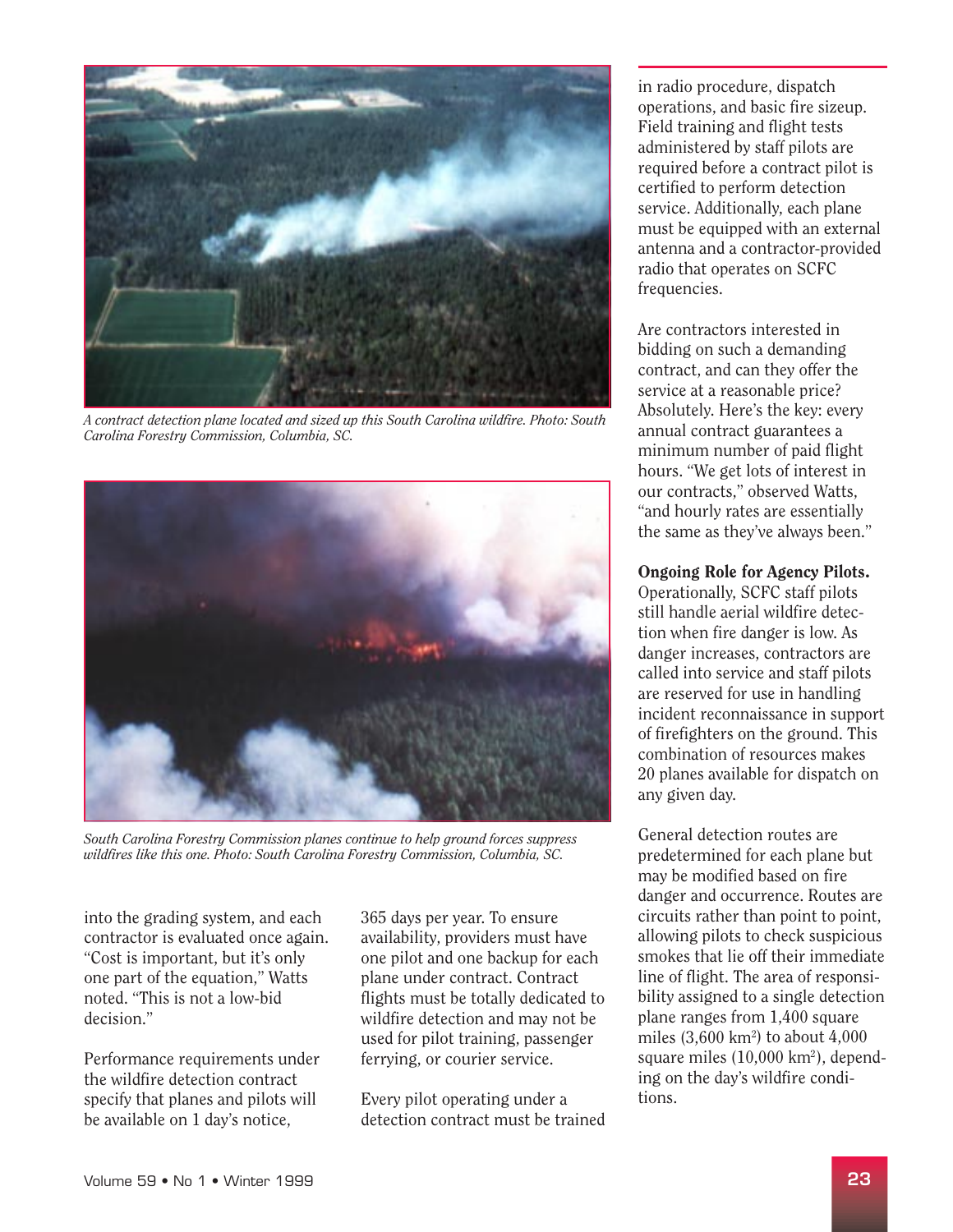<span id="page-23-0"></span>When a suspected wildfire is located, the pilot uses a prepared checklist to provide its specific location and sizeup information to the dispatch center. Upon completion of the report, the detection plane immediately resumes flying its assigned route. Decisions on dispatch of suppression forces are handled by the dispatch center.

### Benefits of **Privatization**

Since 1996, the SCFC has provided contract detection service for

national forest lands in South Carolina. "We had already discontinued our towers and were using contracted aerial detection," said Charlie Kerr, the USDA Forest Service's fire management officer for South Carolina. "Since the SCFC was flying the entire State, it just made good sense for us to use their system."

Now in its fifth year of operation, the system is working well for South Carolina. According to Watts, it provides fire managers with flexibility in assigning

appropriate aerial resources when and where needed. That flexibility translates into significant cost savings and improved efficiency in both fire detection and fire suppression.

For more information on South Carolina's aerial wildfire detection system, contact Ken Cabe at the South Carolina Forestry Commission, P.O. Box 21707, Columbia, SC 29221, tel. 803-896-8820, fax 803 798-8097, e-mail: kcabe@forestry. state.sc.us. ■

### FLORIDA MODIFIES FEPP FOR INCIDENT COMMAND **COMMUNICATIONS**



George L. Cooper

In 1997, the Fire Resource Section of Florida's Division of Forestry, Forest Protection Bureau, received funding to convert an 8-foot by 30-foot (2.4-m by 9.1-m) Federal Excess Personal Property (FEPP) office trailer into a communications center for an incident command post. The command post will be used by interagency fire and emergency services command teams for incidents statewide.

All modifications and improvements cost less than \$50,000. Work was accomplished primarily at the Division of Forestry's White City Work Center and the Fabrication Shop in Lake City, FL. Modifications include:

*George Cooper is a fire resource manager for the Florida Division of Forestry, Forest Protection Bureau, Fire Resource Section, Tallahassee, FL.* 



*New incident command post following ribbon-cutting ceremony officially inaugurating it into service. Photo: George L. Cooper, Florida Division of Forestry, Forest Protection Bureau, Fire Resource Section, Tallahassee, FL, 1997.* 

- A state-of-the-art communications center, featuring:
- A telescoping 75-foot (23-m) antenna tower, mounted at the rear;
- Two remote radio kits,
- UHF, VHF, 800-MHz, and FAA radios;
- Telephone, cellular phone, and fax and copy machines;
- A computer and printer;
- Mobile and base station antenna masts; and
- Two ergonomic chairs, a workstation, and storage facilities for forms.
- Roof-mounted air conditioning and wall-mounted thermostatically controlled propane heat.
- A 75-foot (23-m) power cable with a commercial power hookup as well as a selfcontained generator.
- All new paneling, floor tiles, and carpeting.
- Corkboards and whiteboards for strategic planning sessions.
- A conference table and four chairs in the command section.
- Interior and exterior storage compartments.
- An 8-foot by 20-foot (2.4-m by 6.1-m) rollup awning.
- Exterior flood lights and an incident command post strobe light. ■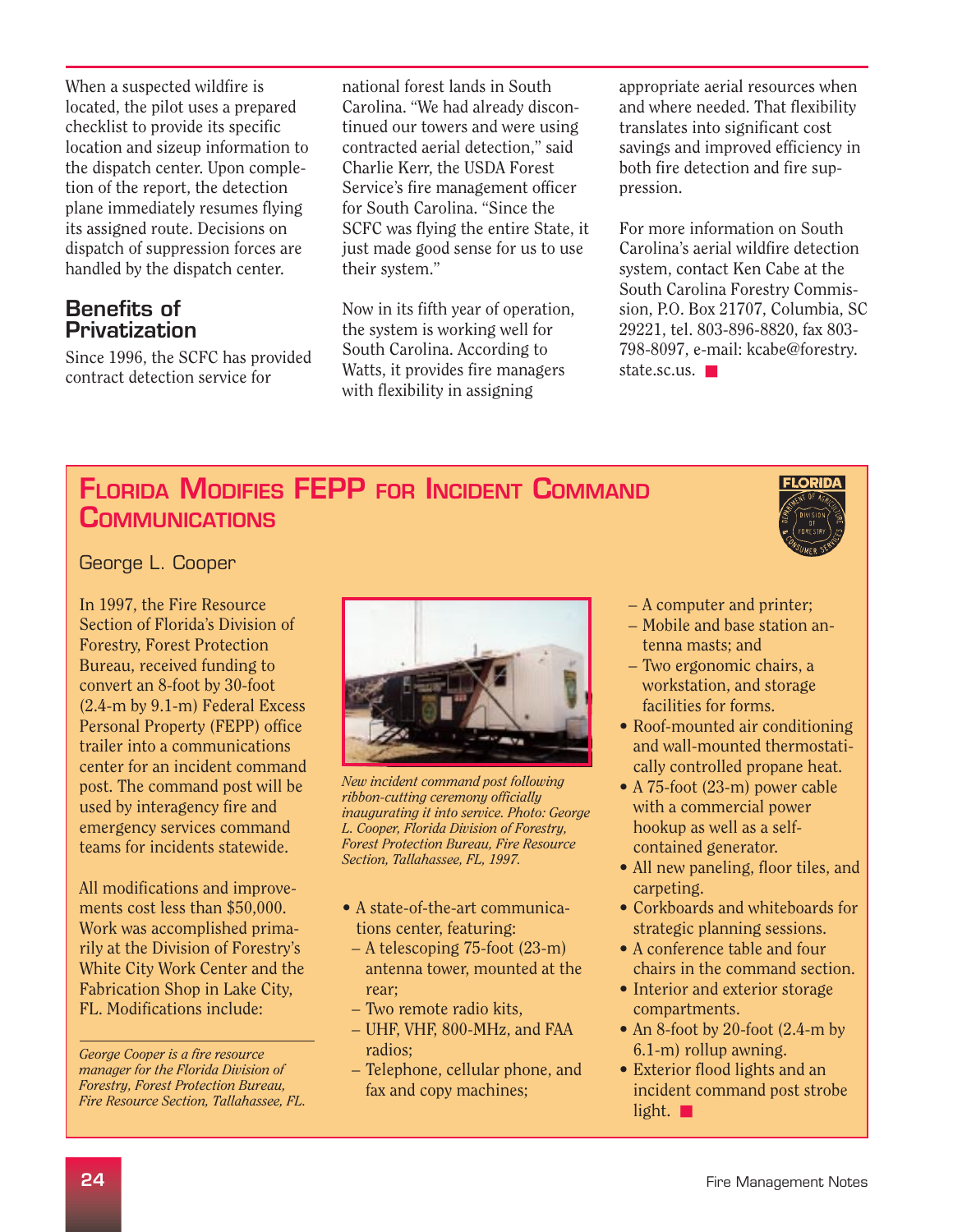# <span id="page-24-0"></span>**SMALL-FORMAT AERIAL PHOTOGRAPHY**



Gary E. Laudermilch

he Bureau of Forestry in the Pennsylvania Department of Conservation and Natural Resources has a huge need for updated map data. The Bureau's fire protection, insect suppression, recreation, and timber management activities all demand extensive use of reliable, up-to-date maps. This requires constant updating of map data.

Primarily to support its insect suppression projects, the Bureau sought a cost-effective and timely alternative to traditional map upgrade techniques. Traditional large-format mapping photography, though very precise, was prohibitively expensive, and satellite imagery lacked sufficient detail. Early experiments with smallformat aerial photographs indicated that they are the most practical means of acquiring timely data and that they can provide reasonable precision when manipulated with software that takes advantage of recent developments in computer technology.

### Acquiring the Data

In 1992, the Bureau discovered and purchased ACCUPHOTO™, a system manufactured by Genisys Research and Development, Inc., of

*Gary Laudermilch is a forest entomologist for the Pennsylvania Department of Conservation and Natural Resources, Bureau of Forestry, Division of Forest Pest Management, Wellsboro, PA.* 

Volume 59 • No 1 • Winter 1999

Fire management personnel have found small-format aerial photography useful in making wildland–urban interface plans.

Utica, NY. Based on global positioning system (GPS) data, the system is specifically designed for small-format photography. A complete system costing about \$8,000 has a flight control unit that houses a 12-channel GPS receiver and serves as an interface between a laptop computer and a standard 35-mm SLR camera. Using raw GPS data, photo mission plans created on the computer permit a photo center to be targeted to within 300 feet (91 m). Significantly closer tolerances can be achieved with the addition of a real-time differential correction radio link.

In flight, the system navigates the pilot of a light aircraft equipped with a camera port to the target location. At the planned photo center coordinates, the system automatically fires the camera. A computer file is generated that records, for each camera firing, the actual position of the antenna, which roughly equates to the photo center on the ground. Additional data recorded include date and time, exposure number, flight line number, and photo index number along the flight line. These data make it possible to catalog the resulting photographs and relate them to a position on the Earth's surface. After cataloging, it is easy to retrieve the correct photo for a point of interest within the photo coverage area.

### Digitizing the Data

However, acquiring the photographs is only part of the equation. Although the photographs themselves hold a great deal of useful information, they must be converted to digital format to realize the full potential of the data they contain. Eastman Kodak Company developed a process for converting a traditional 35-mm film negative into digital data and installing them onto a compact disk, which makes the data usable in a computer environment. This service bridges the gap between photography and the digital world, where the options for handling and manipulating data are almost endless. The cost of digitizing a photograph is less than \$1 per frame, and the turnaround time is approximately 1 week. The service is available through most photoprocessing vendors.

Now that photographic images can be viewed on a computer, several producers have created computer software that allows photographic images to be referenced to a location on a digital map, and thereby to a position in the real world. In effect, the computer is supplied with the information it needs to calculate the geographic position of all points on the photograph based on the position of a few known ground locations.

*<sup>\*</sup>The use of trade, firm, or corporation names in this publication is for the information and convenience of the reader. Such use does not constitute an official endorsement of any product or service by the U.S. Department of Agriculture. Individual authors are responsible for the technical accuracy of the material presented in* Fire Management Notes.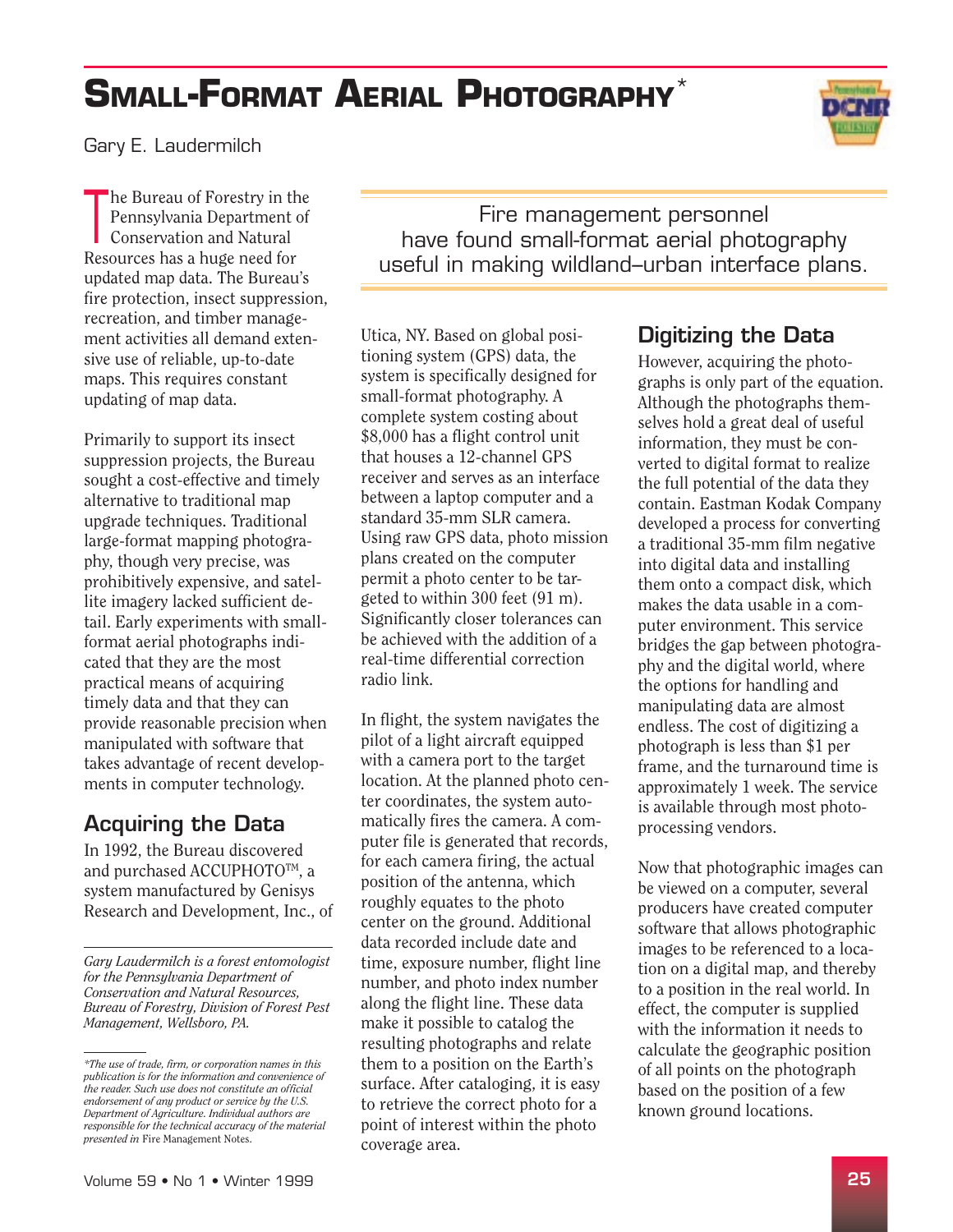Called registration, this process involves the correlation to a common geographic location of features that can be seen on both the digital map and the digital photo, such as road intersections. Sounds complicated, and it is—but that is the beauty of today's superfast computers. Thousands of complex mathematical calculations are performed on the photograph during the registration process, which essentially projects or stretches the photograph onto the same plane as the base map. Once registered, a photograph assumes the same degree of precision that was inherent in the base map used for registration.

### A Cost-Effective **Technology**

The Bureau now spends about \$6 per image to acquire aerial photographs using contracted aircraft and to digitize the photographs for use in a computer. That price includes costs for:

- The camera film,
- Mission planning,
- Aircraft rental (including pilot fee),
- Wages for the camera system operator (a Bureau employee), and
- Digitizing services provided by Kodak.

In addition, the photographs can be acquired within a few days after establishing the need for them. No other source of photography can provide data in such a timely manner.

As Bureau managers become acquainted with the capabilities of small-format aerial photography, more and more applications are being discovered. Although this technology was originally intended for use in insect suppression activities, fire management personnel have found it useful in making wildland–urban interface plans (fig. 1). In addition, wildlife managers are using the data to map wildlife habitat, and timber managers have identified numerous uses besides forest cover mapping. The list of potential applications is almost endless. Although smallformat aerial photography will never replace large-format photography, it has definitely found a niche in Pennsylvania resource management.

For more information on smallformat aerial photography, contact Gary E. Laudermilch at the Pennsylvania Department of Conservation and Natural Resources, Bureau of Forestry, 1 Nessmuck Lane, Wellsboro, PA 16901, tel. 717-724-2868, fax 717-724-6575, e-mail: laudermilch@pader.gov. ■



Figure 1—*One of many applications for small-format aerial photography is tracking the wildland–urban interface to improve plans for fire management. Left: A 35-mm aerial photograph shows new roads and housing not depicted on topographic maps. Right: Using these data, a 7.5-minute U.S. Geological Survey map can be marked to show the new roads and housing. Illustration: Gary E. Laudermilch, Pennsylvania Bureau of Forestry, Wellsboro, PA, 1995.*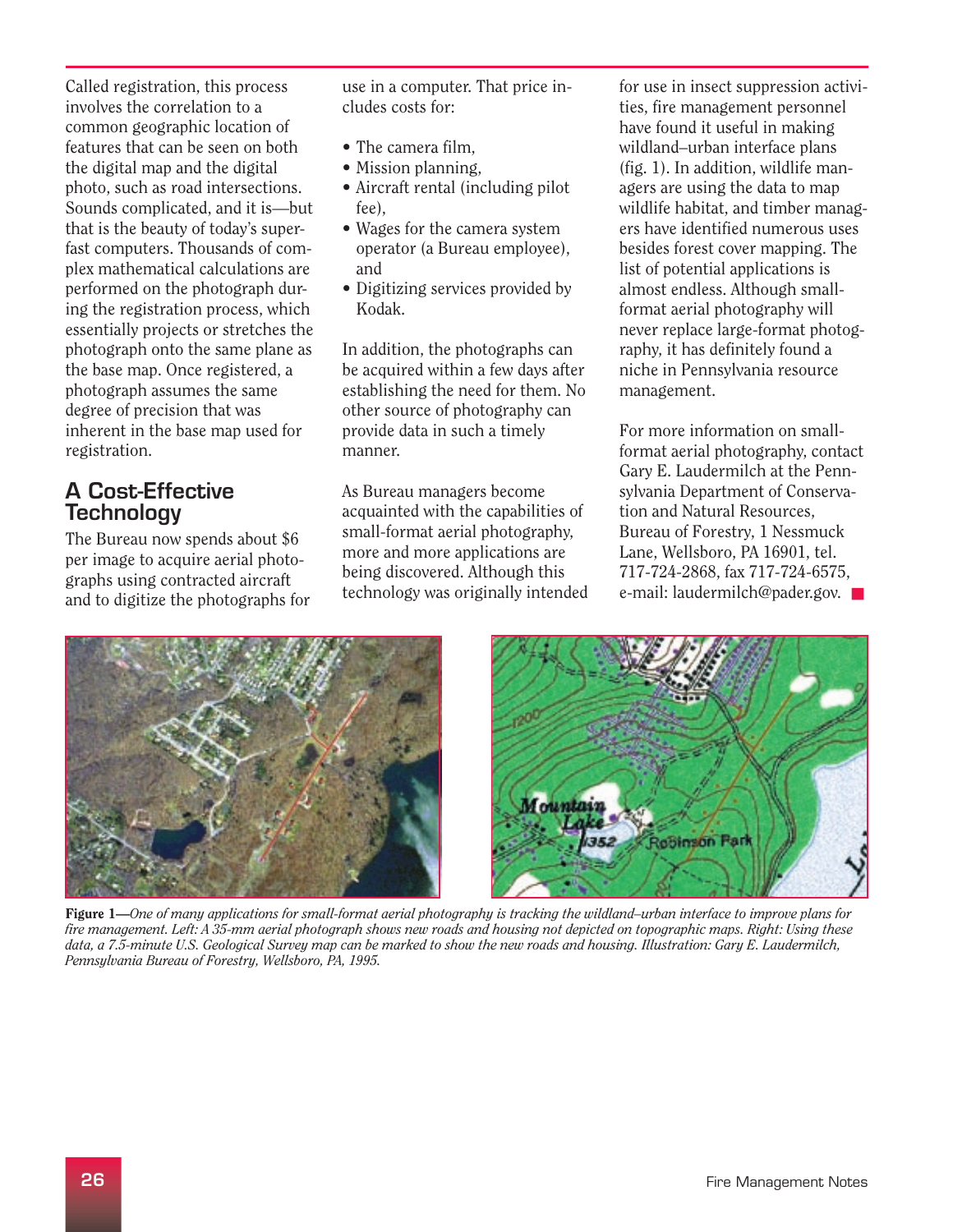# <span id="page-26-0"></span>**MODULAR AIRBORNE FIRE FIGHTING SYSTEMS SUCCEED IN INDONESIA**



Joe Madar and Ginger Brudevold

parts of Indonesia, producing<br>immense amounts of smoke and n 1997, wildfires covered large parts of Indonesia, producing haze. The nations worst affected were Malaysia and Indonesia. Both suffered unprecedented levels of air pollution, exacerbated by the low rainfall and unusual wind patterns associated with El Niño.

Faced with this challenge, the U.S. Department of State coordinated an interagency working group to prepare a technical assistance package, including:

- Humanitarian relief,
- Firefighting support,
- Air quality monitoring,
- Analysis of the health effects of the smoke and haze, and
- Weather forecasting.

In addition to the State Department, eight U.S. Government entities were involved in providing this support: the Agency for International Development; Centers for Disease Control; U.S. Department of Defense (DOD); U.S. Department of Agriculture, Forest Service; U.S. Department of the Interior; Environmental Protection Agency; National Oceanic and Atmospheric Administration; and National Aeronautics and Space Administration.

In the absence of ground backup, the only feasible application tactic was to make multiple drops until a fire was extinguished.

### Mobilizing Firefighting Support

Firefighting support came from Modular Airborne Fire Fighting System (MAFFS) units assembled from Forest Service and Air National Guard resources and coordinated by the National Interagency Fire Center (NIFC) in Boise, ID. MAFFS originated in a DOD project to develop modular tank units capable of dispensing 3,000 gallons (11,000 L) of liquid fire retardant at rates of 0.5 to 3.0 gallons per 100 square feet (20 to 120 L per 100 m2 ). These modular units can be installed in C–130's, instantly turning them into airtankers.

In 1973, the Forest Service purchased its first seven MAFFS units. The agency continues to maintain an active MAFFS program, training and qualifying military crews to operate MAFFS airtankers. The MAFFS Operations Plan, a memorandum of understanding between the Forest Service and DOD, specifies when and how MAFFS may be activated through NIFC.

Successful aerial fire suppression in Indonesia required rapid mobilization of aircraft capable of operating from Indonesian military

facilities. The need for full cooperation with the Indonesian military influenced the decision to activate MAFFS. Specially trained and qualified contingents of the Wyoming Air National Guard's 153rd Airlift Wing were selected to operate the MAFFS airtankers. Two Forest Service MAFFS units were installed in two of the 153rd Airlift Wing's C–130H aircraft, and a third military C–130 was used to transport the portable airtanker base, equipment, and technical and military personnel. In addition to the MAFFS units, the Forest Service contributed a fire assessment team and a support team of lead pilots and MAFFS mechanics to guide fire suppressant drops and to keep the MAFFS units operational. Altogether, about 60 personnel were mobilized for the MAFFS operation.

### Deploying MAFFS

The fire assessment team traveled to Southeast Asia on October 15, 1997, and was joined by the rest of the MAFFS contingent on October 18. That same day, the U.S. Embassy in Jakarta hosted a meeting attended by representatives of the BPPT (the Indonesian Government agency in charge of forestry), the

*Joe Madar is a retired aviation management specialist and Ginger Brudevold is the international fire specialist for the USDA Forest Service, Fire and Aviation Management, Washington Office, Washington, DC.*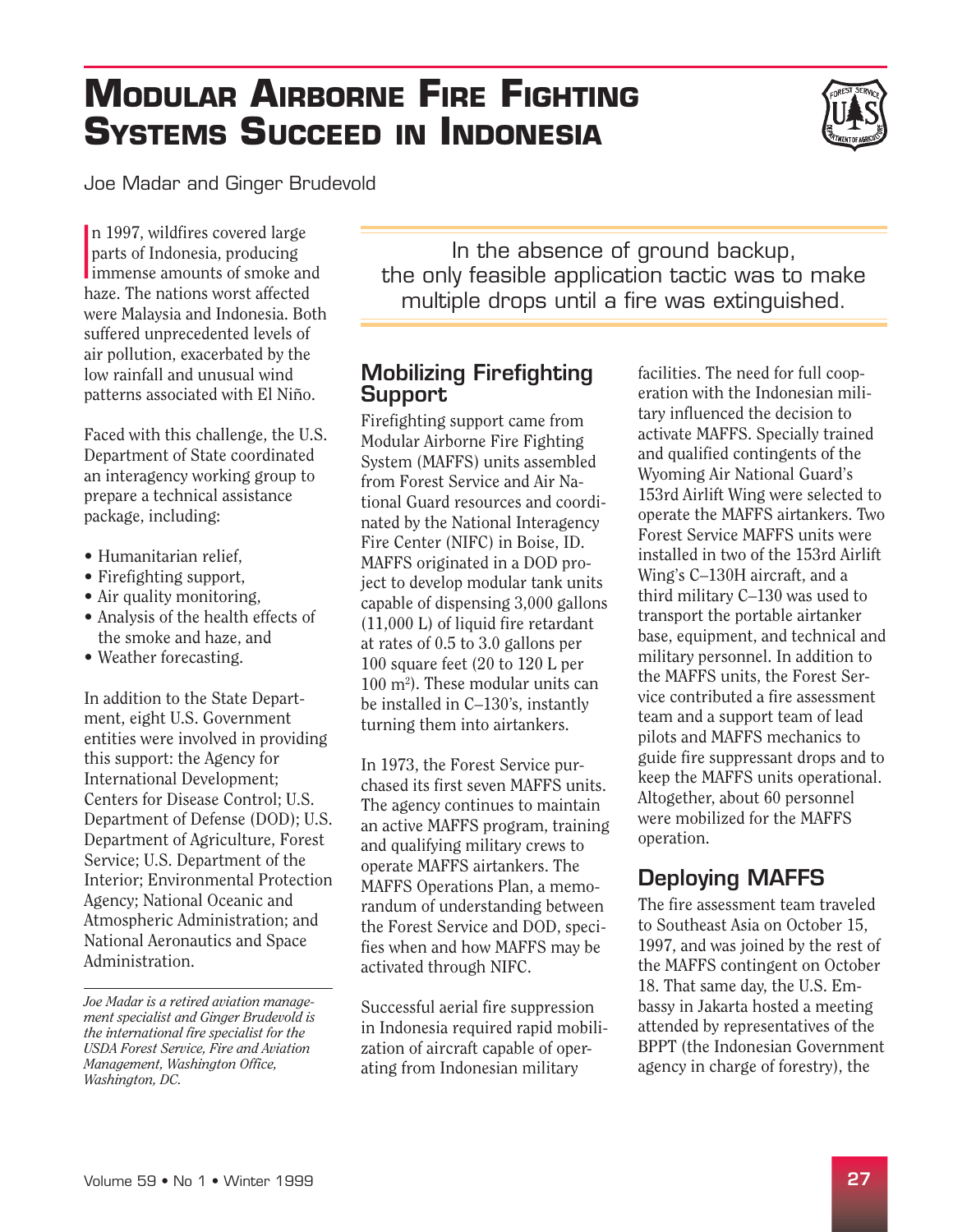Indonesian Armed Forces, the 153rd Airlift Wing, and the fire assessment team. Objectives were established, major concerns addressed, and partnerships formed to ensure close cooperation during MAFFS deployment (fig. 1).

Information from the BPPT and several United Nations scientific teams indicated that peat fires on Kalimantan (the Indonesian part of the island of Borneo) were primarily responsible for the smoke drifting over Malaysia. A general situation report for southern Sumatra suggested that the largest fires were burning in almost the same fuel types as on Kalimantan. Fire management recognized that MAFFS units would have limited value in fighting this type of fire burning in the ground. However, surface fires in the mountainous areas of eastern Java could be fought using MAFFS. Moreover, the Java fires were much smaller and more isolated than the vast peat fires burning on Kalimantan and Sumatra, which covered tens of thousands of acres along fire fronts 20 to 50 miles (30 to 80 km) long—far too large an area for two aircraft alone to attack effectively. It therefore made sense to begin in eastern Java.

Eastern Java. On October 18, reconnaissance flights began to evaluate potential staging areas and water sources and to determine the best location for the operation. More than 70 fires were mapped in an area from Mt. Liman to Mt. Argapuro, a distance of about 100 miles (160 km). The area lies about 20 miles (30 km) south of Surabaya, a city in eastern Java. The fires were burning in mixed hardwoods at 2,500 to 4,500 feet (760 to 1,400 m). The average fire size was estimated to be 5 to



Figure 1—*Standing in front of a MAFFS C–130 airtanker at Surabaya on the island of Java in Indonesia are representatives of parties to the MAFFS agreement, including (from left to right) an Indonesian Government representative; a member of the Forest Service fire assessment team; an Indonesian army major; a U.S. Air Force liaison officer; and another Indonesian Government representative. Close collaboration among the parties was key to their success. Photo: Joe Madar, USDA Forest Service, Fire and Aviation Management, Washington Office, Washington, DC (retired).* 

10 acres (2 to 4 ha), although some fires were larger. The fires were the remnants of much larger fires from agricultural land clearing and burning.

Most of the larger fires were burning on Mt. Arjuna, which was chosen as an excellent starting point due to its proximity to Surabaya, about 29 miles (47 km) to the north. At Surabaya, the Indonesian military made a section of its naval aviation training base available for use as a staging area. A large irrigation canal adjacent to a taxiway held enough water to sustain continuous MAFFS operations from the portable airtanker base (fig. 2). Turnaround time for the C–130's from Surabaya to the target area averaged about half an hour.

The first sortie to drop fire suppressant (water) was flown on October 21 over Mt. Arjuna. For the next 4 days, the C–130's

dropped nearly 100,000 gallons (380,000 L) of water on numerous fires in eastern Java, including fires on Mt. Butak, Mt. Bromo, Mt. Argapuro, and Mt. Liman. The two planes flew together, dropping suppressant on the same area to multiply its effect. To provide tactical direction, the lead-plane pilots flew inside the cockpits of the C–130's rather than in separate planes, as they normally do in the United States. Their presence was appreciated by the military flight crews, who lacked knowledge about fire behavior. After 9 days of operation, about 70 fires had been extinguished in eastern Java, including most of those initially counted in the target area south of Surabaya. Rain and high humidity helped put out the last of the fires in this area.

Southern Sumatra. On October 30, the MAFFS operation moved to Jakarta, again to military airbase facilities. A reconnaissance flight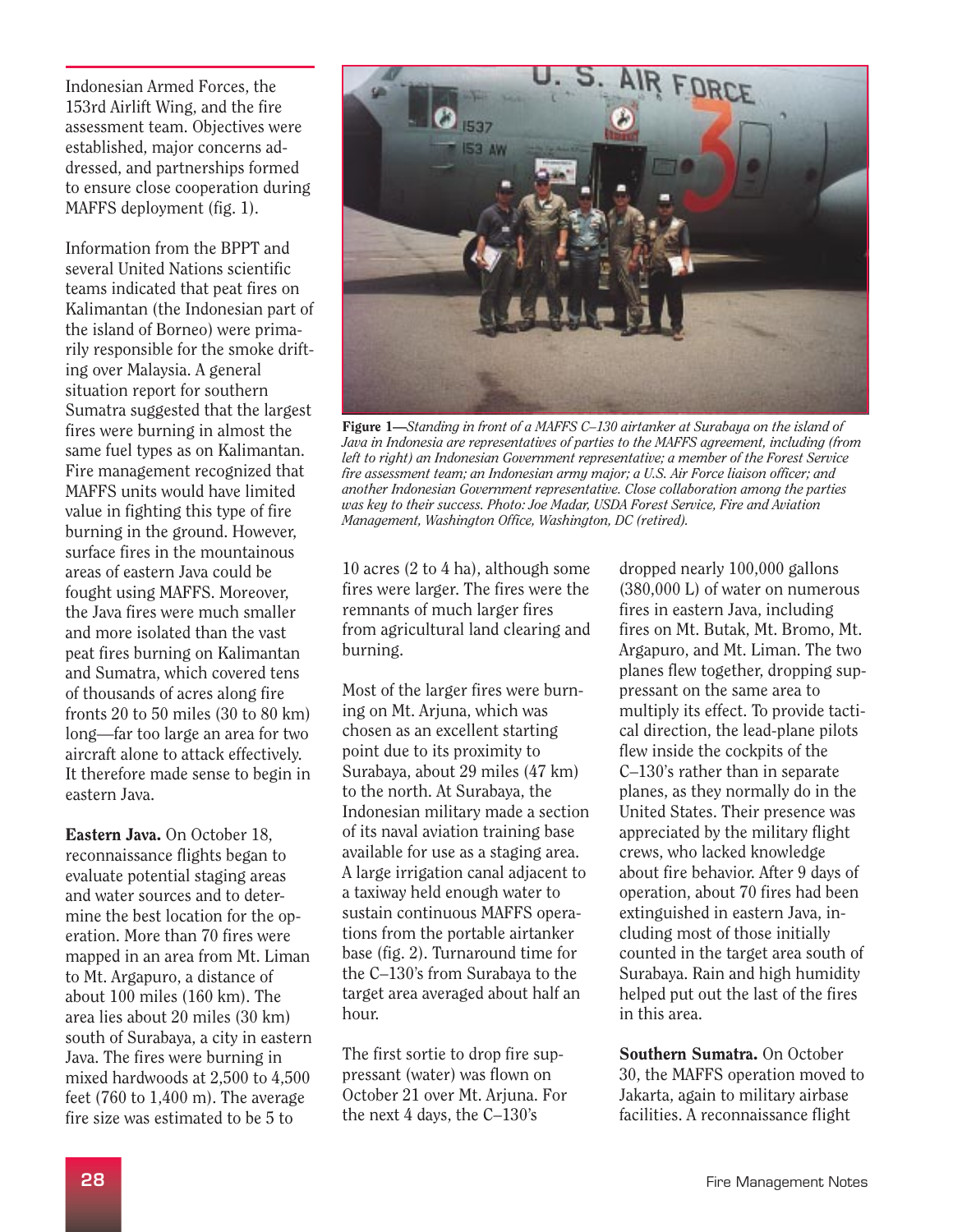

Figure 2—*The MAFFS portable airbase operating at the Indonesian naval air station in Surabaya. The depression in the ground on the right contains an irrigation ditch that supplied the suppressant (water) dropped by the C–130 MAFFS airtankers throughout operations in eastern Java. Photo: Joe Madar, USDA Forest Service, Fire and Aviation Management, Washington Office, Washington, DC (retired).* 

detected numerous large fires on both the eastern and western sides of the southern Sumatra peninsula. Turnaround time for the C–130's from Jakarta to the target areas in southern Sumatra averaged about 1 hour.

Primary target fires were located on the western side of the peninsula, where they were burning in mountains similar to those in eastern Java. These fires were at about the same elevations and of similar size and intensity as those in eastern Java.

Much larger fires were burning in southeastern Sumatra in predominately peat areas with islands of mixed hardwoods and tropical brush. The understory was a dense grass similar to saw grass, and ground litter was medium to heavy. These fires stretched northward for miles along the southeastern coast, producing great quantities of smoke that severely limited visibility (fig. 3).

Although an agreement to use long-term fire retardant was slowly taking shape, MAFFS operations still had to rely on water for fire suppression. In the absence of

ground backup, the only feasible application tactic was to make multiple drops until a fire was extinguished. From November 1 to 14, the C–130's dropped about 300,000 gallons (1.1 million L) of water over southern Sumatra, beginning in the mountains of southwestern Sumatra. When weather conditions forced operations to move to the eastern side of the peninsula, the C–130's focused on fires in a sensitive coastal area near the Way Kombos Nature Reserve. Results on both sides of the peninsula were surprisingly successful: large fires were 90 percent contained, and smaller fires were extinguished. The weather helped, providing periods of rain and high humidity.

Chemical fire retardant (Phos-Check D–75) finally became available on November 15. Multiple applications were needed on the higher intensity fires, but only half



Figure 3—*Fire approaching the Java Sea in southeastern Sumatra. Extensive fires in this area were burning predominately in peat and were difficult to fight effectively from the air. Photo: Joe Madar, USDA Forest Service, Fire and Aviation Management, Washington Office, Washington, DC (retired).*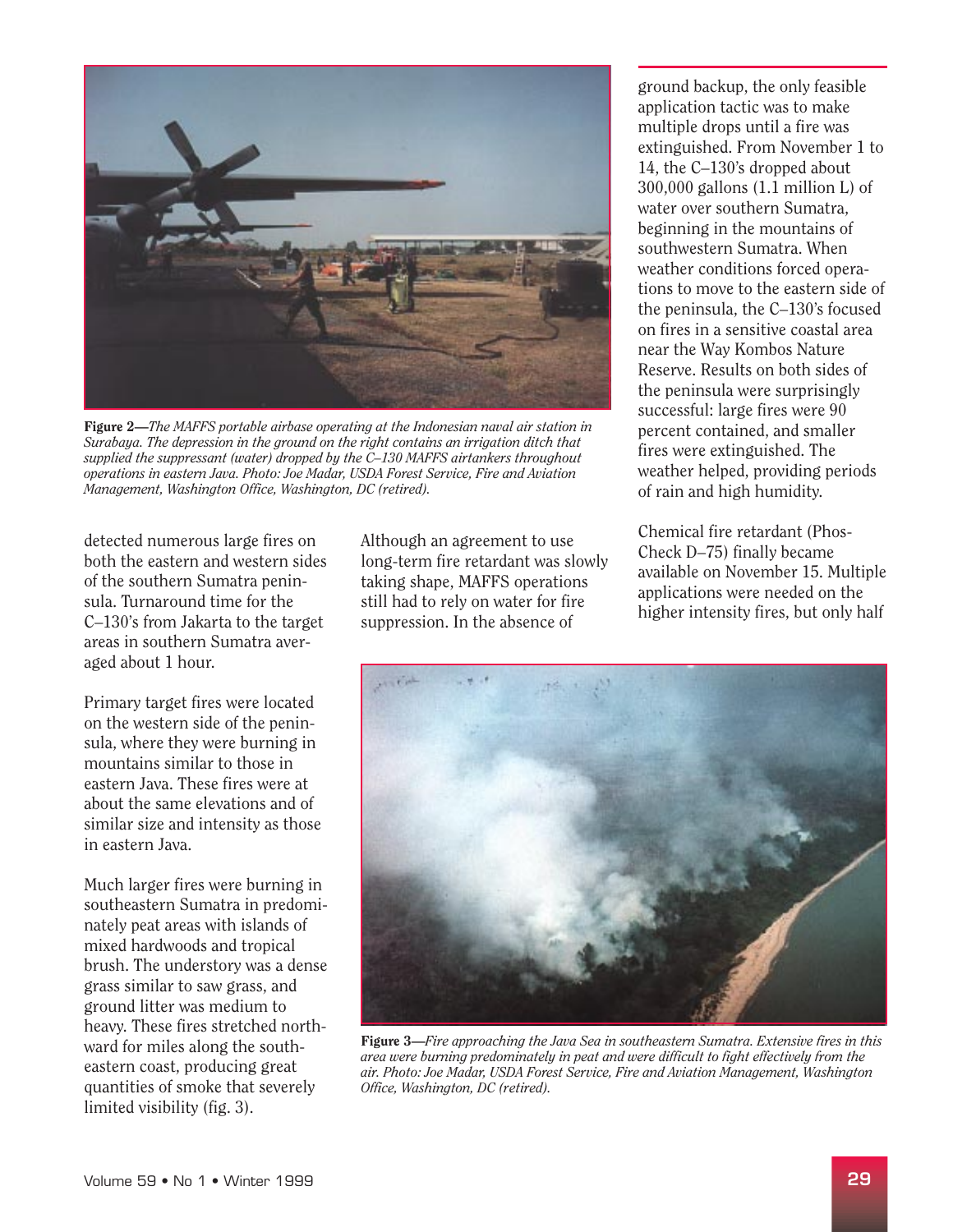<span id="page-29-0"></span>the quantities were needed as when dropping water. By December, fire activity had greatly decreased due to continuous aerial attack and, in the later stages of the effort, rain and humidity.

### Evaluation

The success of the MAFFS mission can be measured in terms of the large number of fires suppressed in both eastern Java and southern Sumatra—more than 140 in about 6 weeks, using only two MAFFS

C–130's carrying mostly water. Key to this success were high levels of cooperation throughout the operation among all participants at all levels. The Indonesian Government was exceptionally cooperative, providing assistance whenever and wherever required.

MAFFS operations concluded on December 1, 1997, and all MAFFS staff and equipment returned to the United States within 1 week. The Indonesian Government has

expressed its profound appreciation for a job well done.

For more information on the MAFFS operation in Indonesia, contact Ginger Brudevold, USDA Forest Service, Fire and Aviation Management, 201 14th Street, SW., P.O. Box 96090, Rm. 2SW AUD, Washington, DC 20090-6090, tel. 202-205-1500, fax 202-205-1272, IBM: gbrudevold/wo, Internet: gbrudevold/wo@fs.fed.us. ■

## NEW FIRE SAFETY WEB SITE FOR CHILDREN

### Hutch Brown

As part of its "Fire Stops With You" public education campaign, the Federal Emergency Management Agency's United States Fire Administration (USFA) has released the "Kids Page," a new World Wide Web site dedicated to teaching children fire-safe behavior. Each year, children set more than 100,000 fires, including (historically) 6 to 7 percent of all wildland fires; and children make up 20 to 25 percent of those killed in fires each year. Much of this problem is due to a lack of education, guidance, and supervision. The "Kids Page" is designed to help reduce the incidence of fire and its consequences for the Nation.

Through the use of child-friendly graphics, games, and an interactive cartoon fire extinguisher named Exty, children learn the importance of leaving fire use to adults. They also learn about home fire escape plans and smoke detector use and maintenance—key to staying safe from

*Hutch Brown is editor of* Fire Management Notes, *Arlington, VA.* 

Each year, children set more than 100,000 fires, including (historically) 6 to 7 percent of all wildland fires.

fire. Pre- and postquizzes show children how much they have learned by visiting the "Kids Page." After finishing the postquiz, a child receives a certificate of completion signed by the U.S. Fire Administrator.

A section for parents and teachers explains how to walk children through the site. It also provides

discussion points for talking about fire safety and prevention, and it contains the pre- and postquiz answers as well as instructions on how to print the completion certificate. There is an additional area for providing feedback to USFA.

The USFA "Kids Page" can be accessed at <[http://www.usfa.](http://www.usfa.fema.gov/kids)  fema.gov/kids>. ■



*Home page of the U.S. Fire Administration's new fire safety Web site for children. Photo: Federal Emergency Management Agency, Washington, DC, 1998.*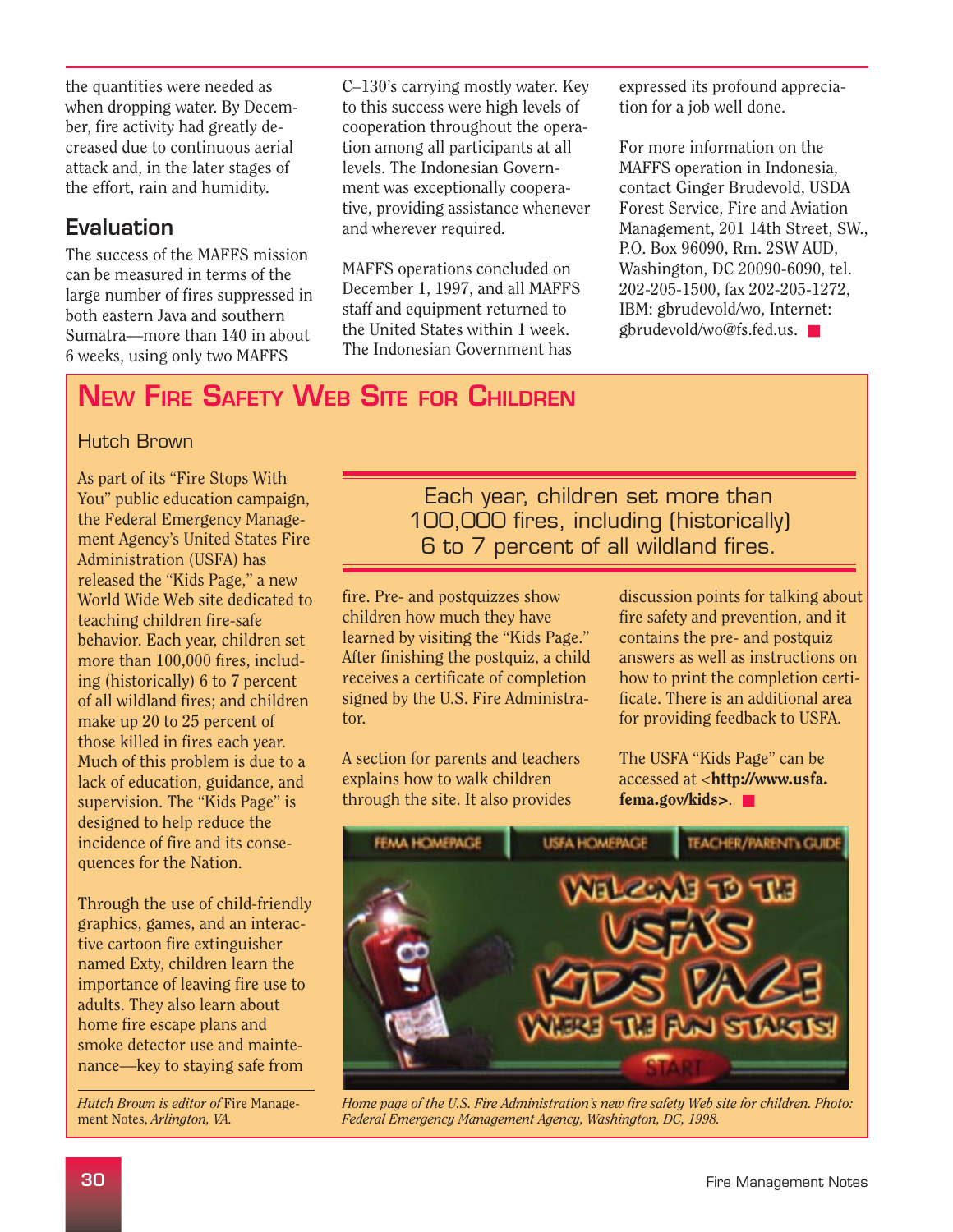# <span id="page-30-0"></span>**FIRE MANAGEMENT PARTNERSHIP LEADS THE WAY IN UTAH**



STATE OF UTAH<br>NATURAL RESOURCES<br>Division of Forestry, Fire & State Lands

Gary Cornell

Anew partnership—the Utah<br>
Wildfire Training Associa-<br>
tion—is moving wildfire Wildfire Training Associamanagement forward in the State of Utah. Established in 1996, the partnership is designed to ensure the safety of firefighters and the public while providing effective response to wildfires. Partners include the Utah Division of Forestry, Fire and State Lands (DFF&SL), the USDA Forest Service Intermountain Region, the USDI Bureau of Land Management (BLM) Utah State Office, and Utah Valley State College's Utah Fire and Rescue Academy. Together, they have established a contract with funding assistance to provide wildland fire training, certification, and resources to career and volunteer fire service personnel (see sidebar).

### Voluntary Standards

The DFF&SL worked with local fire services, the Forest Service, and BLM to develop the following voluntary wildfire suppression standards for local fire services:

• For training and experience, the standard is National Fire Prevention Association (NFPA) 1051, Wildland Fire Fighter I through IV. For a qualification higher than Wildland Fire Fighter IV, local fire service members must meet the minimum standards of National Wildfire Coordinating Group (NWCG) 310-1.

*Gary Cornell is the fire management coordinator for the Utah Division of Forestry, Fire and State Lands, Salt Lake City, UT.* 

- For physical fitness, the minimum standard is annual certification by a general practitioner of medicine, following a physical fitness examination, that the individual is fit and capable of working on a fireline.
- For personal protective equipment, the standard is Protective Clothing and Equipment for Wildland Fire Fighting, NFPA 1977.

### Incentives

To meet these minimum standards, the partnership provides two kinds of incentives for local fire services—grant assistance and equipment placement.

Grant Assistance. The DFF&SL administers a cost-share grant in

conjunction with the Utah Fire and Rescue Academy and the Forest Service. Funding for the grant program comes from Rural Community Fire Protection money and from the Utah Fire and Rescue Academy. To qualify for grant assistance, fire departments must provide documented proof of their efforts to meet the wildfire suppression standards.

Equipment Placement. The DFF&SL acquires Federal Excess Personal Property (FEPP) through agreement with the Forest Service and places it with local fire services. To qualify for FEPP, Utah requires that a local fire service must demonstrate that it trains and equips its personnel to meet the wildfire suppression standards.

### THE UTAH WILDFIRE TRAINING ASSOCIATION—BASIS FOR PARTNERSHIP

The Utah Wildfire Training Association was formed in 1996 through a complex web of agreements:

- The Division of Forestry, Fire and State Lands (DFF&SL) signed a Memorandum of Understanding with the Great Basin Coordinating Group (GBCG). The GBCG is a regional interagency organization created to improve communication, cooperation, and coordination among agencies working in Utah, Nevada, southern Idaho, and western Wyoming.
- The DFF&SL signs a yearly contract with Utah Valley State College, which operates the Utah Fire and Rescue Academy.
- An annual operating plan for the partnership is determined in conjunction with the Utah Zone Wildfire Training Committee, an interagency group that identifies wildfire training needs and sets priorities for training.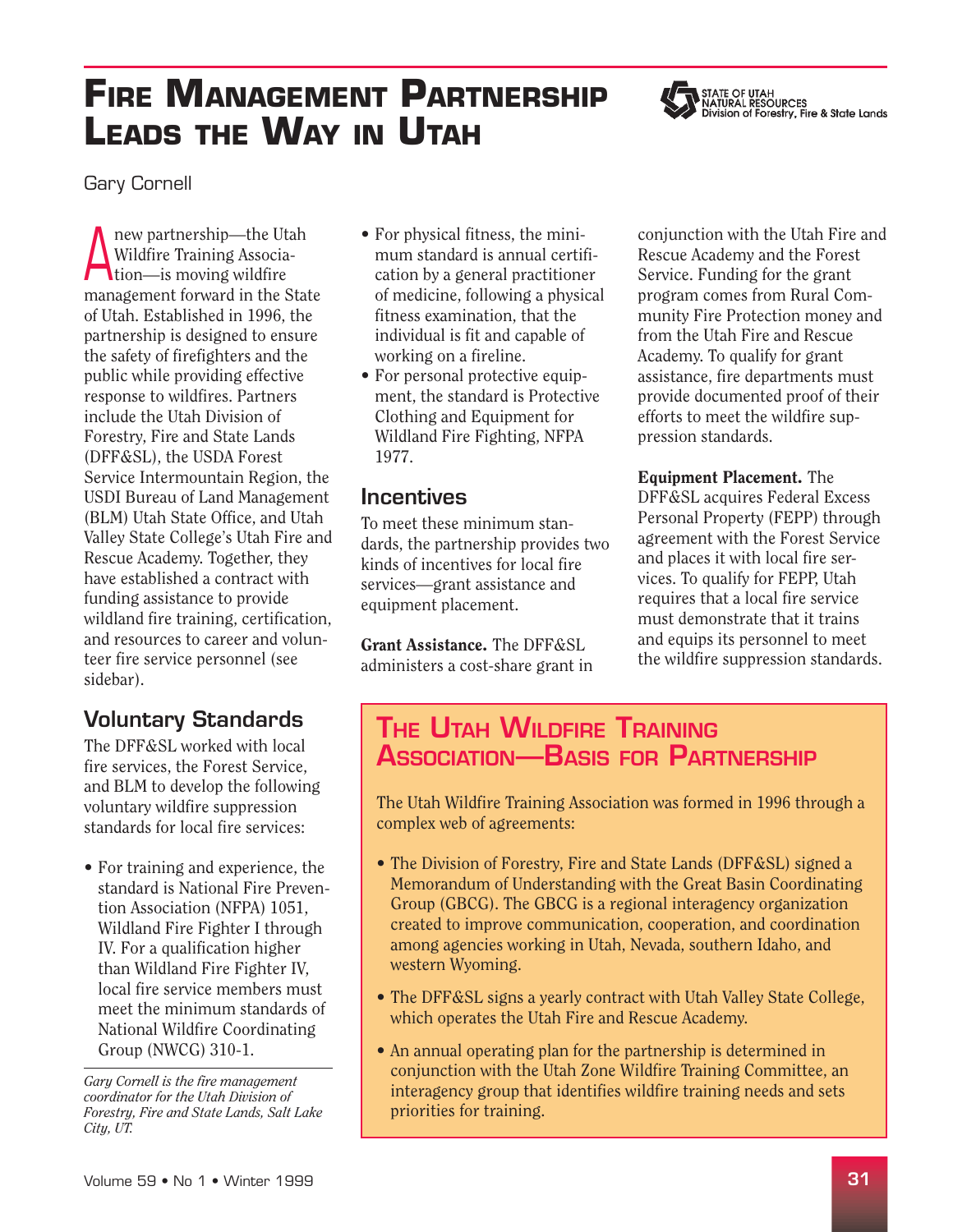*Academy shops. Photo:* provides incentives *1997.* physical fitness, and protective equipment.

### Diverse Instructors

The Utah Fire and Rescue Academy trains local, State, and Federal firefighting personnel in accordance with wildfire suppression standards. The Academy's training cadre consists of personnel from local fire services, the DFF&SL, the Forest Service, BLM, and the USDI National Park Service and Bureau of Indian Affairs. Each agency developed and provided a list of qualified instructors. Personnel from the DFF&SL who assist with fire training are partially funded through the Rural Fire Prevention and Control program.

Training needs are separately established for different firefighting organizations: the Utah Zone Wildfire Training Committee identifies courses that State and Federal firefighting personnel should take, and the DFF&SL works with local fire services to identify their training needs. Of course, to promote interaction at all levels, we encourage all firefighting personnel, whether from local fire services or from State and Federal agencies, to attend any of the training sessions.

### Mobile Training

We must go to far-flung local fire services to get local firefighters the training they need. To this end, the



*Fire and Rescue* 

DFF&SL has acquired FEPP and placed it with the Utah Fire and Rescue Academy. Utilizing FEPP, the Academy has built equipment to meet specific needs at a relatively low cost, including mobile training props that are unavailable from any other source. Using the mobile props, trainers are able to reach local fire services across the State.

In return for FEPP, the Academy assists the DFF&SL in transporting acquired FEPP from its point of origin to its new destination, whether at the Academy's own facility, the DFF&SL's temporary holding yard, or a receiving cooperator's installation. The Academy works with Utah Valley State College's Professional Driving School to provide student drivers with hands-on experience loading and hauling FEPP for the DFF&SL.

### **Interagency Cooperation**

Utah's wildfire training partnership is key to advancing the wildfire management program on an interagency basis. This contractual partnership is founded on the basis of the cooperative fire management goals that all agencies share, condensing them into a few critical objectives. The end result is a welltrained, properly equipped fire service that works as a team to provide safe and effective fire protection.

For additional information on the partnership, contact Gary Cornell, Fire Management Coordinator, or James Springer, Public Affairs Officer, Utah Division of Forestry, Fire and State Lands, 1594 West North Temple, Suite 3520, P.O. Box 145703, Salt Lake City, UT 84116, telephone 801-538-5555, e-mail nrslf.jspringe@email.state.ut.us. ■



*Gary Cornell, fire management coordinator for the Utah Division of Forestry, Fire and State Lands, descends from a mobile training module for hazardous materials that was created from FEPP equipment. Photo: Jim Springer, Utah Division of Forestry, Fire and State Lands, Salt Lake City, UT, 1997.*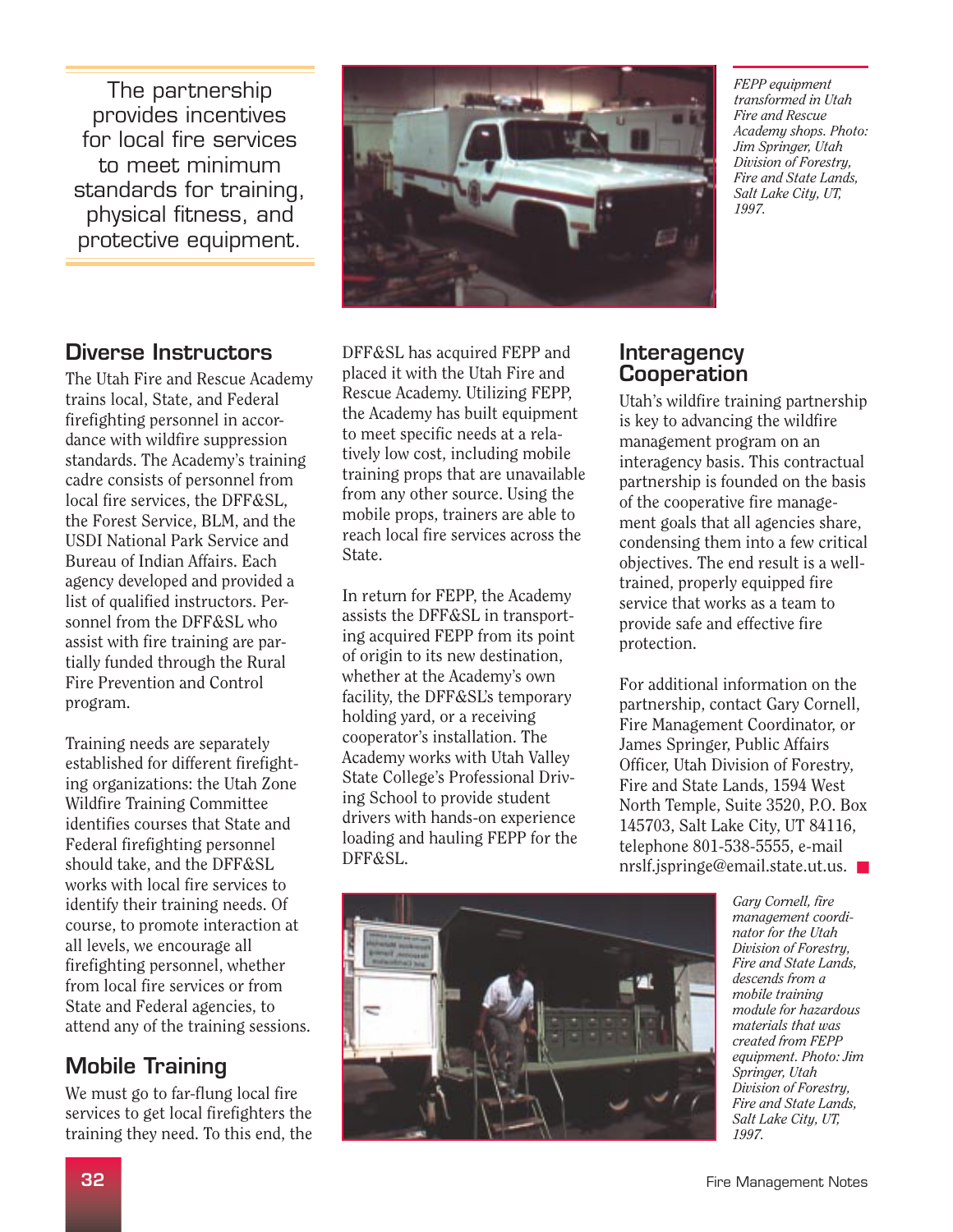# <span id="page-32-0"></span>**SEVENTEEN SMOKEY BEAR AWARDS PRESENTED FOR 1997**



Judy Kissinger

The Cooperative Forest Fire<br>
Prevention (CFFP) program<br>
presented 17 Smokey Bear Prevention (CFFP) program Awards to honor sustained, outstanding contributions to wildfire prevention in 1997. The awards include 3 Golden Smokeys, the highest award; 3 Silver Smokeys; and 11 Bronze Smokeys. All the awards recognize sustained wildfire prevention activities over at least 2 years, the use of creative techniques for communicating the wildfire prevention message, and efforts beyond the scope of each nominee's job. The awards, which consist of Smokey Bear statuettes, were presented by the USDA Forest Service, the National Association of State Foresters, and The Advertising Council at various ceremonies throughout the Nation.

### The Golden Smokey Awards

The Golden Smokey Award is presented for a sustained commitment to, and exemplary effort in, wildfire prevention on a national level for 2 years or more. The three winners for 1997 are Alfred E. and Sylvia Grimes, Michael Martin Murphey, and Nancy Lyn Porter.

Alfred E. and Sylvia Grimes of Madbury, NH, have been active in wildfire prevention for many years. They have one of the largest collections of Smokey Bear memorabilia in the United States. They have

*Judy Kissinger is the fire account manager for the USDA Forest Service, Office of Communication, Washington Office, Washington, DC.* 

catalogued the collection and built exhibits all over the country since an exhibit trailer that they have 1993 to communicate the wildfire taken to fairs, programs, and prevention message. In the first



*Francis Pandolfi (left), chief operating officer for the USDA Forest Service, presents the Golden Smokey Award to Sylvia and Alfred E. Grimes. Photo: Karl Perry, USDA Forest Service, Washington Office, Washington, DC, 1998.* 



*Francis Pandolfi, chief operating officer for the USDA Forest Service, presents the Golden Smokey Award to Nancy Lyn Porter, wildfire prevention specialist for the Forest Service's Pacific Southwest Region. Photo: Karl Perry, USDA Forest Service, Washington Office, Washington, DC, 1998.*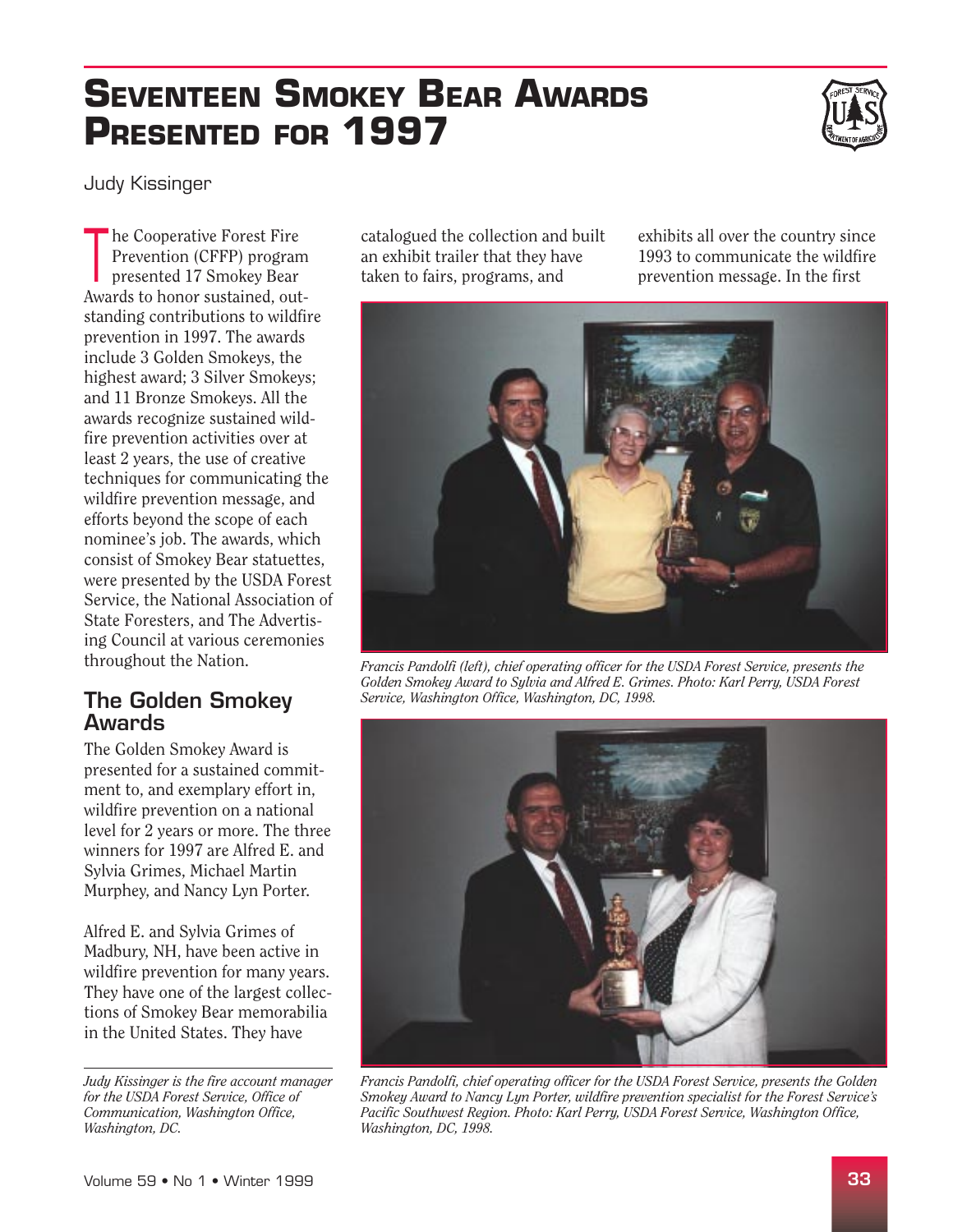

*Michael Martin Murphey,"America's number 1 cowboy singer" and winner of the Golden Smokey Award. Photo: Courtesy of Wildfire Productions, Taos, NM, ©1998.* 

3 years of their traveling exhibit, they visited 20 States and attracted about 1.1 million viewers. They have also assisted the Forest Service with its Smokey Bear poster collection and provided information to help update Ellen E. Morrison's book *Guardian of the Forest: A History of Smokey Bear and the Cooperative Forest Fire Prevention Program*. Alfred E. Grimes is a retired forest ranger with the New Hampshire Division of Forests and Lands and was active in wildfire prevention work during his career.

Michael Martin Murphey, a country and western singer, has raised the "Keep It Country, Keep It Green" wildfire prevention campaign to a national level. Murphey, assisted by his wife Mary, has been in partnership with the Forest Service since 1994, donating his time and talent

to promote wildfire prevention. Murphey has recorded public service announcements, appeared on wildfire prevention posters, been featured in *Fire Management Notes* (Chambers 1997), and given the Forest Service the opportunity to participate in the events he has been involved in.

Nancy Lyn Porter, a wildfire prevention specialist for the Forest Service's Pacific Southwest Region, Mather, CA, has been a national wildfire prevention leader and communicator for several years. In addition to her many other activities over the years, she managed the national "Keep It Country, Keep It Green" campaign with Michael Martin Murphey; served as an active member of the National Fire Prevention Group; developed national wildfire prevention training courses, signs, campaigns,

handbooks, and CFFP catalogs; worked with private entities, States and territories, and other agencies on wildfire prevention programs; helped develop consistent Smokey licensing guidelines; and served on the national planning committee for Smokey's 50th anniversary celebration.

### The Silver Smokey Awards

The Silver Smokey Award is presented for contributions to wildfire prevention in regional or multistate areas for at least 2 years. For 1997, Silver Smokeys went to Timothy J. Banaszak, Malcolm Gramley, and Ann and David Lang.

Timothy J. Banaszak, a forestry technician with the Wisconsin Department of Natural Resources, Waupaca, WI, takes a Smokey Bear day pack, a Smokey doll, the comic book *The True Story of Smokey Bear*, and a diary to schools and campgrounds to communicate the wildfire prevention message. One at a time, the kindergarten and first-grade children take the items home overnight and involve parents in reading the comic book and writing in the diary so that parents also receive the message. The project has expanded to nine counties in the area Resource Conservation and Development district, has been adapted by the Minnesota Department of Natural Resources, and is being considered by other States' natural resource agencies.

Malcolm Gramley, a fire protection specialist with the Forest Service's Southern Region, Atlanta, GA, has been a key participant in pulling together materials and providing assistance in producing items with wildfire prevention messages for use in the Southern States. His work provided a cost-effective way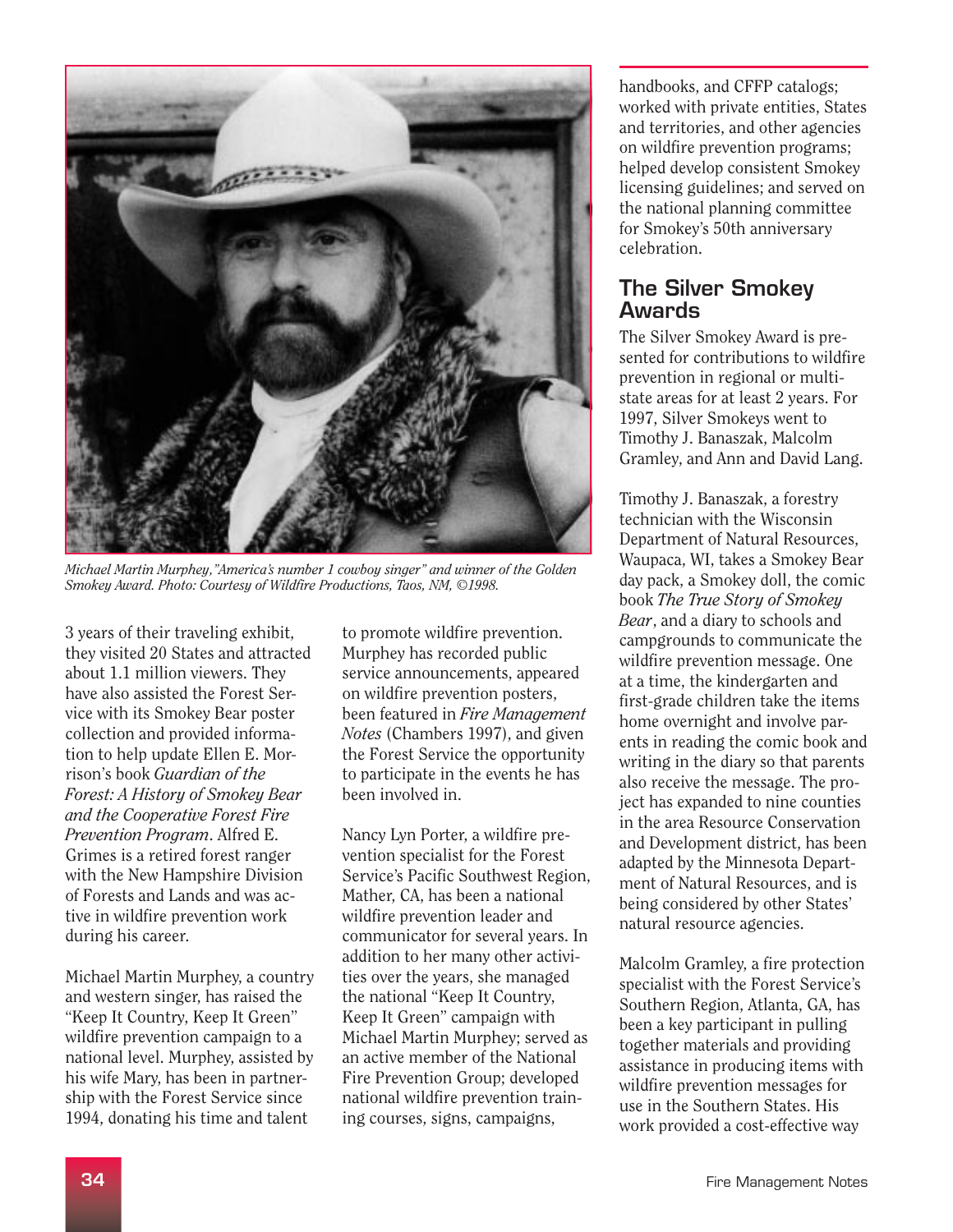Smokey awards recognize sustained<br>
Smokey awards recognize sustained<br>
organized to convey an annual fire<br>
organized to convey an annual fire wildfire prevention activities beyond the scope<br>of each nominee's job.<br>of each nominee's job.<br>the Forest Service, the USDI

for States to share successful materials on a regional basis, such as Smokey calendars, fact sheets for children's notebooks, Christmas tree tags, door hangers with fire prevention and safety messages, and messages for grocery bags. He was also on the national team for Smokey's 50th anniversary celebration and provided leadership on the Southern Forest Interface Council and in the Southern CFFP Campaign.

Ann and David Lang of Georgetown, CA, have been wildfire prevention volunteers with the Forest Service and the California Department of Forestry and Fire Prevention for 11 years. They have an extensive collection of Smokey Bear memorabilia, which they have built into a display that they take to town festivals and other events, including Smokey's 50th anniversary celebration in 1994 on the Mall in Washington, DC. Since 1987, they have averaged 14 shows annually, reaching thousands of individuals with wildfire prevention messages. They have also long been involved in the multistate Sierra Front Wildfire Cooperators programs.

### The Bronze Smokey Awards

The Bronze Smokey Award is presented for outstanding contributions to local or statewide wildfire prevention efforts for 2 years or more. The 1997 award winners are Patrick Costales, David Filmon, the High Desert Fire

Prevention Association, Nancy Jemmett, Danny Jones, the Kootenai County Fire Prevention Cooperative, Tom Ninneman, Louis Norvell, Oregon State University, the Shoshone County Fire Prevention Cooperative, and Denise Tomlin.

Patrick Costales, branch manager of the Hawaii Division of Forestry and Wildlife, Honolulu, HI, has been involved in wildfire prevention for more than 20 years. He coordinated Smokey's 50th anniversary celebration in Hawaii, organized Scout troops to help spread the wildfire prevention message, worked with the University of Hawaii and the Honolulu Fire Department, and has had a statewide influence on wildfire prevention programs by supporting activities on the islands of Hawaii, Kauai, Maui, Molokai, and Oahu.

David Filmon, a lawyer in Winnipeg, Manitoba, has provided ongoing free legal advice to the Canadian Forestry Association on the delivery of the Smokey Bear prevention education program in Canada. His advice and expertise have been crucial to ensuring that the program's implementation benefits the Canadian Forestry Association (which holds the Smokey Bear trademark in Canada) while preserving the program's integrity.

The High Desert Fire Prevention Association, headquartered on the Sequoia National Forest, Kernville, CA, is an interagency group

Bureau of Land Management, the U.S. Navy's China Lake Naval Air Weapons Station, and the Kern County Fire Department. Through skits, movies, and sing-alongs, schoolchildren learn about fire safety. The Association also sponsors essay and poster contests, entries in parades, and displays and programs at annual county fairs.

Nancy Jemmett of Grangeville, ID, began her efforts to improve community and agency cooperation in the wildland–urban interface in Prescott, AZ. She invented a realtor awareness program and coordinated its development for two counties, heightening local awareness of the wildland–urban interface issue. She also spearheaded the establishment of neighborhood action groups that implemented wildfire prevention projects in the community and has assisted groups and communities in other States with their prevention efforts in the wildland–urban interface.

Danny Jones, an assistant forest dispatcher on the Sierra National Forest, Clovis, CA, has been involved in wildfire prevention for more than 20 years. He chaired the national Fire Prevention Effectiveness Evaluation Task Force, helped develop the Pacific Southwest Region's wildfire prevention planning process and associated workshops, and has been part of the effort to develop and implement a national wildfire prevention analysis process.

The Kootenai County Fire Prevention Cooperative, comprising members from the Forest Service,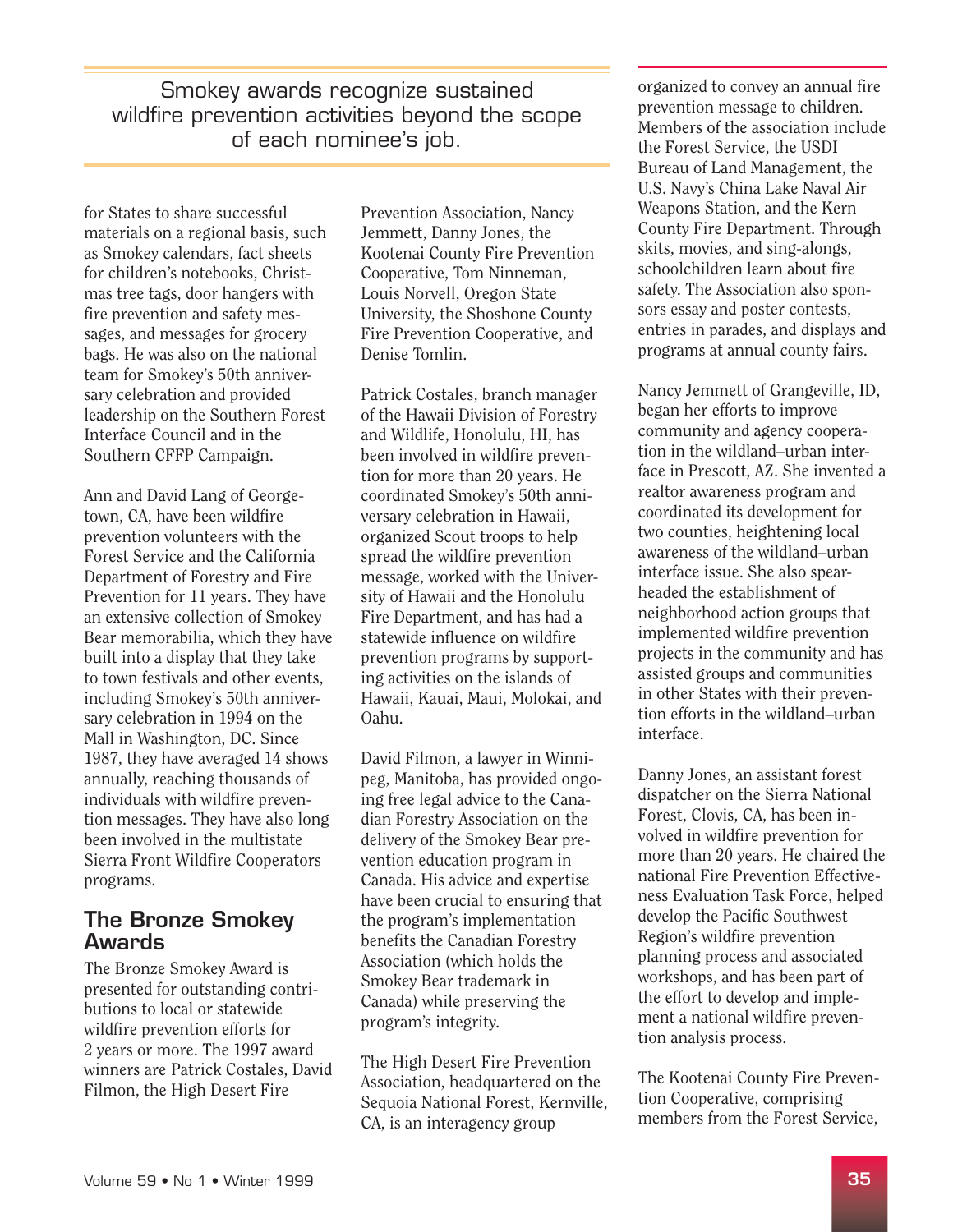Idaho Department of Lands, and 13 fire departments, began its wildfire prevention activities in 1987 in the area of Coeur d'Alene, ID. The Cooperative created "Captain Keep Safe" to convey fire prevention messages to schoolchildren and has worked with several other fire cooperatives to sponsor fire prevention workshops and develop fire safety skits targeted at children. The Kootenai group also developed a fire education school curriculum and contributed to a publication on safeguarding suburban homes from wildfire.

Tom Ninneman, a teacher for Teton County Schools in Jackson, WY, has for the past 7 years been dedicated to producing "Fire and Recreation Reports" for more than 20 radio and television stations in northwestern Wyoming and southeastern Idaho. These reports have helped foster an awareness of the need for wildfire prevention among local citizens as well as among visitors bound for recreation in the popular Jackson Hole area.

Louis Norvell, a forestry technician on the Shawnee National Forest, Murphysboro, IL, has supported the Smokey Bear program for more than 25 years. He conveys Smokey's message through displays and presentations in parades, at State fairs and fire departments, and before school groups, specialneeds children, and Boy and Girl Scouts. Every October, he spends an entire week on programs for children and civic organizations during Illinois' State fire prevention week.

Oregon State University in Corvallis, OR, participated in a pilot

project to test the concept of conducting a fire prevention program on college campuses. Among the communication techniques used were distributing football player trading cards with fire prevention messages; having Smokey attend sports events to participate in the coin toss, present awards, and interact with spectators; and using public address systems, reader boards, and billboards to convey fire prevention messages. This concept has now extended to other campuses across the Nation, and Oregon State University continues to host Smokey and fire prevention events.

The Shoshone County Fire Prevention Cooperative in Kingston, ID, another interagency group, is active in community awareness and education efforts. Each spring, the Cooperative visits every elementary school in the county and sponsors a radio announcement contest for children from kindergarten through the third grade, with the winning announcements aired throughout the summer on a local station. The Shoshone group collaborates with other cooperatives, including the Kootenai group, with which it combined forces to create a fire prevention program using clowns. The Cooperative also contributed to a school curriculum and publication on precautions for safeguarding suburban homes from wildfire.

Denise Tomlin, the prevention coordinator for the Forest Service's Rocky Mountain Region in Denver, CO, developed and implemented a process for informing the public and other agencies about fire restrictions, thereby reducing confusion among forest users. She also hosted the first regional

wildfire prevention training session, has taught and facilitated wildfire prevention courses, and adopted the fire protection assessment model for use over a five-State area. Her work has promoted clear communication within the Forest Service as well as between the Forest Service and the public.

### **Nominations**

Nominations for Smokey Bear Awards are due each year in the fall. Anyone wishing to submit a nomination should complete a nomination form and attach supporting materials, such as news clippings and photographs. Nominees must have:

- Demonstrated success in the geographical area for which they are being nominated.
- Completed activities reflecting at least 2 years of commitment to wildfire prevention (activities in the planning or development stages do not qualify).
- A proven record of service beyond the normal scope of their jobs.

Nomination forms and instructions, including the exact due date, are available from Forest Service regional coordinators. The completed forms and supporting documentation should be submitted to those coordinators. For more information, contact Nancy Lyn Porter, Prevention Specialist, USDA Forest Service, Fire and Aviation Management, 3735 Neely Way, Mather, CA 95655, tel. 916 364-2855.

### Literature Cited

Management Notes.  $57(1)$ : 15–17. Chambers, T. M. Campaign reminds us to be responsible stewards of the land. Fire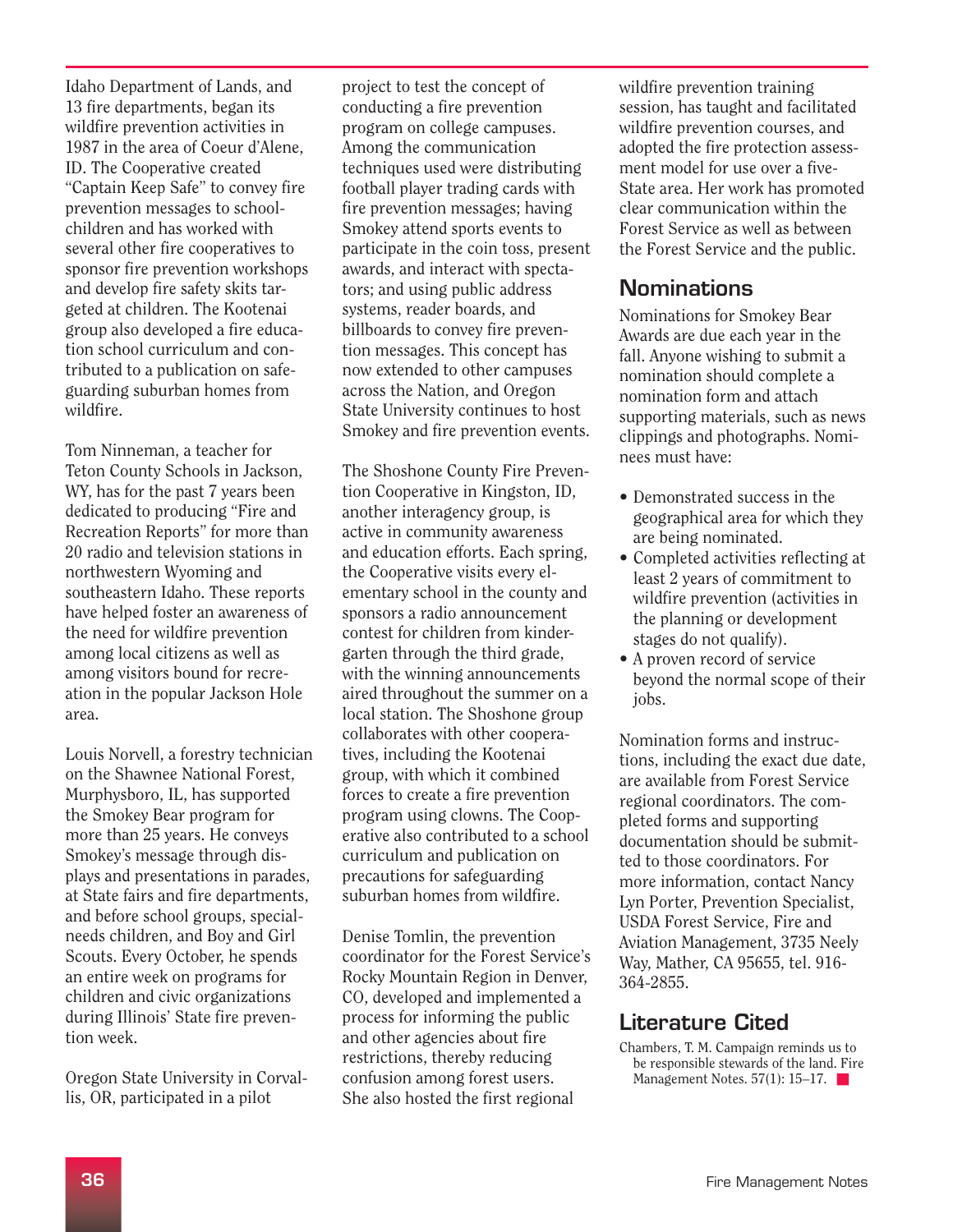# <span id="page-36-0"></span>**AUTHOR INDEX—VOLUME 58**

- Apicello, Michael G. Flying with the media over wildfires. 58(4): 31–34.
- Baca, Sylvia V. A few words for present and future land managers. 58(2): 23–24.
- Baily, April J.; Chambers, Tara Megan. The NARTC shows you the future. 58(1): 17–19.
- Bennett, Billy. Safety alert: Watch out for aircraft turbulence! 58(4): 20–21.
- Beyers, Jan L.; Wohlgemuth, Peter M.; Wakeman, Carla D.; Conard, Susan G. Does ryegrass seeding control postfire erosion in chaparral? 58(3): 30–34.
- Biddison, Lynn R. A historical view of our forest fire organization. 58(2): 17–22.

Broadwell, William R. The Aerial Firefighting Industry Association: History and accomplishments. 58(4): 8–9.

Buckler, Amy Susan. Byron Bonney named first "FFMO of the Year." 58(1): 32.

- Buckler, Amy Susan. "On the Fire Line" wins 1997 international film award. 58(1): 30.
- Buckler, Amy Susan. NVFC benefits volunteer firefighters and the Nation. 58(2): 30.
- Buckler, Amy Susan. Web site for firefighters offers HAZMAT safety information. 58(2): 35.
- Butler, Bret W.; Cohen, Jack D. Firefighter safety zones: How big is big enough? 58(1): 13–16.

Clark, Bob. Congress funds Joint Fire Science Program. 58(3): 29.

- Cole, Dana; Myers, Jeffrey; Mitchell, Wayne. Real-time high-altitude fire mapping. 58(4): 26–30.
- Comanor, Joan M. Shaping our future role with wildland fire. 58(2): 6–8.

Cooper, George L. Florida modifies FEPP to support emergency fire responses. 58(1): 31.

- Currier, John B. Cooperative fire programs support FIRE 21. 58(2): 12–13.
- Dudley, Michael; Greenhoe, Gregory S. Fifty years of helicopter firefighting. 58(4): 6–7.
- Ferguson, Joseph P. Florida's governor declares prescribed fire awareness week. 58(1): 28–29.
- French, Tom. A new and efficient method to store fire records. 58(1): 26–27.
- Hulbert, Dennis. Lessons learned in aviation safety. 58(4): 15–19.

Hurd, Elmer; Kelly, Pat; Scott, Skip. National-level interagency aviation coordination.  $58(4)$ :  $4-5$ .

Jensen, Frank L., Jr. Helicopter Association International: A profile. 58(4): 10–12.

- Lavin, Mary Jo. The challenge of the times. 58(2): 4–5.
- Lewis, Kent. Firefighter crews need Unit SOP. 58(1): 9–12.
- Livingston, Bequi. Interagency program addresses forest health and W–UI firefighting. 58(2): 31–34.
- Mangan, Dick. Bushfire '97. 58(3): 19–20.
- Mangan, Dick. Mountain driving video now available. 58(1): 25.
- Miranda-Gleason, Karen. Wildfire academy modeled after fire camp. 58(2): 28–29.
- Mohr, Francis; Curtiss, Karen. U.S. Army firefighters practice "no trace camping" on wilderness fires. 58(1): 4–8.
- Morgan, Gary. One of our aircraft is down! Handling an aircraft crash on a fire. 58(4): 13–14.
- Olson, Steven D. The historical occurrence of fire in the central hardwoods. 58(3): 4–7.
- Palm, Sig. Spark arrester guide update. 58(3): 18.
- Perrett, Laurie. A plan for success in the wildland–urban interface. 58(2): 9–11.
- Reinhardt, Elizabeth D.; Keane, Robert E.; Brown, James K. FOFEM: A First Order Fire Effects Model. 58(2): 25–27.
- Scott, Joe. Reduce fire hazards in ponderosa pine by thinning. 58(1): 20–25.
- Thorsen, Jim; Kirkbride, Earle. Prescribed fire and public education. 58(3): 27–29.

Veillette, Patrick R. Crew Resource Management enhances safety. 58(4): 22–25.

- Vetter, Richard S.; Parker, Brandy T.; Visscher, P. Kirk. Can fire shelters protect firefighters from bee and yellowjacket stings? 58(3): 21–26.
- Werth, John; Werth, Paul. Haines Index climatology for the Western United States. 58(3): 8–17.
- Williams, Jerry. Ecosystem management brings concepts into practice. 58(2): 14–16.

### CONTRIBUTORS WANTED

We need your fire-related articles and photographs for *Fire Management Notes*! Feature articles should be about 1,500 to 2,000 words in length. We also need short items of about 100 to 200 words. Subjects of articles published in *Fire Management Notes* include:

**Communication** Incident Management Ecosystem Management Personnel Education Planning (including Budgeting) Equipment and Technology Preparedness **Fire Behavior** Prevention **Fire Ecology** Safety **Fire Effects** Suppression **Fire History** Training Fire Use (including Prescribed Fire) Weather Fuels Management Wildland–Urban Interface

Aviation **Firefighting Experiences** Cooperation Information Management (including Systems)

To help prepare your submission, see "Guidelines for Contributors" in this issue.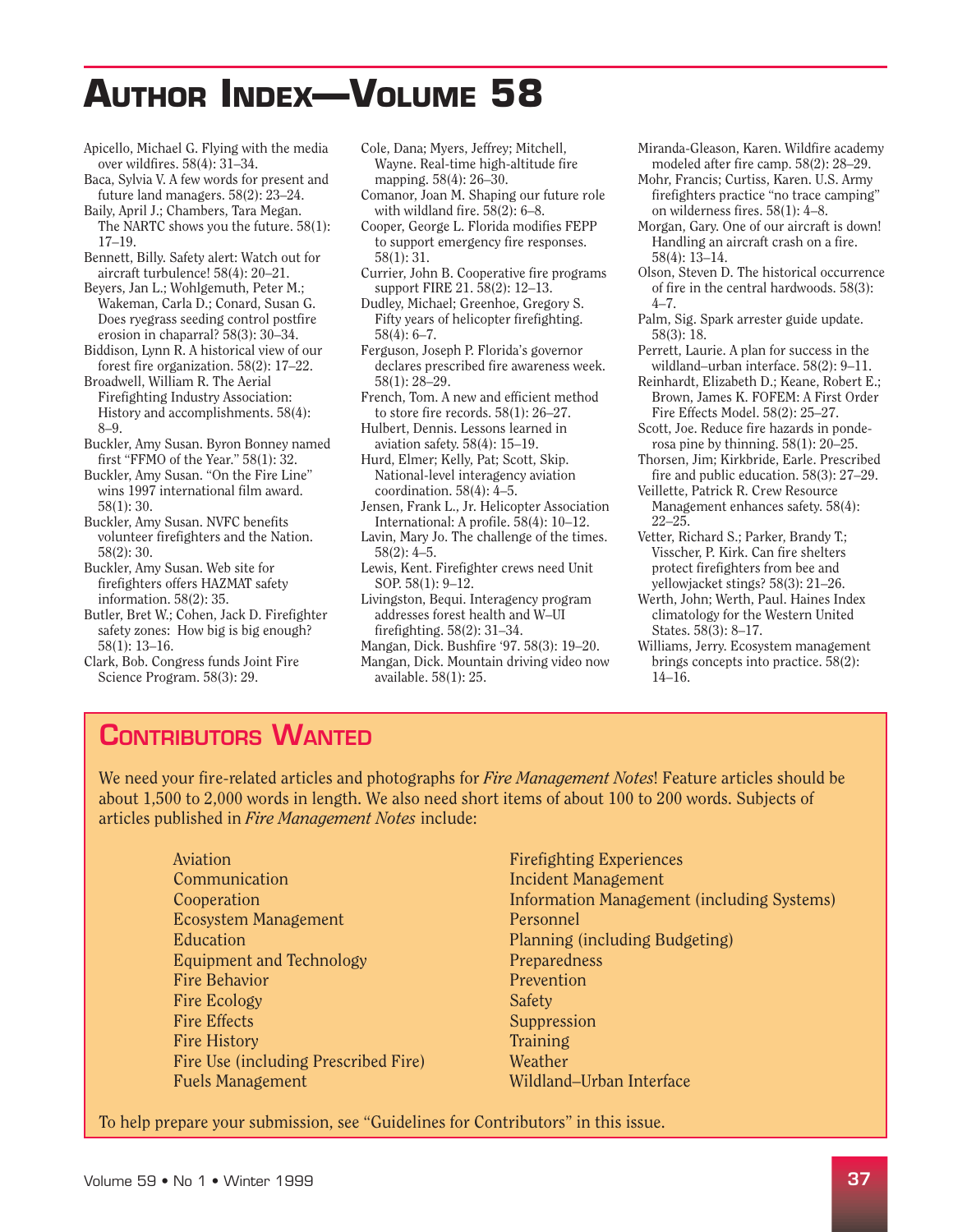# <span id="page-37-0"></span>**SUBJECT INDEX—VOLUME 58**

### Aviation

- The Aerial Firefighting Industry Association: History and accomplishments. William R. Broadwell. 58(4): 8–9.
- Crew Resource Management enhances safety. Patrick R. Veillette. 58(4): 22–25.
- Fifty years of helicopter firefighting. Michael Dudley; Gregory S. Greenhoe. 58(4): 6–7.
- Flying with the media over wildfires. Michael G. Apicello. 58(4): 31–34.
- Helicopter Association International: A profile. Frank L. Jensen, Jr. 58(4): 10–12.
- A historical view of our forest fire organization. Lynn R. Biddison. 58(2): 17–22.
- Lessons learned in aviation safety. Dennis Hulbert. 58(4): 15–19.
- National-level interagency aviation coordination. Elmer Hurd; Pat Kelly; Skip Scott. 58(4): 4–5.
- One of our aircraft is down! Handling an aircraft crash on a fire. Gary Morgan. 58(4): 13–14.
- Real-time high-altitude fire mapping. Dana Cole; Jeffrey Myers; Wayne Mitchell. 58(4): 26–30.
- Safety alert: Watch out for aircraft turbulence! Billy Bennett. 58(4): 20–21.

### **Communication**

- Byron Bonney named first "FFMO of the Year." Amy Susan Buckler. 58(1): 32.
- Mountain driving video now available. Dick Mangan. 58(1): 25.
- The NARTC shows you the future. April J. Baily; Tara Megan Chambers. 58(1): 17–19.
- NVFC benefits volunteer firefighters and the Nation. Amy Susan Buckler. 58(2): 30.

### **Cooperation**

- The Aerial Firefighting Industry Association: History and accomplishments. William R. Broadwell. 58(4): 8–9.
- Cooperative fire programs support FIRE 21. John B. Currier. 58(2): 12–13.
- Florida modifies FEPP to support emergency fire responses. George L. Cooper. 58(1): 31.
- Flying with the media over wildfires. Michael G. Apicello. 58(4): 31–34.
- Helicopter Association International: A profile. Frank L. Jensen, Jr. 58(4): 10–12.
- Interagency program addresses forest health and W–UI firefighting. Bequi Livingston. 58(2): 31–34.
- National-level interagency aviation coordination. Elmer Hurd; Pat Kelly; Skip Scott. 58(4): 4–5.
- NVFC benefits volunteer firefighters and the Nation. Amy Susan Buckler. 58(2): 30.
- A plan for success in the wildland–urban interface. Laurie Perrett. 58(2): 9–11.
- Shaping our future role with wildland fire. Joan M. Comanor. 58(2): 6–8.
- Web site for firefighters offers HAZMAT safety information. Amy Susan Buckler. 58(2): 35.

### Ecosystem Management

- Does ryegrass seeding control postfire erosion in chaparral? Jan L. Beyers; Peter M. Wohlgemuth; Carla D. Wakeman; Susan G. Conard. 58(3): 30–34.
- Ecosystem management brings concepts into practice. Jerry Williams. 58(2): 14–16.
- The historical occurrence of fire in the central hardwoods. Steven D. Olson.  $58(3): 4 - 7$ .
- Reduce fire hazards in ponderosa pine by thinning. Joe Scott. 58(1): 20–25.

### **Education**

- Florida's governor declares prescribed fire awareness week. Joseph P. Ferguson. 58(1): 28–29.
- The NARTC shows you the future. April J. Baily; Tara Megan Chambers. 58(1): 17–19.
- "On the Fire Line" wins 1997 international film award. Amy Susan Buckler. 58(1): 30.
- Prescribed fire and public education. Jim Thorsen; Earle Kirkbride. 58(3): 27–29.

### Equipment and Engineering

- The Aerial Firefighting Industry Association: History and accomplishments. William R. Broadwell. 58(4): 8–9.
- Can fire shelters protect firefighters from bee and yellowjacket stings? Richard S. Vetter; Brandy T. Parker; P. Kirk Visscher. 58(3): 21–26.
- Fifty years of helicopter firefighting. Michael Dudley; Gregory S. Greenhoe. 58(4): 6–7.
- Helicopter Association International: A profile. Frank L. Jensen, Jr. 58(4): 10–12.
- A historical view of our forest fire organization. Lynn R. Biddison. 58(2): 17–22.
- Real-time high-altitude fire mapping. Dana Cole; Jeffrey Myers; Wayne Mitchell. 58(4): 26–30.
- Spark arrester guide update. Sig Palm. 58(3): 18.

### Fire Behavior

- A few words for present and future land managers. Sylvia V. Baca. 58(2): 23–24.
- Firefighter safety zones: How big is big enough? Bret W.Butler; Jack D. Cohen. 58(1): 13-16.
- Safety alert: Watch out for aircraft turbulence! Billy Bennett. 58(4): 20–21.

### Fire Ecology

- Does ryegrass seeding control postfire erosion in chaparral? Jan L. Beyers; Peter M. Wohlgemuth; Carla D. Wakeman; Susan G. Conard. 58(3): 30–34.
- A few words for present and future land managers. Sylvia V. Baca. 58(2): 23–24.
- The historical occurrence of fire in the central hardwoods. Steven D. Olson. 58(3): 4–7.
- Reduce fire hazards in ponderosa pine by thinning. Joe Scott. 58(1): 20–25.

### Fire Effects

- Does ryegrass seeding control postfire erosion in chaparral? Jan L. Beyers; Peter M. Wohlgemuth; Carla D. Wakeman; Susan G. Conard. 58(3): 30–34.
- FOFEM: A first order fire effects model. Elizabeth D. Reinhardt; Robert E. Keane; James K. Brown. 58(2): 25–27.

### Fire Organization

- Fifty years of helicopter firefighting. Michael Dudley; Gregory S. Greenhoe. 58(4): 6–7.
- A historical view of our forest fire organization. Lynn R. Biddison. 58(2): 17–22.
- National-level interagency aviation coordination. Elmer Hurd; Pat Kelly; Skip Scott. 58(4): 4–5.

### Fire Research

Congress funds Joint Fire Science Program. Bob Clark. 58(3): 29.

### Fuels Management

- Bushfire '97. Dick Mangan. 58(3): 19–20.
- The challenge of the times. Mary Jo Lavin. 58(2): 4–5.
- Congress funds Joint Fire Science Program. Bob Clark. 58(3): 29.
- Ecosystem management brings concepts into practice. Jerry Williams. 58(2): 14– 16.
- A few words for present and future land managers. Sylvia V. Baca. 58(2): 23–24.
- Florida's governor declares prescribed fire awareness week. Joseph P. Ferguson. 58(1): 28–29.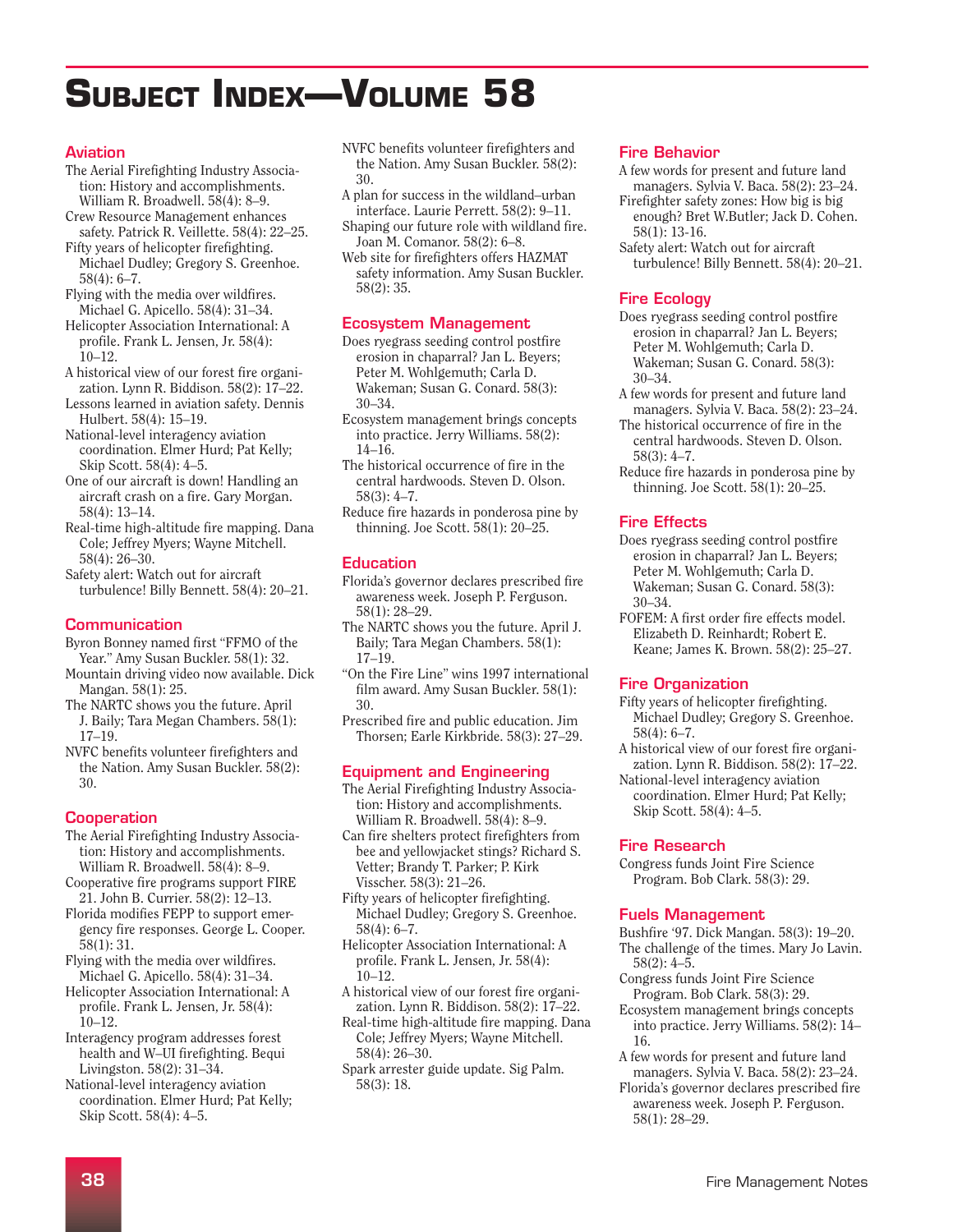- The historical occurrence of fire in the central hardwoods. Steven D. Olson. 58(3): 4–7.
- "On the Fire Line" wins 1997 international film award. Amy Susan Buckler. 58(1): 30.
- Reduce fire hazards in ponderosa pine by thinning. Joe Scott. 58(1): 20–25.
- Shaping our future role with wildland fire. Joan M. Comanor. 58(2): 6–8.

### Incident Management

- Fifty years of helicopter firefighting. Michael Dudley; Gregory S. Greenhoe. 58(4): 6–7.
- Firefighter crews need Unit SOP. Kent Lewis. 58(1): 9–12.
- Interagency program addresses forest health and W–UI firefighting. Bequi Livingston. 58(2): 31–34.
- A new and efficient method to store fire records. Tom French. 58(1): 26–27.
- One of our aircraft is down! Handling an aircraft crash on a fire. Gary Morgan. 58(4): 13–14.
- U.S. Army firefighters practice "no trace camping" on wilderness fires. Francis Mohr; Karen Curtiss. 58(1): 4–8.

### Information Management

- FOFEM: A first order fire effects model. Elizabeth D. Reinhardt; Robert E. Keane; James K. Brown. 58(2): 25–27.
- A new and efficient method to store fire records. Tom French. 58(1): 26–27.
- Real-time high-altitude fire mapping. Dana Cole; Jeffrey Myers; Wayne Mitchell. 58(4): 26–30.
- Web site for firefighters offers HAZMAT safety information. Amy Susan Buckler. 58(2): 35.

### Personnel

Byron Bonney named first "FFMO of the Year." Amy Susan Buckler. 58(1): 32.

### Planning

- The challenge of the times. Mary Jo Lavin. 58(2): 4–5.
- Cooperative fire programs support FIRE 21. John B. Currier. 58(2): 12–13.
- Ecosystem management brings concepts into practice. Jerry Williams. 58(2): 14–16.
- A few words for present and future land managers. Sylvia V. Baca. 58(2): 23–24.
- FOFEM: A first order fire effects model. Elizabeth D. Reinhardt; Robert E. Keane; James K. Brown. 58(2): 25–27.
- A plan for success in the wildland–urban interface. Laurie Perrett. 58(2): 9–11.
- Shaping our future role with wildland fire. Joan M. Comanor. 58(2): 6–8.

### Preparedness

- The challenge of the times. Mary Jo Lavin. 58(2): 4–5.
- Haines Index climatology for the Western United States. John Werth; Paul Werth. 58(3): 8–17.

### Prescribed Fire

- Bushfire '97. Dick Mangan. 58(3): 19–20.
- Florida's governor declares prescribed fire awareness week. Joseph P. Ferguson. 58(1): 28–29.
- FOFEM: A first order fire effects model. Elizabeth D. Reinhardt; Robert E. Keane; James K. Brown. 58(2): 25–27.
- The historical occurrence of fire in the central hardwoods. Steven D. Olson. 58(3): 4–7.
- Interagency program addresses forest health and W–UI firefighting. Bequi Livingston. 58(2): 31–34.
- Prescribed fire and public education. Jim Thorsen; Earle Kirkbride. 58(3): 27–29.
- Reduce fire hazards in ponderosa pine by thinning. Joe Scott. 58(1): 20–25.

### **Prevention**

- A historical view of our forest fire organization. Lynn R. Biddison. 58(2): 17–22.
- "On the Fire Line" wins 1997 international film award. Amy Susan Buckler. 58(1): 30.
- Spark arrester guide update. Sig Palm. 58(3): 18.

### **Safety**

- Can fire shelters protect firefighters from bee and yellowjacket stings? Richard S. Vetter; Brandy T. Parker; P. Kirk Visscher. 58(3): 21–26.
- Crew Resource Management enhances safety. Patrick R. Veillette. 58(4): 22–25.
- Firefighter safety zones: How big is big enough? Bret W. Butler; Jack D. Cohen. 58(1): 13–16.
- Flying high with the media over wildfires. Michael G. Apicello. 58(4): 31–34.
- A historical view of our forest fire organization. Lynn R. Biddison. 58(2): 17–22.
- Lessons learned in aviation safety. Dennis Hulbert. 58(4): 15–19.
- Mountain driving video now available. Dick Mangan. 58(1): 25.
- One of our aircraft is down! Handling an aircraft crash on a fire. Gary Morgan. 58(4): 13–14.
- Safety alert: Watch out for aircraft turbulence! Billy Bennett. 58(4):
- Spark arrester guide update. Sig Palm. 58(3): 18.
- Web site for firefighters offers HAZMAT safety information. Amy Susan Buckler. 58(2): 35.

### Suppression

- Fifty years of helicopter firefighting. Michael Dudley; Gregory S. Greenhoe. 58(4): 6–7.
- A historical view of our forest fire organization. Lynn R. Biddison. 58(2): 17–22.

### Telecommunications

- Real-time high-altitude fire mapping. Dana Cole; Jeffrey Myers; Wayne Mitchell. 58(4): 26–30.
- Wildfire academy modeled after fire camp. Karen Miranda-Gleason. 58(2): 28–29.

### Training

- Can fire shelters protect firefighters from bee and yellowjacket stings? Richard S. Vetter; Brandy T. Parker; P. Kirk Visscher. 58(3): 21–26.
- Crew Resource Management enhances safety. Patrick R. Veillette. 58(4): 22–25.
- Firefighter crews need Unit SOP. Kent Lewis. 58(1): 9–12.
- Firefighter safety zones: How big is big enough? Bret W. Butler; Jack D. Cohen. 58(1): 13–16.
- A historical view of our forest fire organization. Lynn R. Biddison. 58(2): 17–22.
- Interagency program addresses forest health and W–UI firefighting. Bequi Livingston. 58(2): 31–34.
- Lessons learned in aviation safety. Dennis Hulbert. 58(4): 15–19.
- Mountain driving video now available. Dick Mangan. 58(1): 25.
- The NARTC shows you the future. April J. Baily; Tara Megan Chambers. 58(1): 17–19.
- Safety alert: Watch out for aircraft turbulence! Billy Bennett. 58(4): 20–21.
- Wildfire academy modeled after fire camp. Karen Miranda-Gleason. 58(2): 28–29.

### **Weather**

Haines Index climatology for the Western United States. John Werth; Paul Werth. 58(3): 8–17.

### Wildland–Urban Interface

- The challenge of the times. Mary Jo Lavin. 58(2): 4–5.
- Interagency program addresses forest health and W–UI firefighting. Bequi Livingston. 58(2): 31–34.
- A plan for success in the wildland–urban interface. Laurie Perrett. 58(2): 9–11.